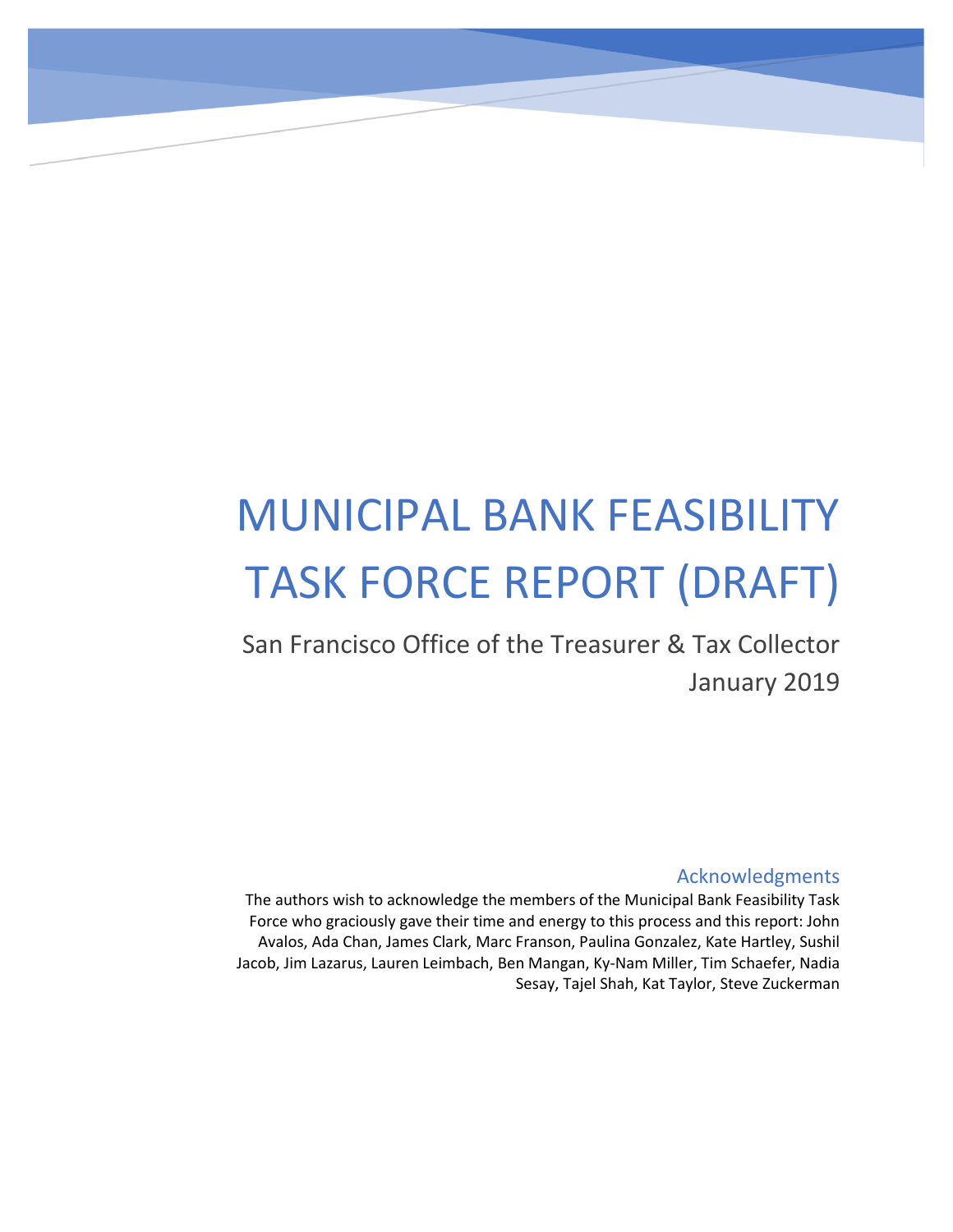# Executive Summary

The goal of this report is to provide thoughtful analysis of the financial costs and benefits of creating a municipal bank and to outline the legal and regulatory obstacles ahead should the City choose to proceed. A municipal bank presents an opportunity to achieve community goals, such as divestment and reinvestment, in a sustainable and creative fashion. However, it is also a time-intensive and expensive endeavor. Pursuing a municipal bank has significant short-term costs, in terms of money and also time and energy. It also has a significant, but uncertain, pay-out in the long-term. Creating a public bank necessarily involves making difficult decisions around trade-offs about how the City should prioritize projects and allocate its money.

This report is the culmination of the Municipal Bank Feasibility Task Force ("Task Force") process. Treasurer José Cisneros selected members of the Task Force in 2017 to research the viability and advisability of a municipal bank as well as other opportunities to leverage the city's banking and investment practices to promote community goals. The formation of the Task Force was recommended by the Board of Supervisors in resolution 152-17 to "advise the Treasurer… the Mayor, the Board of Supervisors and relevant City Departments regarding the creation of a Municipal Public Bank."

The report's analysis is intended to build on the research of the San Francisco Office of the Legislative Analyst, and several recent reports on municipal banking that do an excellent job outlining the policy reasons why a jurisdiction might choose to create a municipal bank. This report seeks to offer concrete figures as well as potential alternatives to a municipal bank to inform and bolster that dialogue. This report provides three financial models for a municipal bank: a reinvestment entity that focuses on affordable housing and small business lending to achieve community goals, a divestment bank that performs the City's cash management, and a combination bank that performs both the City's cash management and affordable housing and small business lending.

For all these models, the Task Force did not specify where the funds would come from to support these models, though they recognized that General Fund appropriations would likely be critical to the banks' success. Aside from these three municipal bank models, the Task Force outlined policy considerations associated with starting a municipal bank, such as potential sources of funds for capitalization, start-up costs and deposits. The report also includes other interim or alternative options that could achieve similar aims as a municipal bank and concludes with next steps the City could take should it choose to move forward with creating a municipal bank.

This report does not opine on whether a municipal bank, or a particular model, is the right option for the City, but rather, seeks to provide enough specifics to guide future policy decisions by the Board of Supervisors or the Mayor. This report seeks to inform the dialogue around municipal banking by offering concrete figures regarding the endeavor.

#### Model One: Reinvest

The first municipal bank model is focused on lending and reinvestment in areas that are underserved by the traditional banking industry. After significant deliberation and prioritization, the Task Force chose to focus on affordable housing and small business lending as top community goals for the reinvestment model. A reinvestment-focused lender can promote outcomes and community goals identified by the Task Force, Board of Supervisors or bank leadership and management. Model One is not designed to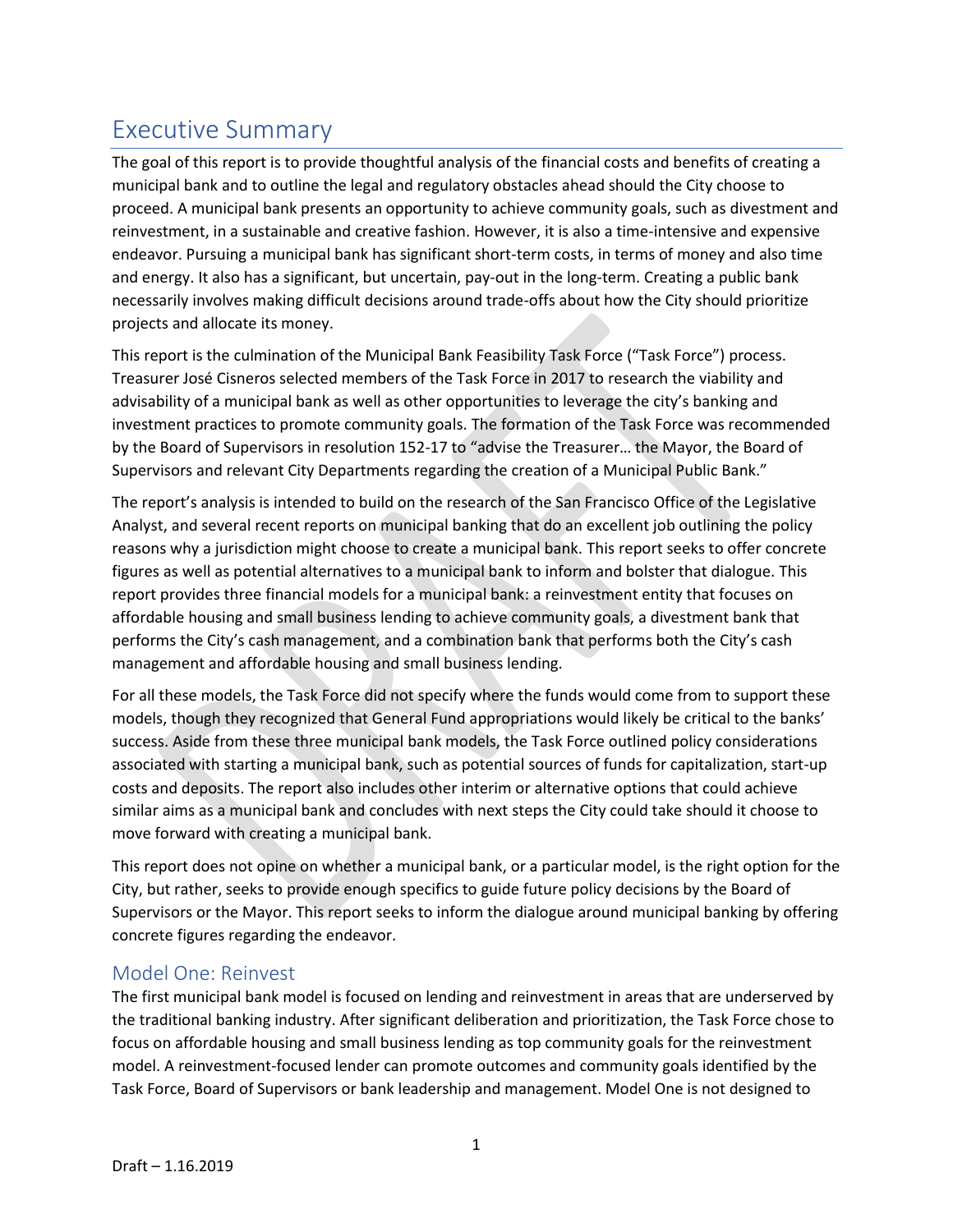perform the City's cash management and commercial banking functions. This model would not require a bank charter or deposit insurance, because the bank would not accept deposits or serve as the City's banker, but it would need similar capitalization

With \$1 billion in loans, the municipal bank will be able to bring \$1 billion in investment to bear, making 170 affordable housing loans, 60 wholesale small business loans (which will result in numerous small business loans), and 700 direct small business loans. The City currently invests \$400 million per year in affordable housing. At \$1 billion in loans, the municipal bank would add another \$850 million in lending that would revolve on average in three-to-five years, adding another \$170 to \$280 million to the \$400 million in investment for affordable housing per year. For small business lending, the bank would add \$125 million in wholesale loans and \$25 million for 714 in direct loans compared to the about 50 loans for a total of \$50 million currently issued by the City's for the Small Business Revolving Loan Fund and Emerging Business Loan Fund.

|                                                                          | Loan<br>Assets at<br>\$1B<br>(\$MM) | Percent<br>of Loans<br>at $$1B$ | <b>Number</b><br>of Loans<br>at $$1B$ | Average<br>Size of<br>Loan | Average<br><b>Interest</b><br>Rate | <b>Estimated</b><br><b>Loss Rate</b><br>(Low-<br>High) | Average<br>Loan<br><b>Term</b> |
|--------------------------------------------------------------------------|-------------------------------------|---------------------------------|---------------------------------------|----------------------------|------------------------------------|--------------------------------------------------------|--------------------------------|
| <b>Wholesale Real</b><br>Estate (ADU,<br>mezzanine debt,<br>small sites) | 850                                 | 82.5%                           | 170                                   | \$5,000,000                | 5%                                 | $1 - 2%$                                               | $3 - 5$<br>years               |
| <b>Wholesale Small</b><br><b>Business</b><br>Lending                     | 125                                 | 12.5%                           | 62                                    | \$2,000,000                | 2.5%                               | $0.5 - 1%$                                             | 5 years                        |
| Direct Small<br><b>Business</b><br>Lending                               | 25                                  | 2.5%                            | 714                                   | \$35,000                   | 15%                                | 15-30%                                                 | $3 - 5$<br>years               |

Table 1: Model One Lending Lines of Business at \$1 Billion in Loans

Model One is estimated to operate at a loss until it grows to approximately \$1.1 billion in size. The model projects it will take around 10 years to achieve a surplus (the low estimate projects a surplus after 4 years, and the high-estimate never achieves a surplus). In the first 9 years, the bank will need \$11 million in subsidies to maintain operations (ranging from a low of \$4 million and a high of a continuous subsidy throughout operations that can reach \$45 million per year due to high losses from direct small business lending). The start-up costs will be lower than in Model Two and Three, only \$5-7.5 million, because Model One will not need the infrastructure to perform the City's commercial banking, nor will it need the compliance and regulatory components required for a commercial bank. The bank will also need 15 percent of its assets held as bank capital. At \$1 billion this figure is \$165 million, and it will increase as the bank gets larger. Model One cannot accept deposits so it will need to secure higher-cost debt to serve as lending principal.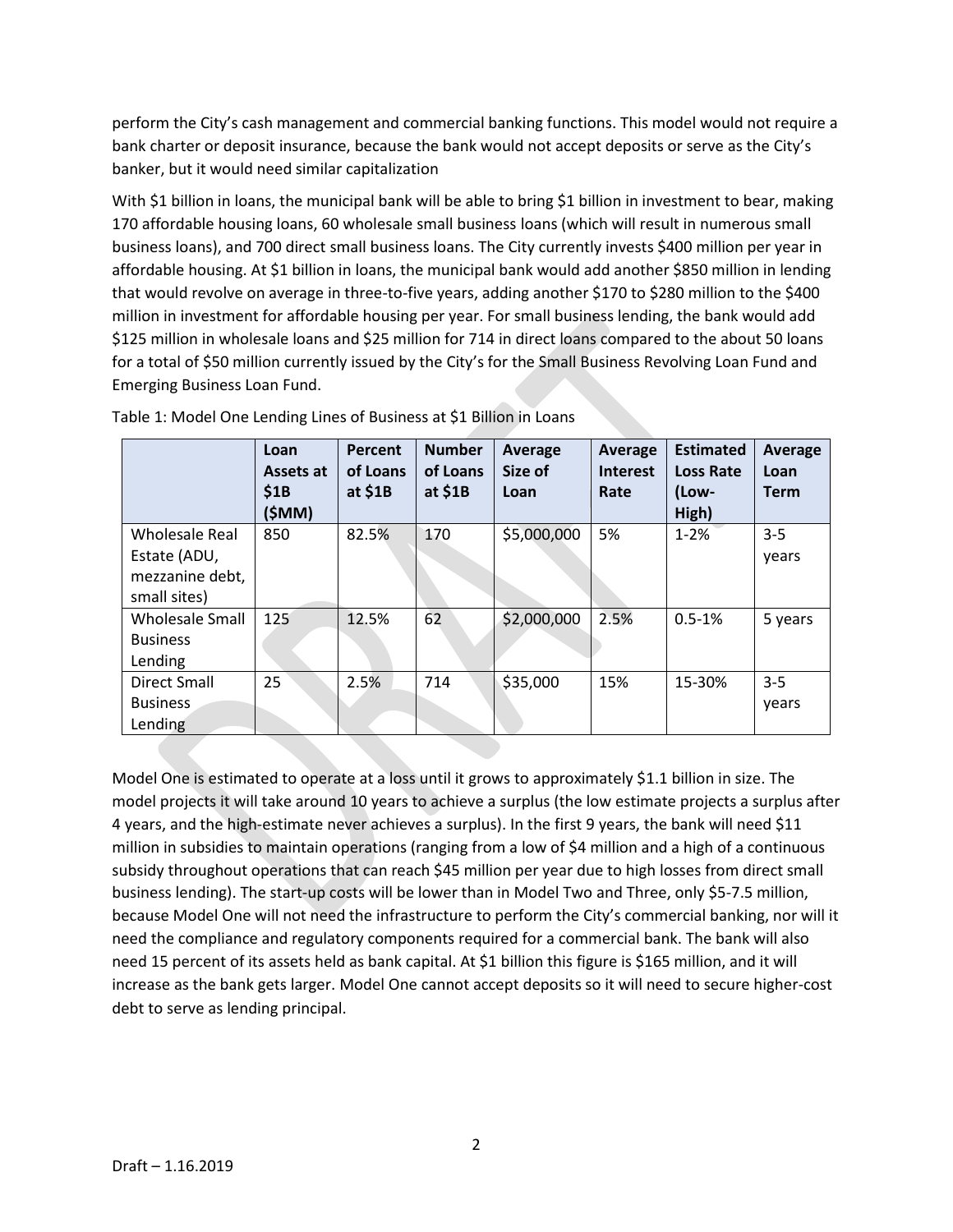Table 2: Estimated Range of Costs Associated with Model One

| <b>Cost Type</b>  | <b>Range of Total</b> | <b>Cost Description</b>                 | <b>Timeframe</b>   |
|-------------------|-----------------------|-----------------------------------------|--------------------|
|                   | Costs                 |                                         |                    |
| Start-up costs    | \$5-\$7.5 million     | Cost for staffing, real estate,         | Approximately 2    |
|                   |                       | technology infrastructure               | years pre-charter  |
| Total operational | $$4$ million -        | Range of total operational deficit      | Post charter Years |
| subsidy           | continuous subsidy    | (sum of annual expenses less            | 1 through 5        |
|                   |                       | revenue) until Model One breaks         |                    |
|                   |                       | even (if applicable)                    |                    |
| Balance sheet     | \$165 million and up  | Bank requires capital equivalent        | Year 1+ until      |
| capital           |                       | to 15% of assets. At \$1 billion in     | operation ceases   |
|                   |                       | loans/\$1.1 billion in size, it needs   |                    |
|                   |                       | \$165 million. At breakeven (\$1.8      |                    |
|                   |                       | billion in loans/\$2 billion in assets) |                    |
|                   |                       | it needs \$462 million.                 |                    |

### Model Two: Divest

The primary goal of the "Divest" model is to create a public bank that can take over the City's cash management and commercial banking functions currently performed by Bank of America and US Bank. This would include directly managing the custody of the approximately \$100 million the City holds in its short-term accounts. Currently, the City's overnight funds of \$100 million are used for daily payments and cover the City's banking fees of approximately \$600,000 per year. This bank is modeled after the Bank of North Dakota and would accept government deposits, perform the City's cash management and commercial banking. The bank would need to offer participation loans to subsidize the cash management operations of the bank and would purchase loans originated by other banks to turn a profit.

The bank would provide disbursements, deposits, cash management, payment processing, and financial reporting and technology solutions for the approximately \$13 billion that cycles through City's accounts on a yearly basis. For a sense of the scale of this work, this bank would be responsible for handling the 1.2 million checks deposited per year by the City, the 323,000 credit card transactions, and 847,000 outgoing payments per year. Given the scale of the City and the number of transactions per year, the cash management work would be complex and costly. To offset these costs, the bank will also perform significant participation lending aimed at bringing in revenue – at \$1 billion in loans, it could offer 200 loans at \$5 million each.

| Lines of<br><b>Business</b> | Loan<br><b>Assets</b><br>at \$1B<br>(\$MM) | Percent<br>οf<br><b>Portfolio</b><br>at $$1B$ | <b>Number</b><br>of Loans<br>at $$1B$ | Average<br>Size of<br>Loan | <b>Interest</b><br>Rate | <b>Loss</b><br>Rates | Average<br>Loan<br><b>Term</b> |
|-----------------------------|--------------------------------------------|-----------------------------------------------|---------------------------------------|----------------------------|-------------------------|----------------------|--------------------------------|
| Participation<br>Lending    | 1.000                                      | 100%                                          | 200                                   | \$5,000,000                | 4%                      | 0.5%                 | 17 years                       |

Table 3: Model Two Lending Lines of Business at \$1 Billion in Loans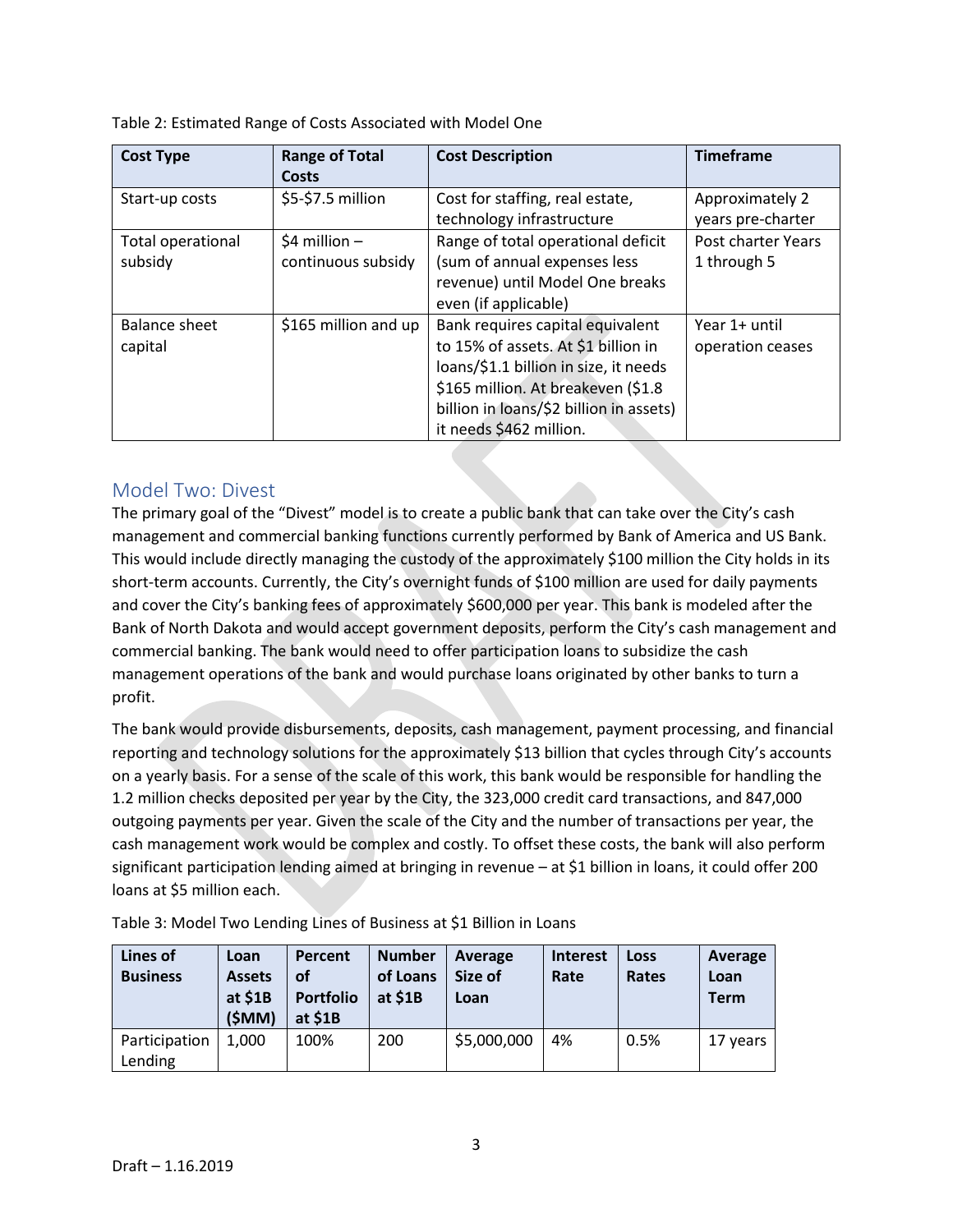**Operational Components:** Model Two is projected to operate at a loss until it hits \$2.8 billion in loans. The model projects it will take around 30 years to achieve break even, assuming the bank takes ten years to reach \$1 billion and then grows at five percent per year. In the first 29 years, the bank will need an average of \$936 million in subsidies to maintain operations until it can break even and achieve a surplus. The bank will also need at least \$165 million of bank capital at \$1 billion in size, and this capital must increase as the bank size increases, as bank capital held should be equivalent to 15 percent of assets. The bank will also need to collect deposits equivalent to bank size to support its operations, and the source of these deposits is not defined in the model.

| <b>Cost Type</b>  | <b>Range of Total Costs</b> | <b>Cost Description</b>                     | <b>Timeframe</b> |
|-------------------|-----------------------------|---------------------------------------------|------------------|
|                   |                             |                                             |                  |
| Start-up costs    | \$95 - \$143 million        | Costs associated with investment to         | Approximately    |
|                   |                             | build infrastructure to perform cash        | 2 years pre-     |
|                   |                             | management integrate with City              | charter          |
|                   |                             | systems                                     |                  |
| Total operational | \$550 million - \$1.4       | Range of total operational deficit (sum     | Post charter     |
| subsidy           | billion                     | of annual expenses less revenue) until      | Years 1          |
|                   |                             | Model Two breaks even                       | through 29       |
|                   |                             |                                             | (breakeven)      |
| Balance sheet     | \$165 million and up        | Bank requires capital equivalent to         | Year 1+ until    |
| capital           |                             | 15% of assets. At \$1 billion in            | operation        |
|                   |                             | loans/\$1.1 billion in size, it needs \$165 | ceases           |
|                   |                             | million. At breakeven (\$2.8 billion in     |                  |
|                   |                             | loans/\$3 billion in assets) it needs       |                  |
|                   |                             | \$462 million.                              |                  |

# Model Three: Combination

Model Three is a combination of models one and two. It is a municipal bank that accepts deposits, performs the City's cash management and commercial banking, and affordable housing and small business lending.

The municipal bank will allow the City to divest from commercial banking partners. The municipal bank will also perform significant lending in the community. As in Model One, at \$1 billion in loans, the municipal bank will make 170 affordable housing loans, 62 wholesale small business loans (which will result in numerous small business loans), and 714 direct small business loans. As the bank scales up, the magnitude of its investment in the community will similarly scale.

|             | Loan<br>Assets at<br>\$1B<br>(\$MM) | Percent<br>of Loans<br>at $$1B$ | <b>Number</b><br>of Loans<br>at $$1B$ | Average<br>Size of Loan | Average<br><b>Interest</b><br>Rate | <b>Estimated</b><br><b>Loss Rate</b><br>(Low-<br>High) | Average<br>Loan<br><b>Term</b> |
|-------------|-------------------------------------|---------------------------------|---------------------------------------|-------------------------|------------------------------------|--------------------------------------------------------|--------------------------------|
| Real Estate | 850                                 | 82.5%                           | 170                                   | \$5,000,000             | 5%                                 | $1 - 2%$                                               | $3 - 5$                        |
| (ADU,       |                                     |                                 |                                       |                         |                                    |                                                        | vears                          |

Table 5: Model Three Lending Lines of Business at \$1 Billion in Loans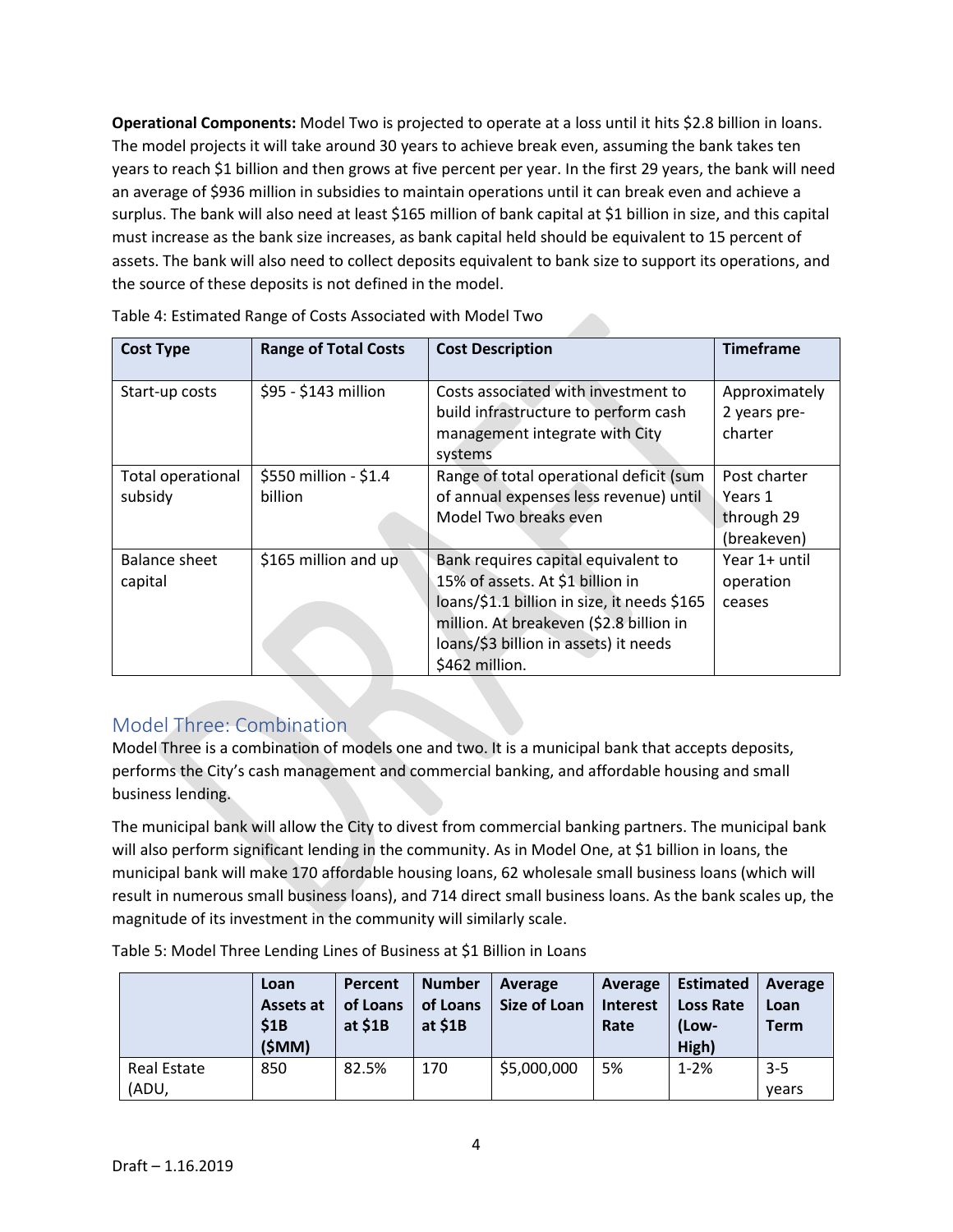| mezzanine debt,     |     |       |     |             |      |            |         |
|---------------------|-----|-------|-----|-------------|------|------------|---------|
| small sites)        |     |       |     |             |      |            |         |
| Wholesale Small     | 125 | 12.5% | 62  | \$2,000,000 | 2.5% | $0.5 - 1%$ | 5 years |
| <b>Business</b>     |     |       |     |             |      |            |         |
| Lending             |     |       |     |             |      |            |         |
| <b>Direct Small</b> | 25  | 2.5%  | 714 | \$35,000    | 15%  | 15-30%     | $3 - 5$ |
| <b>Business</b>     |     |       |     |             |      |            | vears   |
| Lending             |     |       |     |             |      |            |         |

The municipal bank would also serve as the City's commercial banker, providing disbursements, deposits, cash management, payment processing, and reporting and technology solutions for the approximately \$13 billion that cycles through City's accounts on a yearly basis.

Model Three is projected to operate at a loss until it grows to \$9.4 billion in size, which is projected to occur after 54 years (if the bank takes ten years to reach \$1 billion and then grows at 5 percent per year thereafter). In those 54 years, the bank will need an average of \$2.2 billion in subsidies to maintain operations until it can break even and achieve a surplus. The bank will also need at least \$165 million in balance sheet capital (15 percent of assets) and this figure will only increase as the bank gets larger. The bank will also need a deposit base equivalent to the size of the bank assets, and the source of these deposits is not defined in the model.

| <b>Cost Type</b>             | <b>Range of Total Costs</b>           | <b>Cost Description</b>                                                                                                                                                                                                      | <b>Timeframe</b>                         |
|------------------------------|---------------------------------------|------------------------------------------------------------------------------------------------------------------------------------------------------------------------------------------------------------------------------|------------------------------------------|
| Start-up costs               | \$95-\$143 million                    | Costs associated with investment to<br>build infrastructure to perform cash<br>management integrate with City<br>systems                                                                                                     | Approximately<br>2 years pre-<br>charter |
| Total operational<br>subsidy | \$929 million -<br>continuous subsidy | Range of total operational deficit (sum<br>of annual expenses less revenue) until<br>Model Three breaks even (if<br>applicable)                                                                                              | Post charter<br>Years 1<br>through 54    |
| Balance sheet<br>capital     | \$165 million and up                  | Bank requires capital equivalent to<br>15% of assets. At \$1 billion in<br>loans/\$1.1 billion in size, it needs<br>\$165 million. At breakeven (\$9 billion<br>in loans/\$9.9 billion in assets) it needs<br>\$1.5 billion. | Year 1+ until<br>operation<br>ceases     |

Table 6: Estimated Range of Costs Associated with Model Three

# Comparison

All three bank models would require significant subsidy and capital investment before they break even, though the amounts vary pretty significantly from model to model. Model One, which has reduced startup and operational costs because it does not need a bank charter or bank compliance infrastructure, requires the least time and investment to break even. It will break even after 10 years and a total estimated \$182 million in investment -- \$165 million in capital, and \$17 million in start-up cost and subsidies. In contrast, Model Two will break even after 30 years and \$1.5 billion investment, and Model Three will break even after 54 years and \$3.7 billion in investment.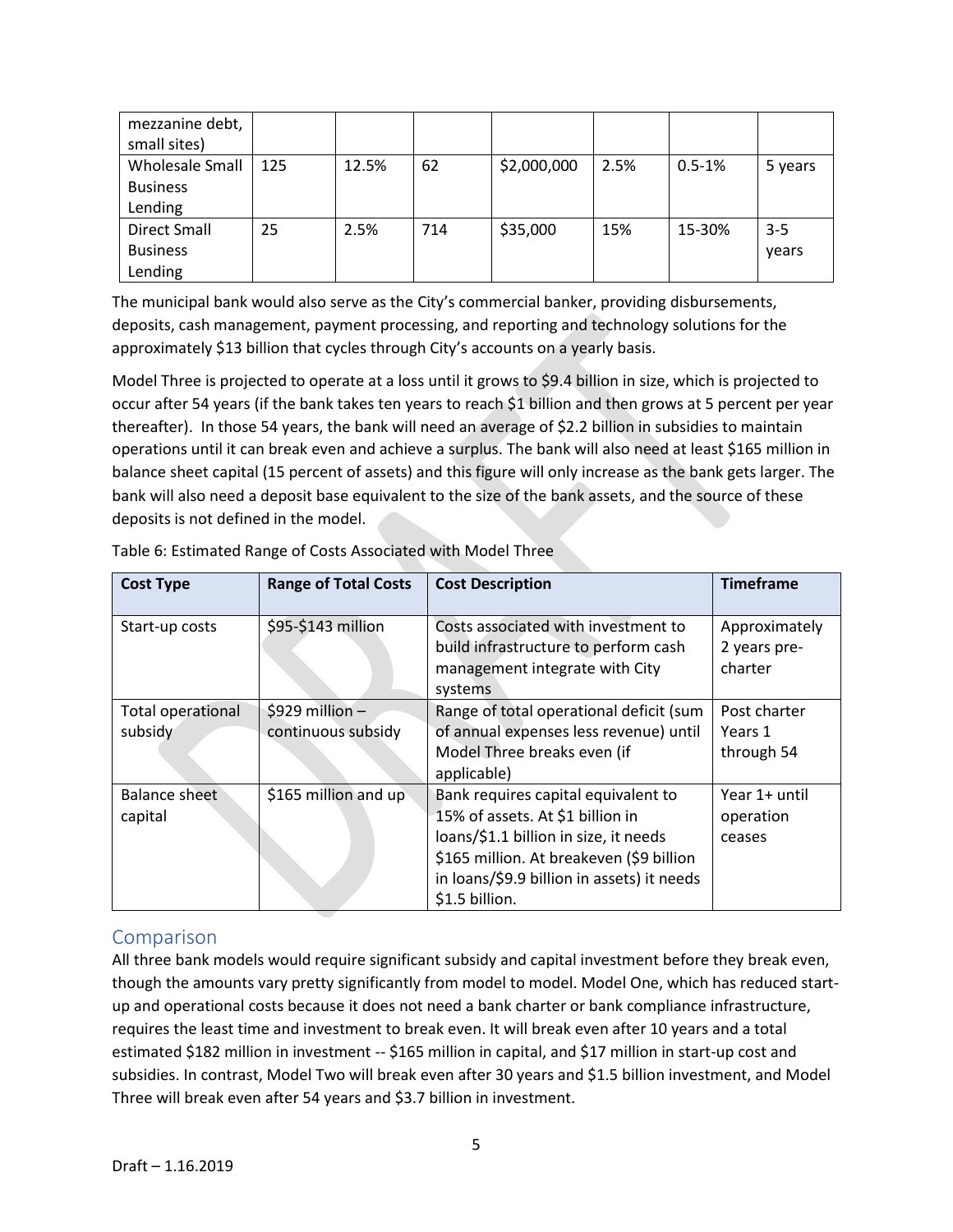|                            | <b>Model One: Reinvest</b> | <b>Model Two: Divest</b>                       | <b>Model Three:</b> |  |  |  |
|----------------------------|----------------------------|------------------------------------------------|---------------------|--|--|--|
|                            |                            |                                                | <b>Combination</b>  |  |  |  |
| <b>Break Even Details</b>  |                            |                                                |                     |  |  |  |
| Years to Break Even        | 10                         | 30                                             | 54                  |  |  |  |
| Size at Breakeven          | \$1.1 billion              | \$2.9 billion                                  | \$9.4 billion       |  |  |  |
|                            |                            | Estimated Appropriation Required to Break Even |                     |  |  |  |
| Start-Up Costs             | \$6 million                | \$119 million                                  | \$119 million       |  |  |  |
| <b>Operational Subsidy</b> | \$11 million               | \$936 million                                  | \$2.2 billion       |  |  |  |
| Capital Investment         | \$165 million              | \$417 million                                  | \$1.4 billion       |  |  |  |
| <b>Total</b>               | \$182 million              | \$1.5 billion                                  | \$3.7 billion       |  |  |  |

Table 7: Average Investment Required for Municipal Bank Models to Break Even<sup>1</sup>

### Alternatives

The City could also consider alternative or interim policies and programs that could achieve similar aims as a municipal bank. These initiatives could be aimed at various outcomes and be accomplished via programming, the power of the purchase and contracting, and participating with other legislative and public banking efforts. Opportunities include:

- Include and expand socially responsible banking indicators in the City's banking RFP
- Investigate opportunities to break up the City's banking RFP
- In-source mail and check processing from commercial banking partners
- Advocate for banking sector reforms
- Expand Safe, Sound and Local
- Create non-bank lending programs
- Better publicize existing small business lending programs and CDFIs
- Promote and expand the Bank On Program
- Advocate for Youth Bank Accounts
- Expand Smart Money Coaching Efforts

 $1$  These figures are estimated based on bank models and are the average of the low- and high-estimate scenarios.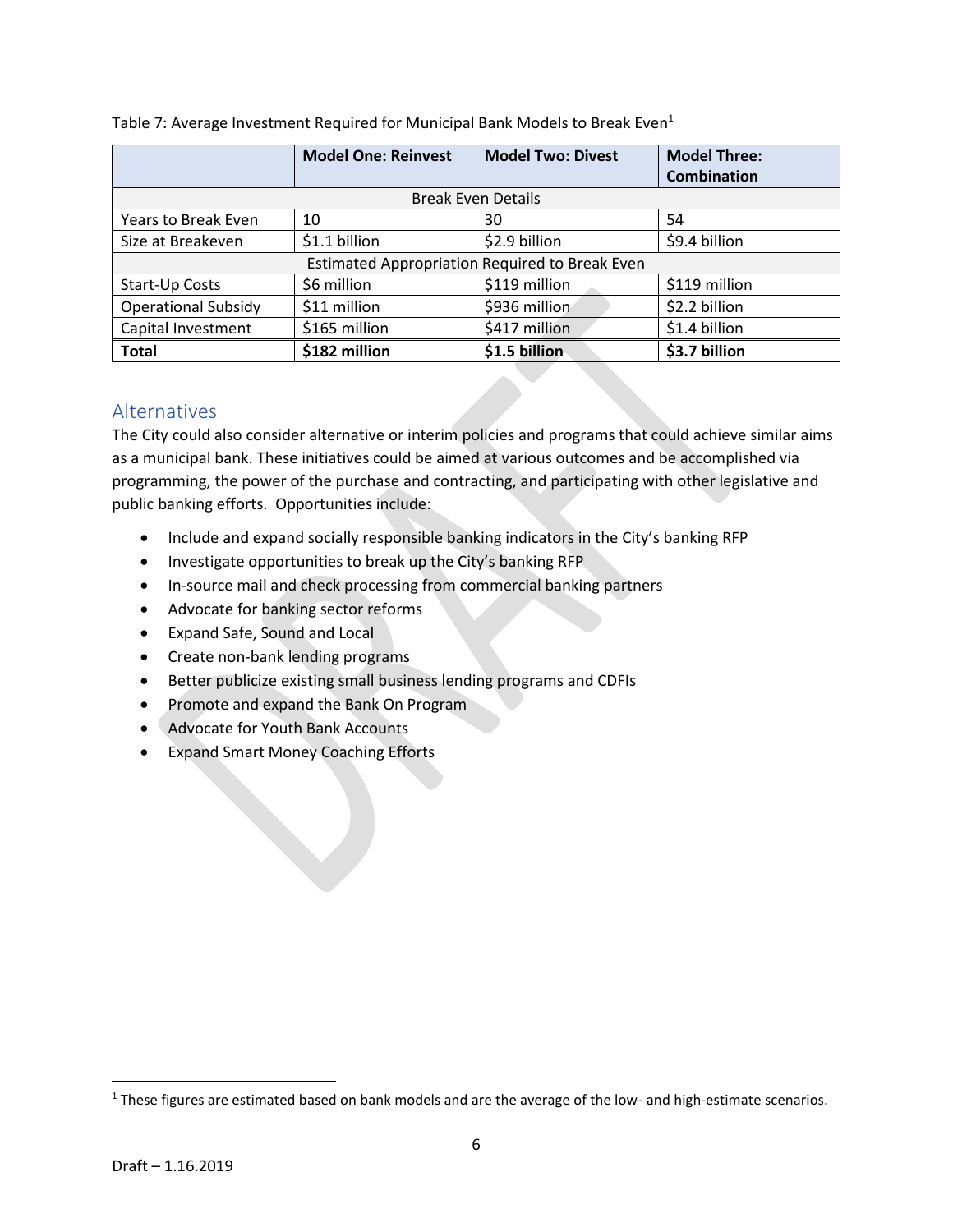# Introduction

Across the country, there is a surge of interest in public banking and the formation of new public banks. Public banks are financial institutions owned by a nation, state or a municipality. Rather than solely serving shareholders, public banks seek to achieve community goals and return profits to people. In recent years, jurisdictions around the country, including Massachusetts, Washington, Oakland, Santa Fe, Washington D.C. and Seattle have embarked on feasibility studies of public banking.

In April 2017, the City and County of San Francisco (the "City") Board of Supervisors passed a resolution, urging "the Office of the Treasurer & Tax Collector to convene a task force, and the City Attorney to advise the Treasurer in this effort, for the purpose of advising the Mayor, the Board of Supervisors, and relevant City Departments regarding the creation of a Municipal Public Bank, either as a new City Department or a separate Enterprise Department."<sup>2</sup> Based on this Resolution, the Office of Treasurer & Tax Collector ("TTX"), led by Treasurer José Cisneros, convened the Municipal Bank Feasibility Task Force ("Task Force") to investigate the potential costs and benefits of a municipal bank as well as other opportunities to leverage the City's banking and investment practices to support community development.

The Task Force builds on work that the Treasurer has done previously to improve our City's banking operations, and to strengthen economic security for all San Franciscans. For example:

- Creating a ground-breaking program, Bank On San Francisco, in 2006 that helped unbanked San Franciscans get access to low-cost checking accounts and has been replicated across the country through the Bank On national program.
- Including socially-responsible banking criteria as part of the bid and evaluations process in the 2011 RFP for banking services.
- Battling check cashers and encouraging local businesses to move towards direct deposit and other modern innovative payroll solutions.
- Launching the Kindergarten to College program in 2011 which opens a free and automatic college savings account for all incoming San Francisco public school kindergarteners and seeds it with \$50.
- Proactively taking a stand against Wells Fargo the first Treasurer in the nation to do so -- in the aftermath of the news that the bank engaged in widespread illegal practices around account openings,
- Creating the Smart Money Coaching program which offers free one-on-one financial coaching;
- Offering Summer Jobs Connect, which provides youth with credit union accounts and financial education.
- Creating a new investment opportunity with local financial institutions called Safe, Sound and Local, which makes up to \$80 million per year of the County's Pooled Investment Fund available for investments in banks, credit unions and community development financial institutions (CDFIs) located in San Francisco that are backed by letters of credit issued by the Federal Home Loan Bank of San Francisco.

 $\overline{\phantom{a}}$ <sup>2</sup> City and County of San Francisco Board of Supervisors. *Resolution 152-17*. Retrieved from: [http://sfbos.org/sites/default/files/r0152-17.pdf.](http://sfbos.org/sites/default/files/r0152-17.pdf)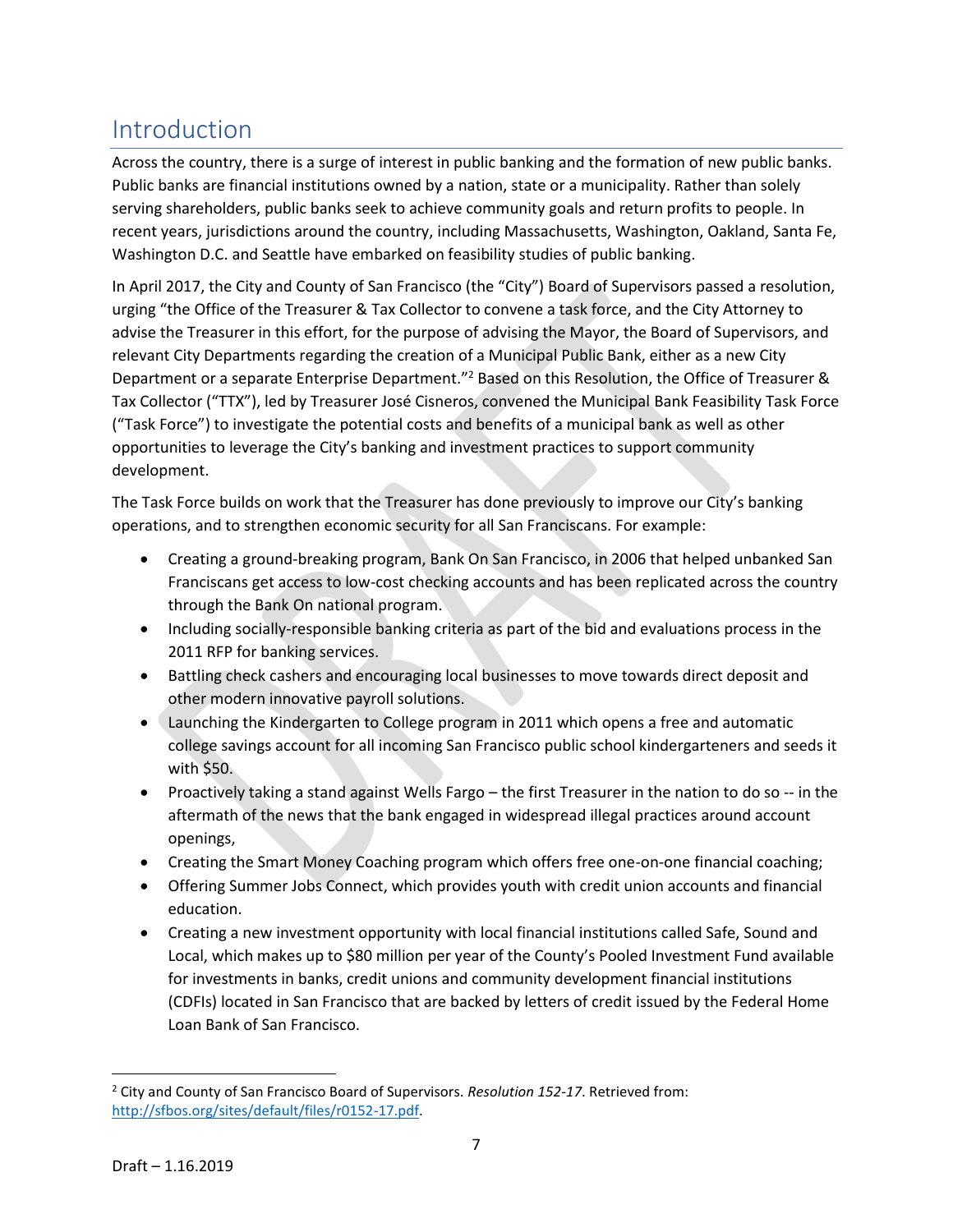The Task Force brings together advocates working to improve access to credit for low-income, communities of color; finance professionals with years of experience in traditional consumer banks, credit unions and CDFIs; and government officials with expertise in banking, investment, affordable housing and public finance. The Task Force met eight times over the course of about a year to investigate the concept of a public bank. Using a consensus-based process, they created and finalized a set of guiding principles to inform the work of the Task Force and enumerated and prioritized the goals they wanted to see a municipal bank achieve. After laying this framework, the Task Force and the staff of TTX researched and discussed various bank and governance structures, lines of business, and options for bank capitalization and deposits.

There are several excellent pieces written that describe the benefits of municipal banking as well as the legal challenges around public banking in California. Rather than re-state that body of work, this report aims to provide the Board of Supervisors and the public with a clear analysis of the financial costs and benefits of a municipal bank given the priorities identified by the Task Force. The Task Force found that a municipal bank is feasible so long as the City commits or secures funding for the effort and state laws are changed. The Task Force generally identified the desire to dis-engage from Wall Street and large commercial banks and the desire to reinvest in the community as primary goals, though the Task Force did not achieve consensus over which goal should predominate. The report includes a divestment model, a reinvestment model, and a combination of the two to reflect this lack of consensus.

Regardless of the exact model, the financial and time commitments required to create a municipal bank are quite significant. This demand for City resources raises a series of policy questions regarding the fiscal responsibility of creating a municipal bank, the City's prioritization of resources and projects, and interim solutions or alternatives to a municipal bank that could achieve similar aims. This report seeks to offer concrete analysis related to developing a municipal bank as well as potential alternatives to a municipal bank to inform and bolster that dialogue and help the Mayor and Board of Supervisors decide whether to move forward with a municipal bank.

The report is split into five sections that build on one another, and in many ways mirror the process that the Task Force went through. The sections proceed as follows:

- What is a Bank? Briefly details how banks operate
- What is a Municipal Bank and What Can One Do? Defines municipal banking and what municipal banks can accomplish
- Municipal Bank Models Offers detailed financial models for three municipal banks
- What are the Policy Considerations Around Forming a Municipal Bank Outlines large policy questions that remain about forming and operating a municipal bank
- Conclusion: A Phased Approach and Next Steps Concludes with details about a phased path and next steps the City could take should it choose to move forward with a municipal bank

### Cost Analysis Perspective

The major goal of this report is to advance the conversation around municipal banking by providing a rigorous quantitative analysis regarding the costs, timing and product mix to be considered upon determining if a public entity should pursue a municipal bank. The report also provides options to a municipal bank or interim steps that may also address the two rationales for a municipal bank – divesting from Wall Street banks and community reinvestment.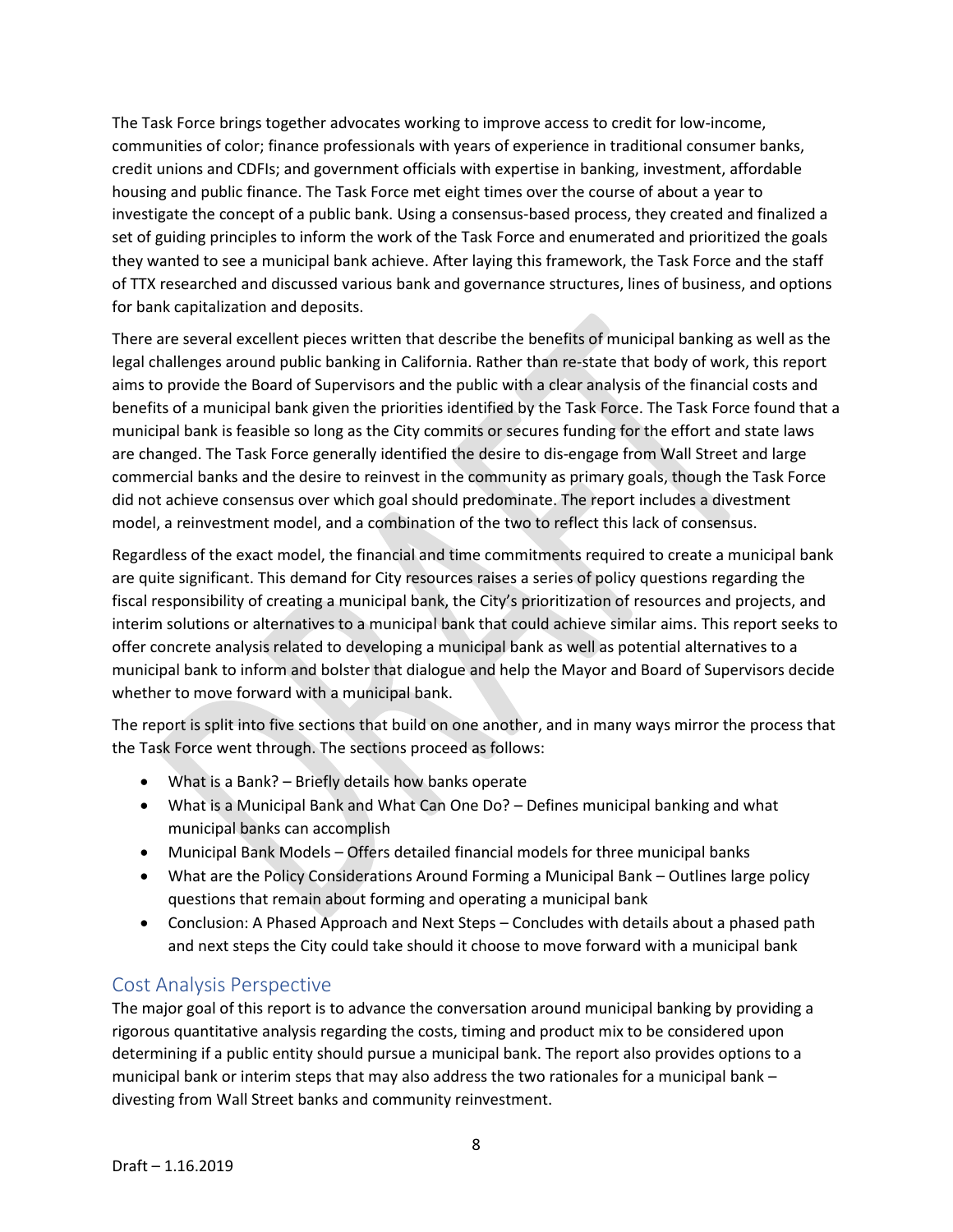All municipal bank models require significant investment over many years that range from 20 to upwards of 50 years. If the funds invested in supporting the municipal bank are the City's General Fund, there are also opportunity costs to creating the bank, since every dollar put towards start-up costs, capitalization or subsidies may be redirected from expanding existing and creating new services provided by the City.

On the other hand, there could be a cost to inaction, as maintaining the status quo and continuing our banking relationships both have explicit and implicit costs. The private banking industry has been responsible for multiple financial crises that have impacted the City, its finances and its residents and their financial health. Aside from the ideological benefits of divestment, there are potential long-term financial gains. A municipal bank is not a quick win but could pay dividends long into the future. Bank of North Dakota serves an example: one hundred years into its existence, it has a track record of excellence. It returns money to the State, promotes the local banking industry and has helped citizens weather various natural disasters and economic crises over the years. The cost-benefit analysis of a municipal bank, then, changes depending on what the timescale used. While in the short-term a bank is expensive, in the long-term a bank could make a profit and prove to be a solid investment.

# About the Task Force

Members were selected through a competitive application process, and include experts from inside and outside government, representing a variety of experiences and opinions. The Task Force consists of advocates working to improve access to banking services and capital for low-income, communities of color; finance professionals with years of experience in traditional consumer banks, credit unions and community development financial institutions (CDFIs); and government officials with expertise in banking, investment, affordable housing and public finance. Together, this group has the knowledge and background to plan and evaluate opportunities for the City to use its banking and investment functions to support the local economy.

Task Force staff and members met with many stakeholders, including staff and consultants working on public banking in other jurisdictions, public banking advocates, staff of banks, credit unions and CDFIs, experts in affordable housing, consumer, and small business lending and municipal infrastructure, and banking experts. The people who generously shared their time, energy and expertise – starting with our Task Force members – are all listed below:

Task Force members John Avalos (National Union of Healthcare Workers), Ada Chan (Association of Bay Area Governments), James Clark (former U.S. Department of the Treasury), Marc Franson (Chapman and Cutler LLC), Paulina Gonzalez (California Reinvestment Coalition), Kate Hartley (Mayor's Office of Housing and Community Development), Sushil Jacob (Lawyers' Committee for Civil Rights of the San Francisco Bay Area), Jim Lazarus (former San Francisco Chamber of Commerce), Lauren Leimbach (Community Financial Resources), Ben Mangan (Center for Social Sector Leadership at Berkeley Haas), Ky-Nam Miller (The Greenlining Institute), Tim Schaefer (California Treasurer John Chiang), Nadia Sesay (Office of Community Investment and Infrastructure), Tajel Shah (Office of Treasurer & Tax Collector), Kat Taylor (Beneficial State Bank), Steve Zuckerman (Self-Help Federal Credit Union)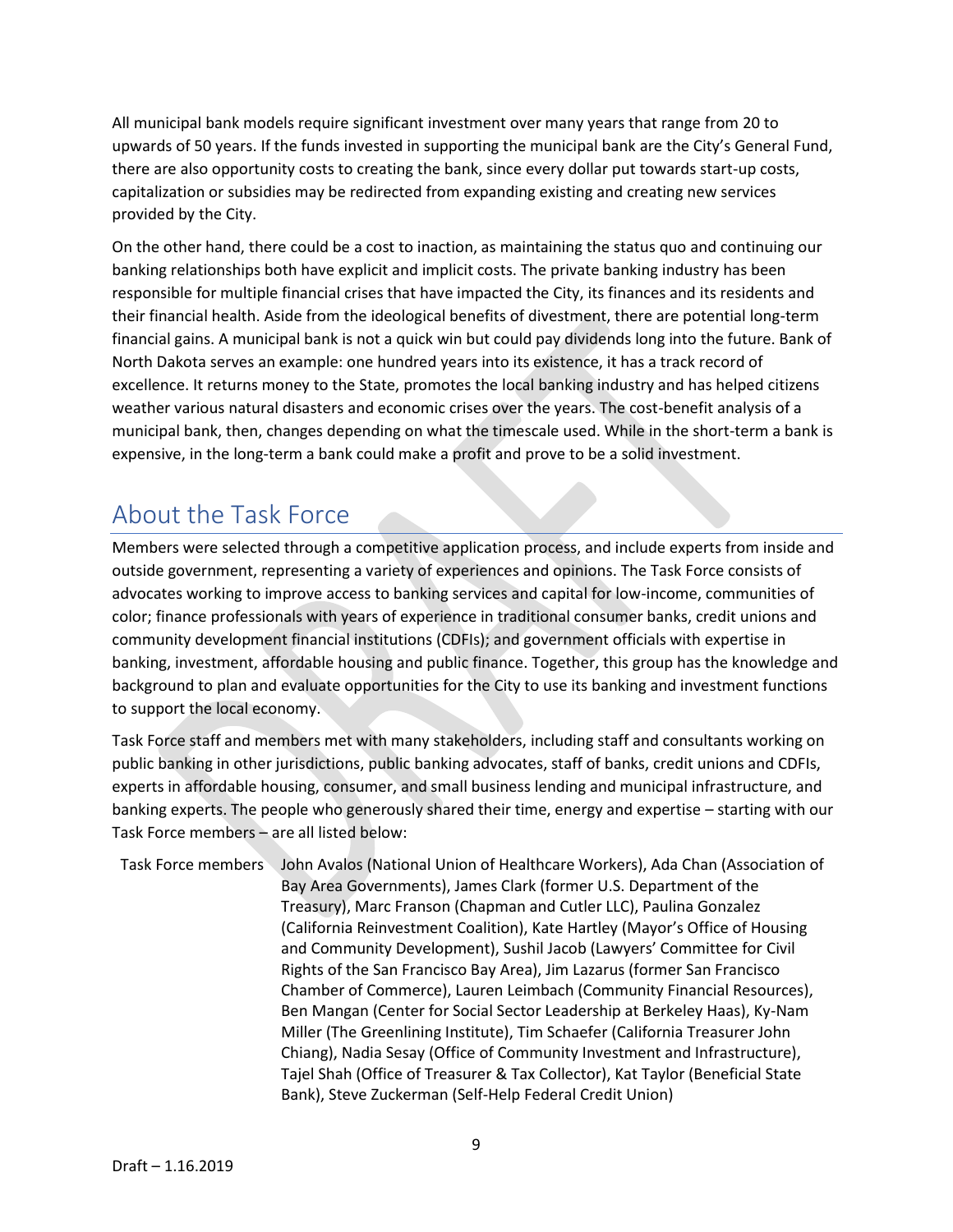| Staff and<br>consultants working<br>on public banking in<br>other jurisdictions)                                | Dean Alonistiotis (Chicago, Illinois), Treasurer John Bartholmew (Humboldt<br>County, California), Todd Bouey (Los Angeles, California), David Buchholtz<br>(Santa Fe, New Mexico), Michael Burdick (California), Bill Dowell (California),<br>Bob Eichem (Boulder, Colorado), Representative Josh Elliott (Connecticut),<br>Dawn Hort (Oakland, California), Karen Helms (Merced County, California),<br>Chris Herrera (Los Angeles, California), Cathy Jackson-Gent (Global Investment<br>Company - Oakland, California), Treasurer Hank Levy (Alameda County,<br>California), Bill Longbrake (Washington), Tim Lueders-Dumont (Vermont),<br>Pauline Marx (Alameda County, California), Catherine Mele (Washington<br>State), Sara Myers (Vermont), Shawn Myers (Washington State), Eileen<br>Newhall (California), Jesse Rawlins (Seattle, Washington), Jim Tingey (Financial<br>Services Solutions - California), Andrew Westall (Los Angeles, California),<br>Treasurer Tina Vernon (Nevada County), John Wickham (Los Angeles,<br>California) |
|-----------------------------------------------------------------------------------------------------------------|-----------------------------------------------------------------------------------------------------------------------------------------------------------------------------------------------------------------------------------------------------------------------------------------------------------------------------------------------------------------------------------------------------------------------------------------------------------------------------------------------------------------------------------------------------------------------------------------------------------------------------------------------------------------------------------------------------------------------------------------------------------------------------------------------------------------------------------------------------------------------------------------------------------------------------------------------------------------------------------------------------------------------------------------------------|
| <b>Public Banking</b><br>Advocates                                                                              | Marc Armstrong (Commonomics), Ruth Caplan (DC Public Banking), Juli Carter<br>(California Nurses Association), Sylvia Chi (California Public Banking Alliance),<br>Jessie Fernandez (PODER), Jacqueline Fielder (San Francisco Public Bank<br>Coalition), Rick Girling (San Francisco Public Bank Coalition), Susan Harman<br>(Friends of Public Bank Oakland), Mike Krauss (Public Banking Institute),<br>Nichoe Lichen (Banking on New Mexico), Richard Mazess, Walt McRee (Public<br>Banking Institute), Dennis Ortblad (Seattle Public Bank Coalition), Steve Seuser<br>(DC Public Banking), Kurtis Wu (San Francisco Public Bank Coalition)                                                                                                                                                                                                                                                                                                                                                                                                    |
| Staff of banks, credit<br>unions, CDFIs                                                                         | Agneus Cheung (Working Solutions), Karla De Leon (Main Street Launch),<br>Jennifer Finger (Beneficial State Bank), Ezra Garrett (Oportun), Mark Goldfogel<br>(Fourth Corner Credit Union), Pete Hellwig (New Resource Bank), Phil Hitz<br>(OneMain Financial), Rob Holden (New Resource Bank), Craig Johnson (Beacon<br>Community Bank), Jen Leybovich (Main Street Launch), Stephanie Meade (New<br>Resource Bank), Vera Moore (JP Morgan Chase), Adria Moss (Pacific<br>Community Ventures), Deirdra O'Gorman (Fourth Corner Credit Union), Ed<br>Obuchowski (Bank of San Francisco), Nathaniel Owen (Mission Economic<br>Development Agency), Sara Ravazi (Working Solutions), Wendy Ross (Bank of<br>San Francisco), Janel Schmitz (Bank of North Dakota), Ray Shams (San<br>Francisco Federal Credit Union), Jacob Singer (Main Street Launch), Kenneth<br>Till (CommerceOne Bank), Victor Vazquez (Bank of San Francisco),                                                                                                                    |
| Experts in<br>affordable housing,<br>small business, and<br>consumer lending<br>and municipal<br>infrastructure | Avital Aboody (LA Más), Nick Bourke (Pew Charitable Trust), Paul Carney<br>(Tenderloin Neighborhood Development Corporation), Peter Cohen (Council of<br>Community Housing Organizations), Luis Diaz, (Community Check Cashers),<br>Alejandro Dobie-Gonzalez (LA Más), Rebecca Center Foster (San Francisco<br>Housing Accelerator Fund), Ipsheeta Furtado (Fluid Financial), John Grogan<br>(LoansAtWork), Becca Hutman (San Francisco Housing Accelerator Fund), Kiran<br>Jain (Neighborly), Katie Lamont (Tenderloin Neighborhood Development<br>Corporation), Helen Leung (LA Más), Dan Leibsohn (Community Check<br>Cashers), Jim Mather (Housing Trust Silicon Valley), Fernando Martí (Council of<br>Community Housing Organizations), Sam Moss (Mission Housing Development                                                                                                                                                                                                                                                                 |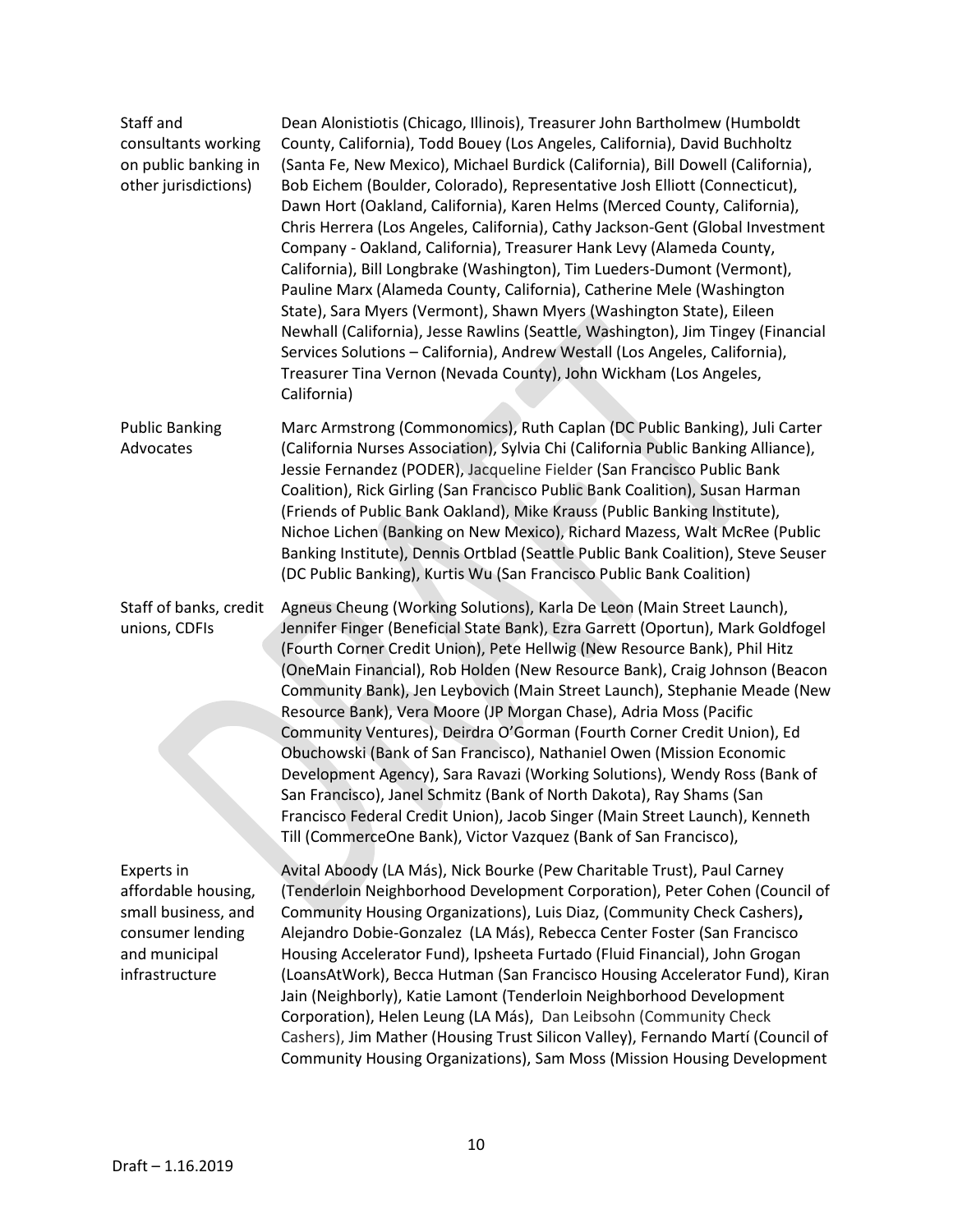|                        | Corporation), Abby Murray (San Francisco Housing Accelerator Fund), Heather<br>Peters (San Mateo County), Jonny Price (WeFunder), Eric Tao (AGI)                                                                                                                                                                                                                                                                                                                     |
|------------------------|----------------------------------------------------------------------------------------------------------------------------------------------------------------------------------------------------------------------------------------------------------------------------------------------------------------------------------------------------------------------------------------------------------------------------------------------------------------------|
| <b>Banking experts</b> | Scott Arneson (Fiserv), Karl Beitel, Asya Bradley (SynapseFI), David Dubrow<br>(Arent Fox), Ashley Elsner (Green Market Bank), Gary Findley (Gary Steven<br>Findley & Associates), Pat Orchard (FIS), Mark Pinsky (Five/Four Advisors),<br>Dave Rainer, Caitlin Sanford (Department of Business Oversight), Phillip<br>Sprinkle (Jack Henry and Associates), Mike Stevens (Conference of State Bank<br>Supervisors), Walker Todd (Middle Tennessee State University) |
| Other experts          | Lauryn Agnew (Bay Area Impact Investing Initiative), Juliana Choy Sommer<br>(Priority Architectural Graphics), Hannah Dithrich (The GIIN), Miguel Galarza<br>(Yerba Buena Engineering & Construction, Inc), Cara Martinson (California<br>State Association of Counties), Amanda Ream (United Domestic Workers<br>Union/AFSCME), Nancee Trombley (California Infrastructure Bank)                                                                                    |

Throughout this process, the Task Force worked to crystallize the opportunities for a municipal bank, and provide some clarity about costs, legal risks, and opportunities. This process included research, discussion and prioritization of community goals for a bank. With some clear outcomes in mind, the Task Force directed staff to research and report out about bank formation costs, potential bank structures, lines of business and financial models.

Over the course of nine months, the task force held eight public meetings. The content of the meeting was as follows:

- Meeting 1: Introductions, outlining guiding principles for a municipal bank, brainstorming exercise to prioritize community outcomes (outcome: affordable housing, small business lending, infrastructure, un- and underbanked individuals and cannabis)
	- o *Follow-up materials:* Municipal Bank Feasibility Task Force Statement of Work, Public Banking Literature Review, Public Bank Regulatory Fact Sheet
- Meeting 2: Presentations on bank regulation, Bank of North Dakota, Beneficial State Bank and Self-Help Federal Credit Union
	- o *Follow-up materials:* Survey of Task Members to further prioritize five community goals (affordable housing, small business lending, infrastructure, un- and underbanked individuals and cannabis)
- Meeting 3: Discussion of start-up and operational costs for a bank, comparison of balance sheets, income statements and loan portfolios for three banks, Bank of San Francisco, New Resource Bank and Bank of North Dakota
	- o *Follow-up materials:* Fact sheet summarizing current city-funded programs in affordable housing, small business lending and infrastructure
- Meeting 4: Presentation and discussion of options for funding for capitalization and deposits, as well as potential lines of business for the bank
- Meeting 5: Detailed description of and discussion about potential lines of business for the bank as well as operational parameters and governance structure
	- o *Follow-up materials:* Draft Executive Summary
- Meeting 6: Review Executive Summary and discuss four municipal bank models
- Meeting 7: Review three new municipal bank models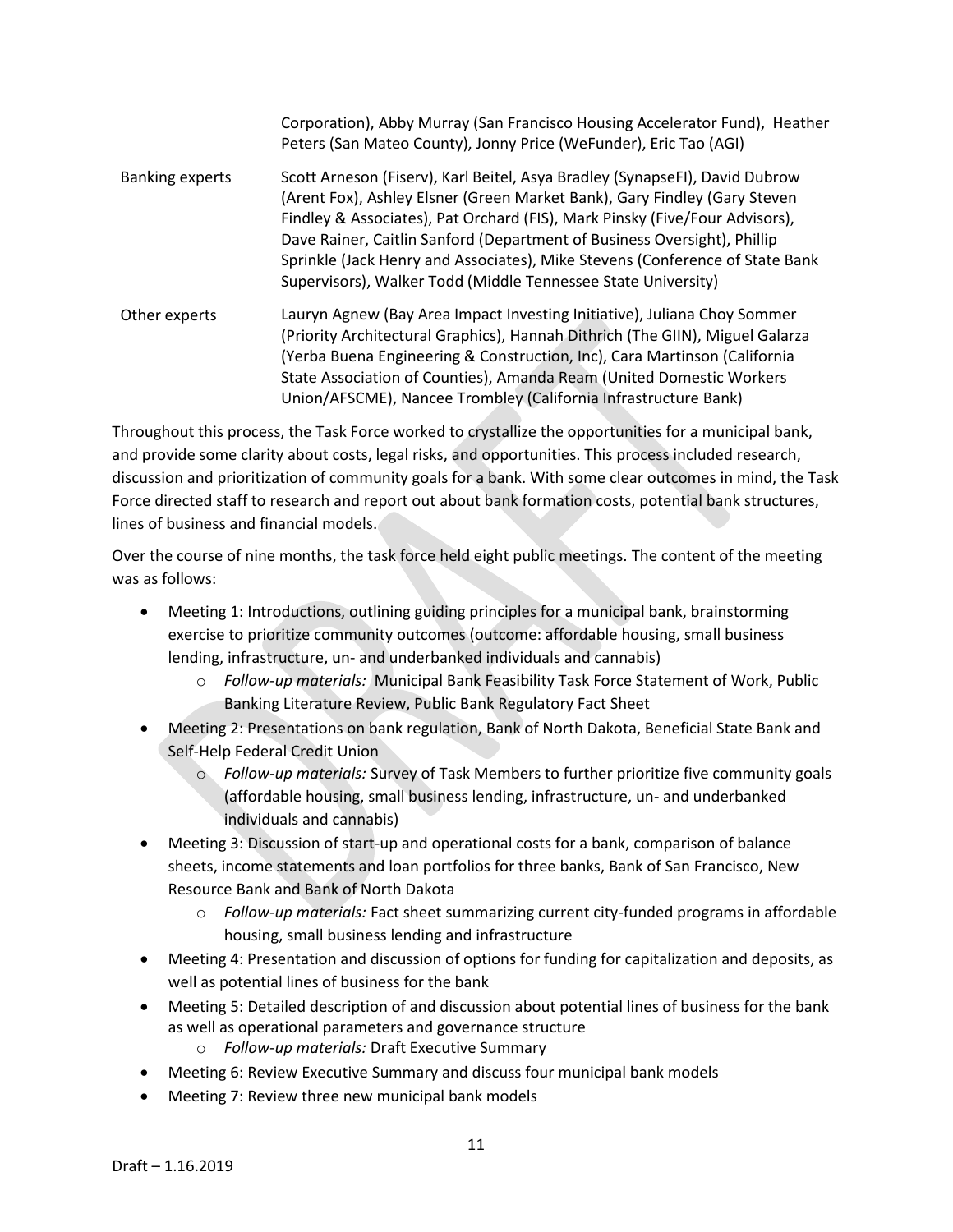- Meeting 8: Review final report
	- o *Follow-up materials:* Final Municipal Bank Feasibility Task Force Report

# Bank Basics

Before jumping into what a San Francisco municipal bank could look like and what it could accomplish, it is crucial to understand the basics of banking. The crucial dividing line between a bank and a non-bank entity is the ability to accept deposits from outside entities.<sup>3</sup> By accepting deposits, banks create a financial multiplier effect in the community, lending out deposits to profitable projects and growing the local economy. Banks generate a profit by making loans and charging customers fees. Banks take in deposits and pay interest on some accounts and then lend those deposits out to consumers and receive interest on those loans – the difference between interest paid out and interest received is the "spread" and is typically the source of most bank revenue, though banks also charge fees for services. Bank's assets are loans, which generate income, and customer deposits are liabilities. As with all businesses, a bank's assets must cover its liabilities – the difference between a bank's assets and its liabilities is called the bank capital, which is the bank's net worth and also "a measure of a bank's potential to absorb losses."<sup>4</sup> A bank with limited capital is higher-risk for deposits, because a small drop in asset values can lead to distress and failure. Historically, banks held eight percent of assets in capital, though capital requirements have increased since the recession with banks holding 12 to 15 percent of their assets in capital. New banks may be required to hold even more bank capital, as banks use their capital to survive initial years of losses.<sup>5</sup> Bank capital serves as an investment with shareholders receiving dividends based on profitability.

# Municipal Bank Primer

The Public Banking Institute, an advocacy organization, defines a public bank as a "chartered depository bank in which public funds are deposited. It is owned by a government unit — a state, county, city, or tribe — and mandated to serve a public mission that reflects the values and needs of the public that it represents. In existing and proposed US Public Bank models, skilled bankers, not the government, make bank decisions and provide accountability and transparency to the public for how public funds are used."<sup>6</sup> Los Angeles' Chief Legislative Analyst's Office performed a literature review and were unable to

 $\overline{a}$ 

<sup>3</sup> California Financial Code §§ 1004-1005.

<sup>4</sup> Alden, W. (July 10, 2013). What is Bank Capital, Anyway? *New York Times.* Retrieved from: [https://dealbook.nytimes.com/2013/07/10/what-is-bank-capital-anyway/.](https://dealbook.nytimes.com/2013/07/10/what-is-bank-capital-anyway/)

Similarly, the FDIC explains that bank capital "absorbs losses, promotes public confidence, helps restrict excessive asset growth, and provides protection to depositors and the deposit insurance funds." Federal Deposit Insurance Corporation (April 2015). *Capital*. Retrieved from: https://www.fdic.gov/regulations/safety/manual/section2-1.pdf <sup>5</sup> While banks are starting up, bank capital can fund operating costs, make loans (if the bank does not have sufficient deposits) and serve as reserve capital for those loans. The capital requirements for a new bank will often take all these purposes into account. While an established bank must hold anywhere from 8 to 15 percent of assets as capital, a new bank may be required to hold that much in capital *plus* sufficient funding to sustain the bank until it is able to make a profit.

<sup>6</sup> Public Banking Institute. *Introduction to Public Banking.* Retrieved from: http://www.publicbankinginstitute.org/intro\_to\_public\_banking.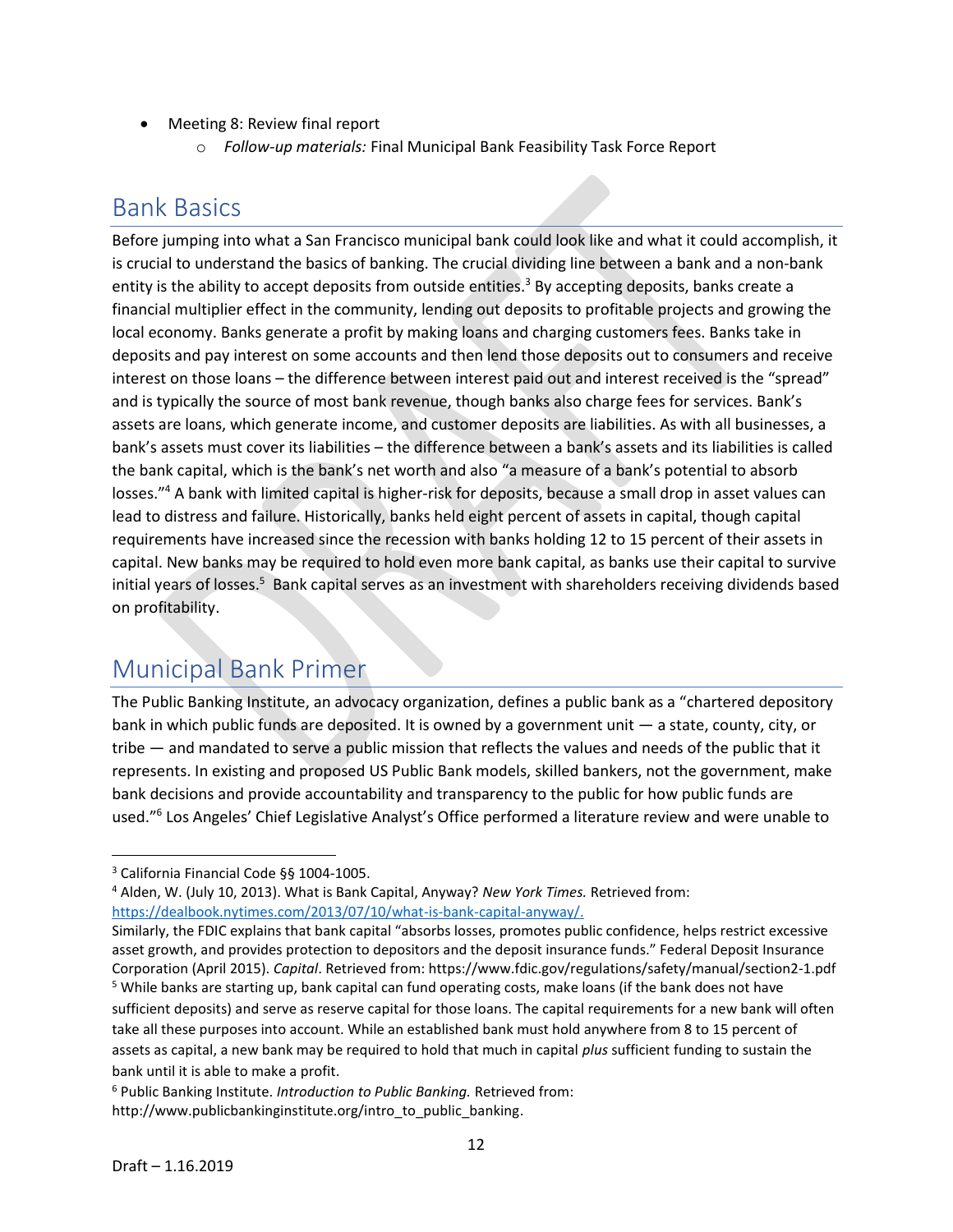find "a consistent definition of such a financial institution beyond the core concept of public ownership," though it noted that many definitions incorporated adherence to ideals, like racial, economic and environmental justice.<sup>7</sup> In general, though, a public bank is a bank—an entity that is licensed to accept deposits and make loans—that is owned by and affiliated with a locality, state or nation. A public bank that is owned by a municipality is called a municipal bank (for the purpose of this report the two terms will be used interchangeably). Like regular banks, public banks need a charter, capital, deposits and a governance structure and a leadership team. One of the major distinctions between a public bank and private bank is that a public bank could meet community goals rather than solely serve a profit motive. To succeed, a municipal bank must maintain solvency and liquidity and make a profit, while also adhering to its mission and principles. In this sense, a municipal bank is trying to achieve a double bottom line: meet community goals while still making a profit that can be reinvested to serve the bank's mission.

There is currently only one public bank in the continental United States, the Bank of North Dakota ("BND"). BND was founded in 1919 on a wave of economic populism, capitalized with a \$2 million bond offering and was charged with "promoting agriculture, commerce and industry" in North Dakota.<sup>8</sup> Under North Dakota state law, all state funds must be deposited into BND, which does not have deposit insurance but is instead insured by the "full faith and credit" of the State of North Dakota.<sup>9</sup> BND primarily partners with local banks and credit unions to perform agricultural, commercial, real estate and student loans. After the last bank left the territory, American Samoa recently founded founding a public bank—the Territorial Bank of American Samoa—which formally opened in 2016 and gained access to the Federal Reserve's payment system in 2018.<sup>10</sup>

When considering the creation of a municipal bank it is crucial to determine community goals to guide the lending and banking activities of a municipal bank. The Board of Supervisors Resolution authorizing the Municipal Bank Feasibility Task Force states that the "Board of Supervisors believes that the medium- long-term invest interests of the city are aligned with the sustainable and equitable economic growth of its community" and that the "long-term financial and social well-being of the City is contingent upon the ability to provide equitable and transparent opportunity for all of its residents."<sup>11</sup> When talking about public banking, almost everyone has a different vision of exactly what a municipal bank should do. A major task of the Task Force (and a struggle) was to hone in on community goals. During public hearings and Task Force meetings a variety of ideas came up, including affordable housing, small business lending, divesting from Wall Street, supporting local banks and credit unions, meeting the

<sup>7</sup> Chief Legislative Analyst (2018). *Public Banking Framework and Existing Housing and Economic Development Funding Programs*. Retrieved from: [http://clkrep.lacity.org/onlinedocs/2017/17-0831\\_rpt\\_CLA\\_02-26-2018.pdf.](http://clkrep.lacity.org/onlinedocs/2017/17-0831_rpt_CLA_02-26-2018.pdf) <sup>8</sup> Swayze, David S. and Christine Schiltz (Spring 2013), State-Owned Banks: A Relic of the Past or the Wave of the

Future?, *Delaware Banker.* Retrieved from: https://www.pgslegal.com/wp-content/uploads/2017/07/Spring-2013- Delaware-Banker-Article.pdf

 $9$  Id.

<sup>&</sup>lt;sup>10</sup> Blackwell, R. (April 30, 2018). American Samoa Finally Gets a Public Bank. And U.S. States Are Watching. *American Banker.* Retrieved from: https://www.americanbanker.com/news/american-samoa-finally-gets-a-publicbank-and-us-states-are-watching.

<sup>11</sup> City and County of San Francisco Board of Supervisors, *Resolution 152-17.* Retrieved from: [http://sfbos.org/sites/default/files/r0152-17.pdf.](http://sfbos.org/sites/default/files/r0152-17.pdf)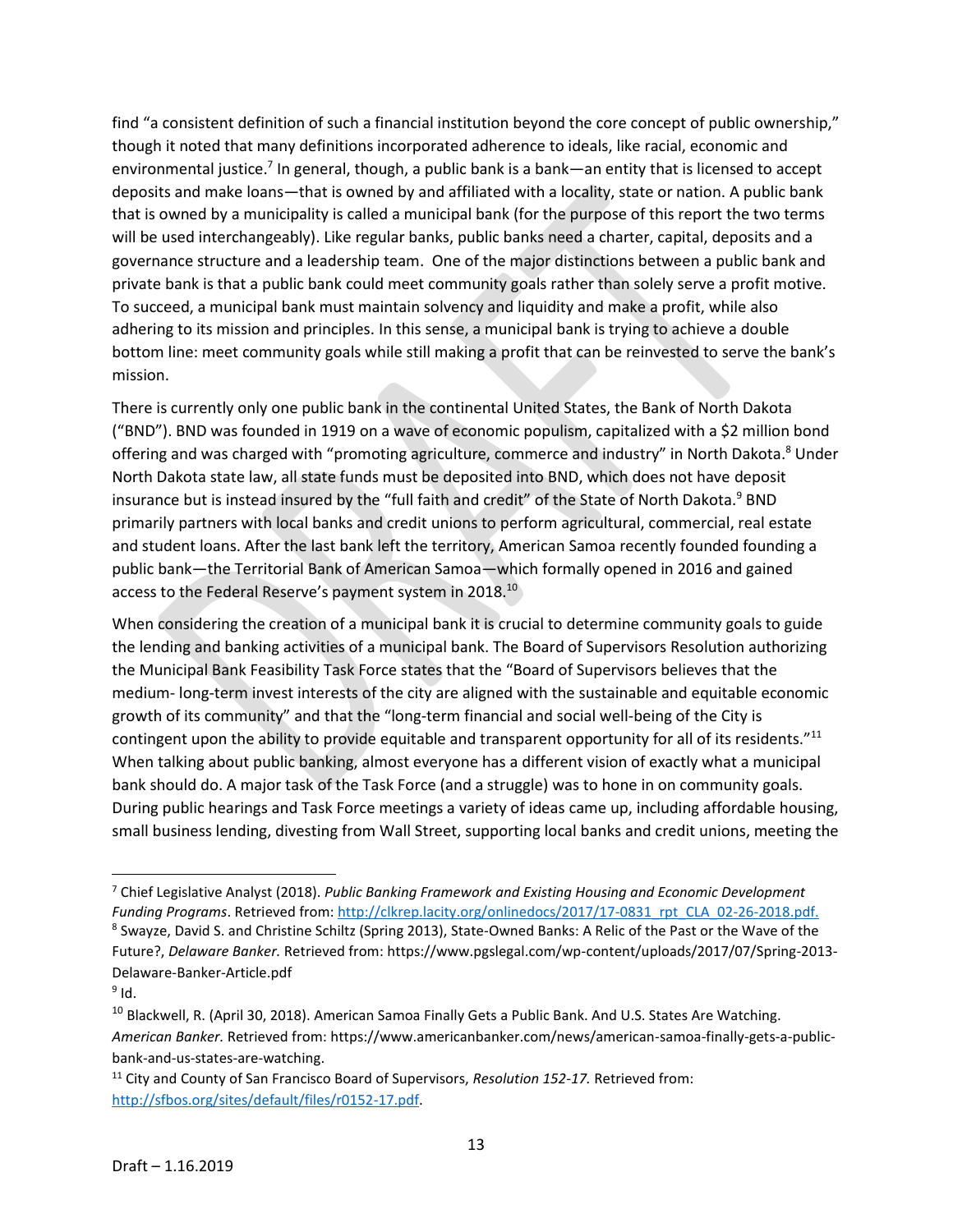needs of un- and underbanked individuals, infrastructure, student loans, renewable energy, and cannabis banking.

Over time, two important goals emerged as the most pressing:

- 1) "Divestment" Reducing the City's reliance on Wall Street and increasing the City's autonomy over how its deposits are deployed to ensure money isn't used to support harmful industries<sup>12</sup>
- 2) "Reinvestment" Offering lower-cost financing for City priorities like affordable housing development and supporting small businesses.

Staff met with subject matter experts to identify lines of business that could support these goals. Lines of business were selected primarily because they filled a financing or service gap that currently exists where a municipal bank's involvement could meaningfully impact the market. The specific lines of business, as well as current status quo, will be explored more fully in the next section which details the municipal bank models.

# Municipal Bank Models

The purpose of the models is to elucidate the potential of a municipal bank and provide a financial framework for consideration and debate. These models are estimates based on extensive research and will only be improved over time with more specificity about the overall size of a bank, lines of business, and sources of funds. For those interested in the details of the modeling, we've included a technical appendix.

The banks modeled in this section reflect the priorities of the task force – with one bank primarily focused on reinvestment, one focused on divestment, and a third bank that combines both aims.

For each model, the section below details the goal of the bank, the current status quo, operational costs and benefits (in the short- and long-term) and risks. These bank models should be considered illustrative of the options the City has moving forward with a municipal bank. There are many parts of the model that can be modified. Lines of business, interest rates and loan terms can also easily be changed. However, the start-up costs associated with creating a bank will generally be fixed – costs may go up or down depending on the exact services that need to be built, but in general the basic costs for getting a bank off the ground remain the same. Lastly, the models project bank operations out to 50 years. Many experts cautioned that bank models are valid for at most five-to-ten years. Task Force members requested long-term modeling data to outline the long-term cost/benefits of creating a bank, and there is significant benefit to having a long-time horizon, but this analysis should be viewed as emblematic rather than definitive. Crucially, there's a lot of unknowns regarding a bank as large as the one modeled at the end of 50 years. Could it secure sufficient deposit base for operations in the billions? Would it be able to maintain its lending standards at such a scale and continue to only lend to projects that align

 $\overline{\phantom{a}}$ <sup>12</sup> For example, A May 2017 San Francisco Budget and Legislative Analyst report found that of thirteen of the largest banks, all financed at least one of the following disfavored industries: firearms, tobacco, nuclear power, Dakota Access pipeline or private prisons. Budget and Legislative Analyst's Office (May 2017). *Memorandum re: Large Bank Social Responsibility Screening.* Retrieved from:

[https://sfbos.org/sites/default/files/BLA\\_Large\\_Bank\\_Screening\\_051917.pdf.](https://sfbos.org/sites/default/files/BLA_Large_Bank_Screening_051917.pdf)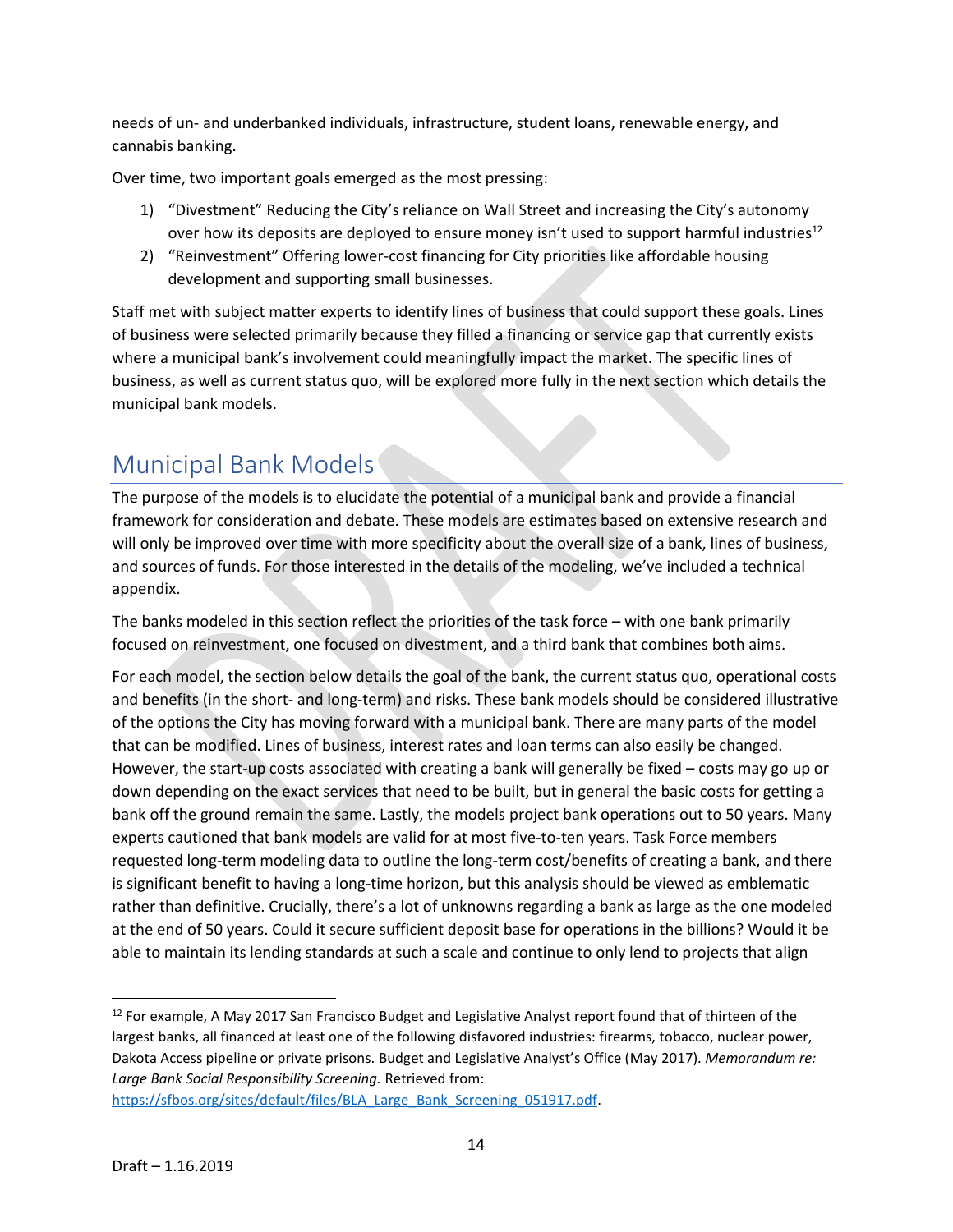with its values? For example, Bank of North Dakota lent money to help suppress the DAPL protest movement.<sup>13</sup> The scale of a bank is key to its operations. Generally, the larger a bank is, the more profitable it is, and the more impact it can have. However, the larger a bank becomes the harder it can be for it to maintain its mission.

### Model One: Reinvest

**Goals:** The first municipal bank model is focused on lending and reinvestment in areas that are underserved by the traditional banking industry. After significant deliberation and prioritization, the Task Force chose to focus on affordable housing and small business lending as top community goals for the reinvestment model. A reinvestment-focused lender can promote outcomes and community goals identified by the Task Force, Board of Supervisors or bank leadership and management. Because it is not constrained by typical shareholder maximization requirements, the bank can enter markets and offer products not typically served by traditional commercial banks. It can increase lending in targeted sectors of the economy and achieve community goals both by lending directly to consumers and by partnering with local community banks and credit unions.

**Current State:** The City already expends significant money and energy pursuing affordable housing and small businesses.

*Affordable Housing:* The City utilizes numerous funding sources to support affordable housing preservation, rehabilitation and development including:

- Low-income housing tax credits,
- Proposition A/C seismic safety loans (\$261 million in total for preserving rent-controlled units)
- Proposition A (\$310 million for rehabilitation and redevelopment of public housing)
- Proposition C Housing Trust Fund (\$20-\$50 million per year for development)
- Inclusionary Zoning and Impact Fees (market rate developers build affordable units or contribute a fee).

In total, Mayor's Office of Housing and Community Development (MOHCD) and the City spends and invests \$400 million per year on affordable housing. <sup>14</sup> Despite this funding and numerous homeownership and development programs, the City and developers struggle to build sufficient housing fast enough to meet the enormous need. The lines of business presented below all seek to offer developers and homeowners cheaper and faster financing to support the City's goals of developing and preserving all forms of affordable housing.

*Small Business Lending:* Small businesses are the engine of economic growth in our country, our state and our City. In San Francisco, 80 percent of businesses employ ten people or fewer (including sole

 $\overline{a}$ 

<sup>13</sup> Purchia, R. (February 28, 2018). A public bank is not a promise to keep San Francisco's money green. *San Francisco Examiner.* Retrieved from: [http://www.sfexaminer.com/public-bank-not-promise-keep-san-franciscos](http://www.sfexaminer.com/public-bank-not-promise-keep-san-franciscos-money-green/)[money-green/.](http://www.sfexaminer.com/public-bank-not-promise-keep-san-franciscos-money-green/)

<sup>14</sup> The San Francisco Office of the Mayor. (August 2018). *Mayor London Breed Signs Budget Targeting Homelessness, Housing, Street Cleanliness, and Public Safety* [Press Release]. Retrieved from: [https://sfmayor.org/article/mayor-london-breed-signs-budget-targeting-homelessness-housing-street-cleanliness](https://sfmayor.org/article/mayor-london-breed-signs-budget-targeting-homelessness-housing-street-cleanliness-and-public)[and-public.](https://sfmayor.org/article/mayor-london-breed-signs-budget-targeting-homelessness-housing-street-cleanliness-and-public) For more information on specific City programs aimed at affordable housing, see Appendix E discussing current City work on affordable housing.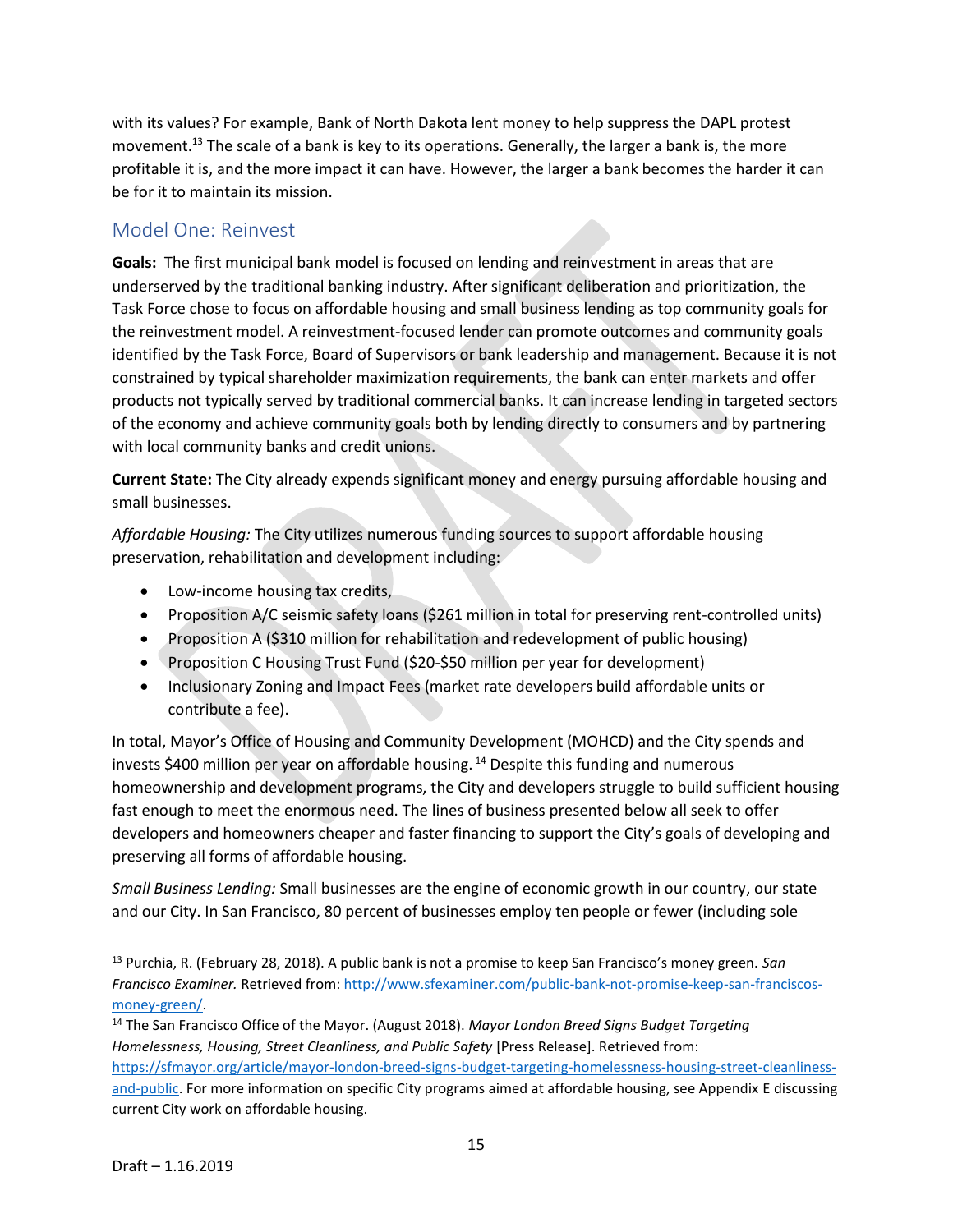proprietors), and the City has 33,866 registered businesses that have between two and ten employees.<sup>15</sup> Small businesses have significant need for capital but have difficulties accessing capital<sup>16</sup> because traditional banks shy away from this lending, which is high-touch and high-risk. Despite the challenges, there is a robust ecosystem of small business support in San Francisco, including Community Development Financial Institutions (CDFIs), non-profits and City programs all aimed at nurturing and growing our small business community. Numerous CDFIs<sup>17</sup> offer loans between \$5,000 and \$250,000 at reasonable rates as well as technical assistance and business coaching. The Office of Economic and Workforce Development (OEWD) and the Office of Small Business also support small business through direct lending programs, grant programs and grants to non-profit lenders to support their work. Some example of direct lending and grant programs are highlighted below:

- **Small Business Revolving Loan Fund** It offers loans up to \$50,000. It is administered by Main Street Launch, a local CDFI. The City covers the administrative costs, and Main Street Launch provides the capital. Since 2009, it has issued 161 microloans totaling over \$4.57 million. In 2017, it issued 20 loans totaling \$816,000. Its loans range in interest from 3.5% to approximately 7.75%.
- **Emerging Business Loan Fund (EBLF)** It offers up to \$250,000 in loans to small businesses. It is administered by Main Street Launch, a local CDFI. The City covers the administrative costs, and Main Street Launch provides the capital. Since 2013, it has closed over 120 loans totaling \$16.8 million. Its loans are offered at approximately 7.75%.
- **SF Shines Façade and Tenant Improvement Program** Since 2009, it has provided technical assistance (TA), business strengthening, and 117 grants (from \$10,00 to \$150,000) totaling \$4.3 million for improving commercial storefront facades and business interiors. The current program budget is \$1 million.
- **Americans with Disabilities Act (ADA) CASp Grant Program** Since 2013, it has provided TA and 647 grants (from \$1,000 to \$3,000) totaling over \$1 million for ADA compliance assessments. Current remaining budget is \$125,000.

Despite all this effort, small business advocates and CDFI staff believe that gaps remain in small business lending. The following lines of business aim to fill those gaps and also support the excellent work being done by CDFIs.

**Activities:** Model One is a municipal bank that secures funding through debt and performs affordable housing and small business lending. It will not perform the City's cash management and commercial banking. This model would not require a bank charter or deposit insurance, because the bank would not accept deposits or serve as the City's banker, but it would need similar capitalization. Model One will perform real estate lending and small business lending at rates lower that are below market to decrease

l <sup>15</sup> Internal analysis from the Office of Treasurer & Tax Collector.

<sup>&</sup>lt;sup>16</sup> A 2016 Federal Reserve survey found that 44 percent of small businesses stated that their top challenge was "credit availability or securing funds for expansion." Federal Reserve Bank (April 2017). *Small Business Credit Survey.* Retrieved from: [https://www.newyorkfed.org/medialibrary/media/smallbusiness/2016/SBCS-Report-](https://www.newyorkfed.org/medialibrary/media/smallbusiness/2016/SBCS-Report-EmployerFirms-2016.pdf)[EmployerFirms-2016.pdf.](https://www.newyorkfed.org/medialibrary/media/smallbusiness/2016/SBCS-Report-EmployerFirms-2016.pdf) 

<sup>&</sup>lt;sup>17</sup> These CDFIs include Main Street Launch, The Opportunity Fund, Mission Economic Development Agency's Fondo Adelante, Pacific Community Ventures and Working Solutions.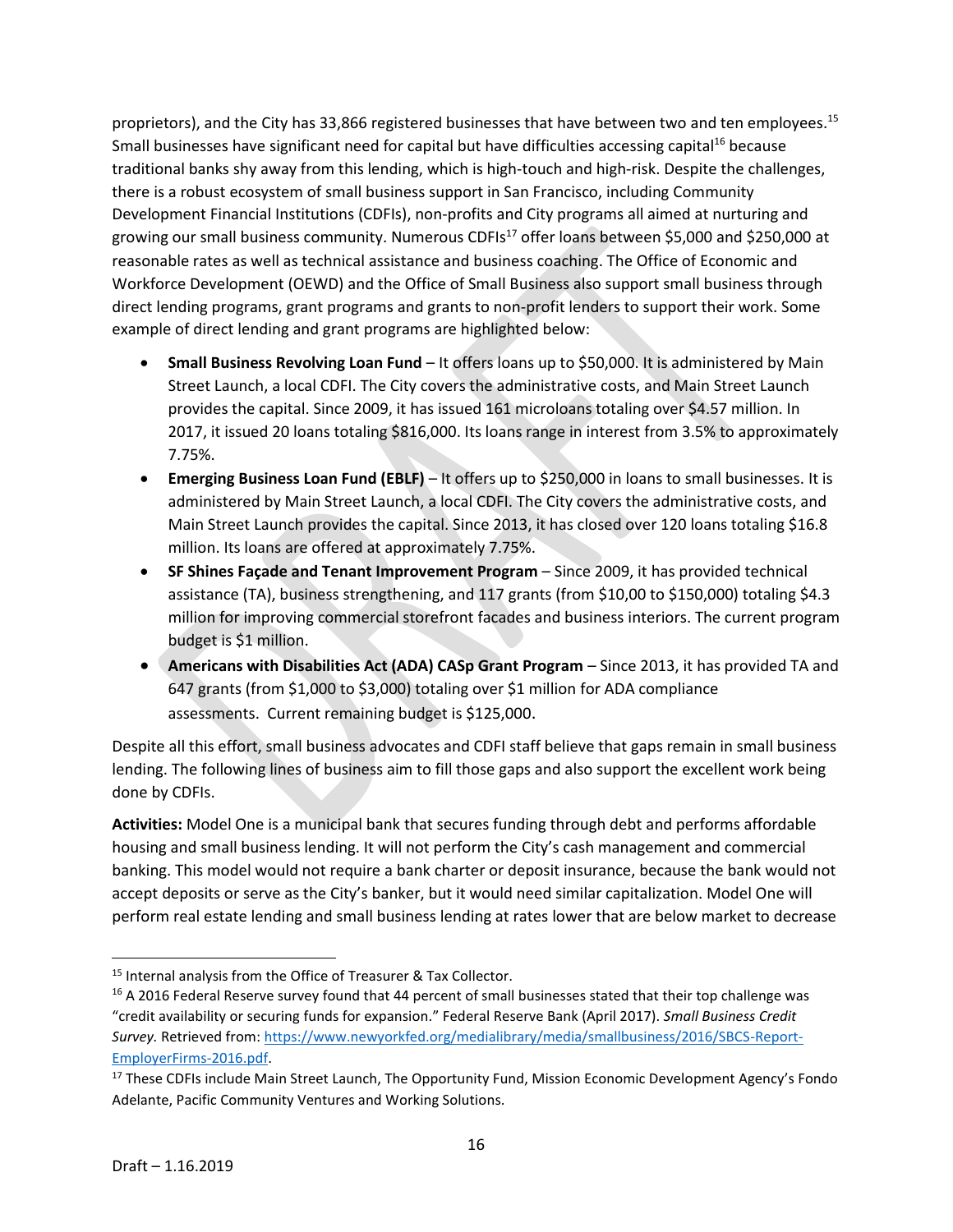the cost of affordable housing and assist small businesses. The section offers a short description of the lines of business and more details about the lines of business are available in Appendix D.

*Real Estate Lending:* The real estate lending lines of business will include mezzanine debt for workforce housing acquisition and development, mortgages for the small sites acquisition program and loans to finance ADU construction. The bank is modeled with 82.5 percent of the portfolio (\$825 million at \$1 billion in loans) as wholesale real estate loans. The average size of a real estate loan is \$5 million for a total of 170 loans in the portfolio. The interest rate is 5 percent, loss rate is 1-2 percent and average term is 3-5 years, though individual loan may be significantly longer, up to 30 years.

*Wholesale Small Business Lending:* The municipal bank would lend large sums of money to CDFIs at low rates, and these CDFIs would use this money to issue small business loans at low interest rates. This lending represents 12.5 percent of the bank's portfolio (\$125 million at \$1 billion in loans). The average size of a wholesale small business loan would be \$2 million, and the portfolio would have 62 in total at \$1 billion in loans. The interest rate is 2.5 percent, which is slightly below the rate CDFIs are charged by traditional private banks (typically 3 to 4 percent). The loss rate is modeled at 0.5-1 percent, because CDFIs have significant reserves and strong underwriting for their loans. The average loan term is 5 years.

*Direct Small Business Lending:* As described above, the municipal bank would offer small business loans to businesses directly. The bank is modeled with 2.5 percent of its portfolio (\$25 million at \$1 billion) as direct small business lending for a total of 714 loans at any given time. The average size of these loans is modeled at \$35,000. The interest rate is modeled at 15; the loss rate is modeled at 15-30 percent, and the average loan term is 3 to 5 years.

|                                 | Loan<br>Assets at<br>\$1B<br>(\$MM) | Percent<br>of Loans<br>at $$1B$ | <b>Number</b><br>of Loans<br>at $$1B$ | Average<br>Size of<br>Loan | Average<br><b>Interest</b><br>Rate | <b>Estimated</b><br><b>Loss Rate</b><br>(Low-<br>High) | Average<br>Loan<br><b>Term</b> |
|---------------------------------|-------------------------------------|---------------------------------|---------------------------------------|----------------------------|------------------------------------|--------------------------------------------------------|--------------------------------|
| Wholesale Real                  | 825                                 | 82.5%                           | 170                                   | \$5,000,000                | 5%                                 | $1 - 2%$                                               | $3-5$                          |
| Estate (ADU,<br>mezzanine debt, |                                     |                                 |                                       |                            |                                    |                                                        | years                          |
| small sites)                    |                                     |                                 |                                       |                            |                                    |                                                        |                                |
| <b>Wholesale Small</b>          | 125                                 | 12.5%                           | 62                                    | \$2,000,000                | 2.5%                               | $0.5 - 1%$                                             | 5 years                        |
| <b>Business</b>                 |                                     |                                 |                                       |                            |                                    |                                                        |                                |
| Lending                         |                                     |                                 |                                       |                            |                                    |                                                        |                                |
| Direct Small                    | 25                                  | 2.5%                            | 714                                   | \$35,000                   | 15%                                | 15-30%                                                 | $3 - 5$                        |
| <b>Business</b>                 |                                     |                                 |                                       |                            |                                    |                                                        | years                          |
| Lending                         |                                     |                                 |                                       |                            |                                    |                                                        |                                |

Table 8: Model Two Lines of Business at \$1 Billion in Loans

#### **Operational Components:**

Model One is estimated to operate at a loss until it grows to approximately \$1.1 billion in size. The model projects it will take around 10 years to achieve a surplus (the low estimate projects a surplus after 4 years, and the high-estimate never achieves a surplus). In the first 10 years, the bank will need \$11 million in subsidies to maintain operations (ranging from a low of \$4 million and a high of a continuous subsidy throughout operations that reaches \$45 million per year in the model). The start-up costs will be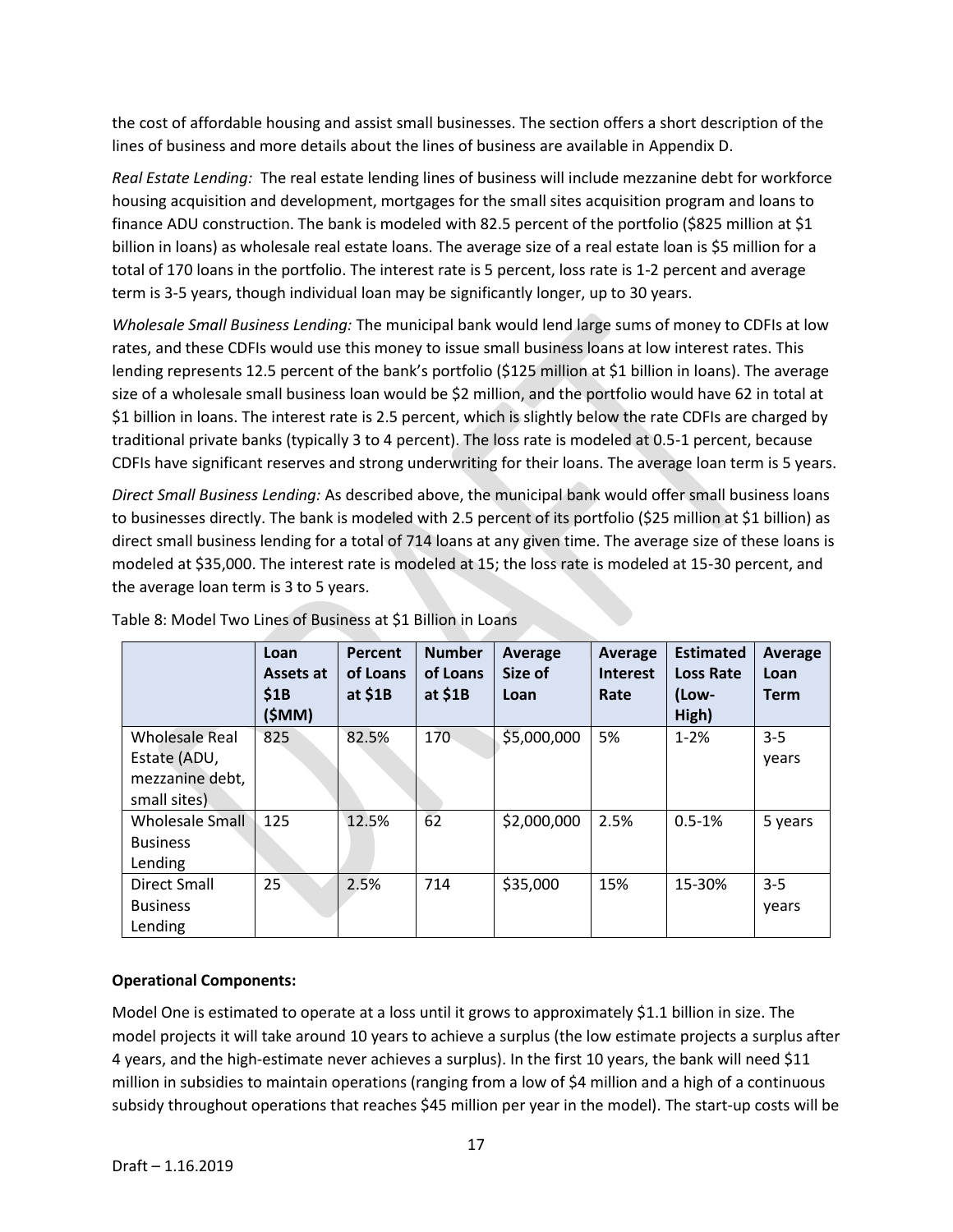lower than in Model Two and Three, only \$5-7.5 million, because Model One will not need the infrastructure to perform the City's commercial banking, nor will it need the compliance and regulatory components required for a bank. The bank will also need 15 percent of its assets held as bank capital. At \$1 billion this figure is \$165 million, and it will increase as the bank gets larger. The bank will also need to secure funding through debt to use as a lending base that is equivalent to the size of the bank assets.

| <b>Cost Type</b>  | <b>Range of Total</b> | <b>Cost Description</b>                 | <b>Timeframe</b>   |
|-------------------|-----------------------|-----------------------------------------|--------------------|
|                   | Costs                 |                                         |                    |
| Start-up costs    | \$5-\$7.5 million     | Cost for staffing, real estate,         | Approximately 2    |
|                   |                       | technology infrastructure               | years pre-charter  |
| Total operational | $$4$ million -        | Range of total operational deficit      | Post charter Years |
| subsidy           | continuous subsidy    | (sum of annual expenses less            | 1 through 10       |
|                   |                       | revenue) until Model One breaks         |                    |
|                   |                       | even.                                   |                    |
| Balance sheet     | \$165 million and up  | Bank requires capital equivalent        | Year 1+ until      |
| capital           |                       | to 15% of assets. At \$1 billion in     | operation ceases   |
|                   |                       | loans/\$1.1 billion in size, it needs   |                    |
|                   |                       | \$165 million. At breakeven (\$1.8      |                    |
|                   |                       | billion in loans/\$2 billion in assets) |                    |
|                   |                       | it needs \$462 million.                 |                    |

Table 9: Estimated Range of Costs Associated with Model One

Model One: Financial Projections for the First Ten Years (Low & High Estimates)

|                       | <b>Value of Net</b><br>Outstanding<br><b>Loans Per Year</b><br>(\$ million) | <b>Total Assets</b><br><b>Per Year</b><br>$$$ million) | <b>Net Surplus</b><br>(Deficit) Per Year - (Deficit) Per Year -<br><b>Low Range</b><br>(\$ million) | <b>Net Surplus</b><br><b>High Range</b><br>$$$ million) |
|-----------------------|-----------------------------------------------------------------------------|--------------------------------------------------------|-----------------------------------------------------------------------------------------------------|---------------------------------------------------------|
| <b>Start-Up Years</b> |                                                                             |                                                        | (5)                                                                                                 | (8)                                                     |
| Year 1                | 50                                                                          | 55                                                     | (2)                                                                                                 | (3)                                                     |
| Year 2                | 75                                                                          | 82.5                                                   | $\left( 1 \right)$                                                                                  | (3)                                                     |
| Year 3                | 125                                                                         | 137.5                                                  | (1)                                                                                                 | $\left(3\right)$                                        |
| Year 4                | 200                                                                         | 220                                                    | (0)                                                                                                 | (4)                                                     |
| Year 5                | 300                                                                         | 330                                                    | 1                                                                                                   | $\left( 4\right)$                                       |
| Year 6                | 400                                                                         | 440                                                    | 2                                                                                                   | (4)                                                     |
| Year 7                | 500                                                                         | 550                                                    | 2                                                                                                   | (5)                                                     |
| Year 8                | 650                                                                         | 715                                                    | 4                                                                                                   | (5)                                                     |
| Year 9                | 800                                                                         | 880                                                    | 5                                                                                                   | (6)                                                     |
| Year 10               | 1000                                                                        | 1100                                                   | 7                                                                                                   | (6)                                                     |
| Total                 |                                                                             |                                                        | 12                                                                                                  | (51)                                                    |

**Capital for Balance Sheet** 

 $(165)$ 

 $(165)$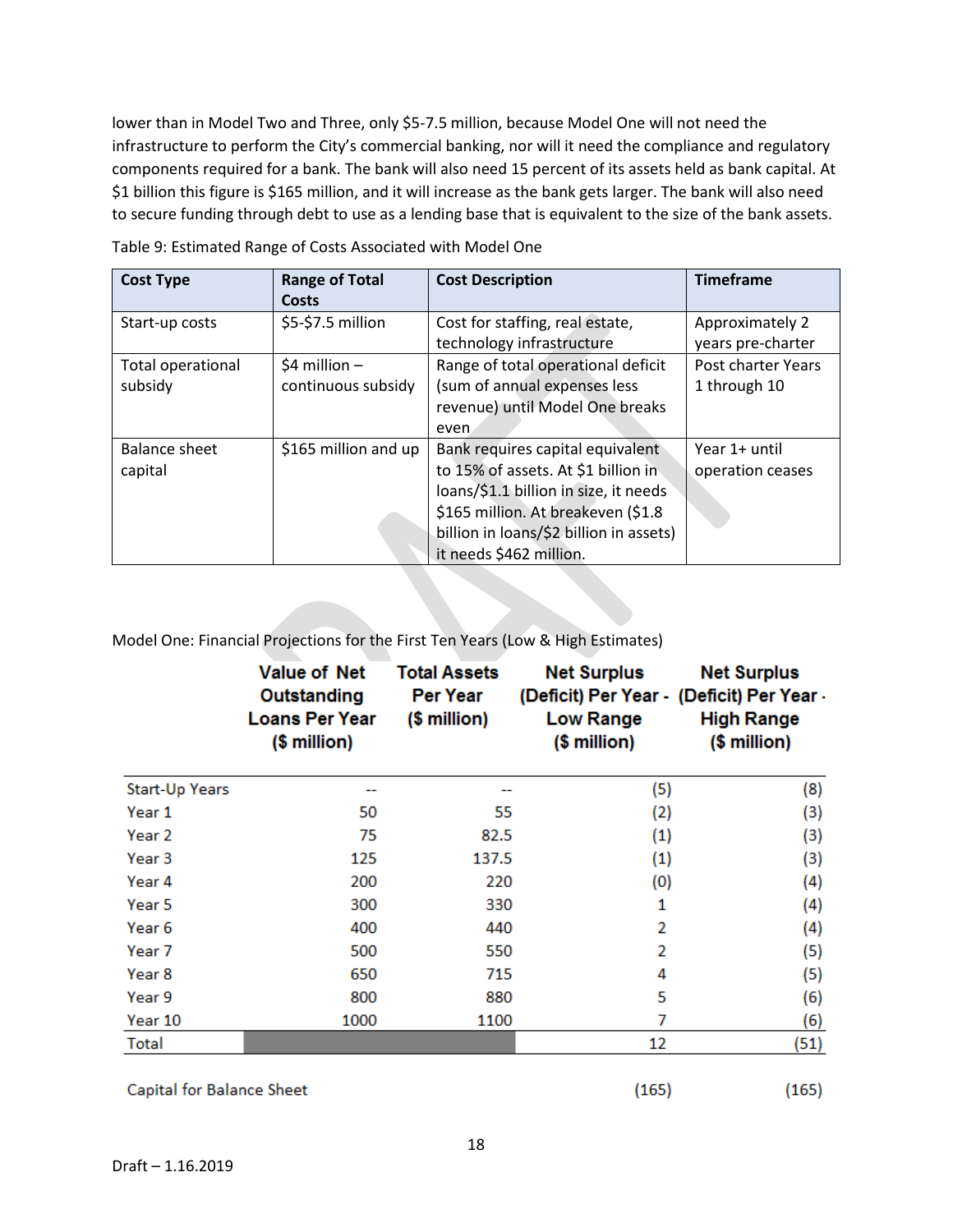

**Outcomes:** The municipal bank will allow the City to reinvest in the community and serve people, businesses and projects that are currently underserved or unserved by the traditional banking industry. With \$1 billion in loans, the municipal bank will be able to bring \$1 billion in investment to bear, and the model projects the bank can make 170 affordable housing loans, 62 wholesale small business loans (which will result in numerous small business loans), and 714 direct small business loans. The City currently invests \$400 million per year in affordable housing. At \$1 billion in loans, the municipal bank would add another \$850 million in lending that would revolve on average in three-to-five years, adding another \$170 to \$280 million to the \$400 million in investment for affordable housing per year. For small business lending, the bank would add \$125 million in wholesale loans and \$25 million for 714 in direct loans compared to the about 50 loans for a total of \$50 million currently issued by the City's for the Small Business Revolving Loan Fund and Emerging Business Loan Fund.

**Risks:** The primary risk associated with Model One is the unconventional lending portfolio it will pursue, and the concern that the lines of business as modeled above are unrealistic or unattainable. A lender that performs lending spurned by other banks or that performs lending at below-market rates is necessarily taking larger risks and may face higher defaults than expected. The model itself includes significant uncertainly about how Model One will perform. With low-end estimates of start-up costs and loan losses, the bank is successful, breaking even within 4 years. Under the high-end estimate, which doubles projected loan losses, Model One never breaks even and needs a significant subsidy per year (\$6 million per year at \$1 billion in size to upwards of \$45 million per year at \$12 billion in size) in perpetuity to stay afloat.

The difference in the model reflects how loan loss rates, and in particular a higher loan loss rate than expected, can impact bank operations and slow or prevent a path to breaking even. Concerns about loss rates become especially salient as the bank scales and must source a significant number of loans and deals for its portfolio. Bank size was determined based on Task Force preference, economies of scale and achieving sustainability rather than size of market demand. It's not clear whether performing \$170- \$280 million per year in affordable housing investment in San Francisco is realistic (the scale the bank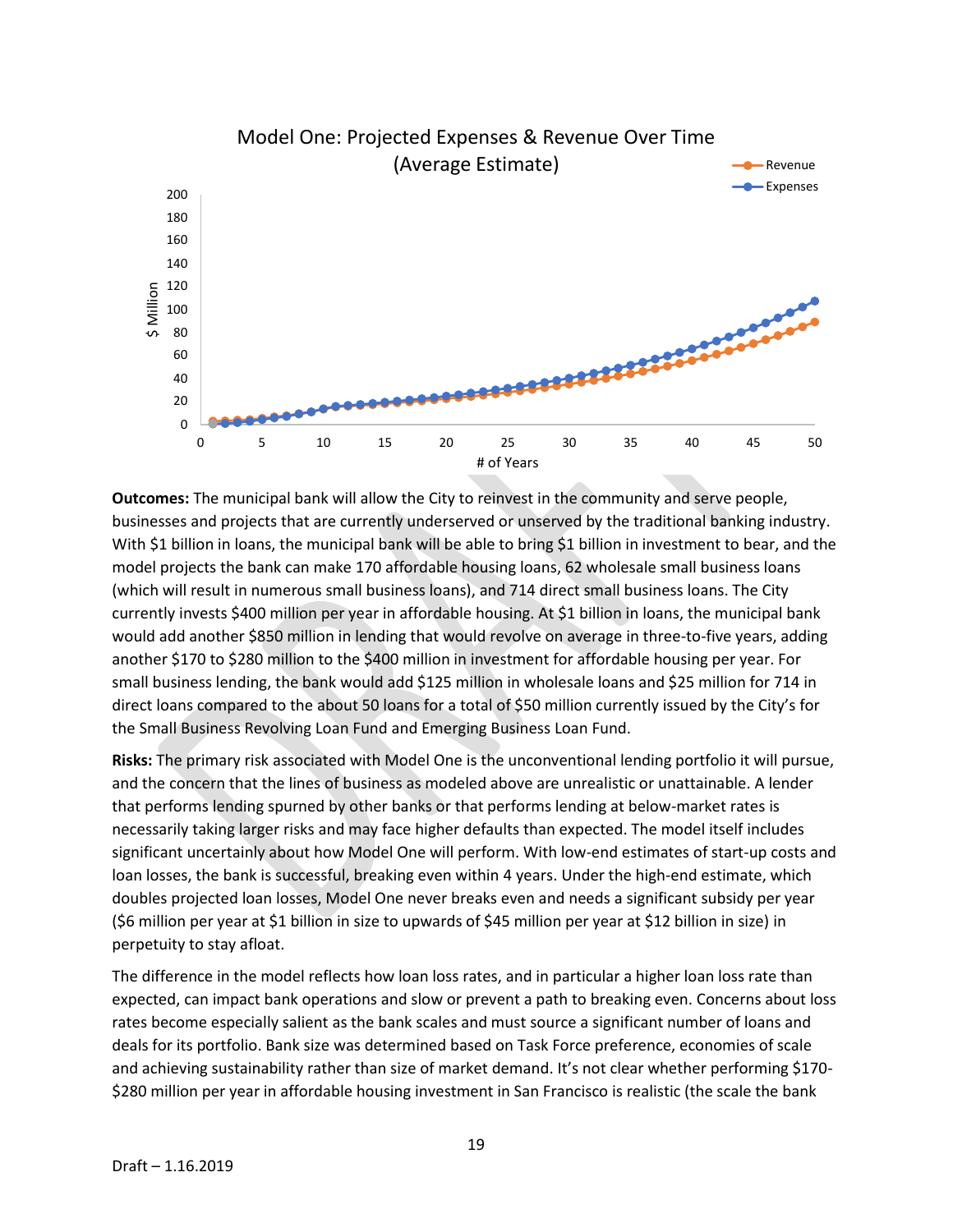would perform at \$1 billion in loans).<sup>18</sup> If market demand cannot meet the scope of the municipal bank as modelled, the municipal bank may need to diversify its product lines or seek opportunities outside of San Francisco.

Lastly, though the bank does achieve a surplus under low-cost and average-cost estimates, it never will become a significant source of revenue. Even under low-cost estimates, at \$12.5 billion in size, the bank would only make just over \$100 million in revenue. The return on assets in this scenario (0.008) is remarkably low. Typically, a return on assets of over 1 percent is considered acceptable for a bank. Though under some estimates Model One will achieve a surplus and become self-sustaining and reinvest in the community, it will never become a large generator of income for the City.

**Bottom-Line:** The reinvestment bank outlined in Model One would support affordable housing and small business lending in San Francisco. The model projects that it would require an estimated \$5-\$7.5 million in start-up costs and operational subsidies estimated at \$11 million (with estimates ranging from \$4 million to an ongoing operational subsidy of many millions per year) before it would break even at \$1.1 billion in loans after 9 years of operation (with estimates ranging from a breakeven at \$220 million in size at 4 years to never). The bank would also need \$165 million in capital initially, which would increase over time as the bank grew larger.

#### Model Two: Divest

**Goals:** The goal of the "Divest" model is a public bank that takes over the City's cash management and commercial banking. By removing its banking services from large commercial banks, the City could gain more autonomy over how its short-term deposits are used. The model removes the \$100 million currently held in Bank of America accounts. This model does not assume any deposits from or impact on the City's Treasurer's Pooled Investment Fund which is a collection of county, school and special district funds which currently holds over \$11 billion. The money in the pool comes from tax revenues, fees, federal and state government, and bond proceeds. All of the funds have already been allocated through the budgetary process and through voter-initiated bond approvals and as part of the capital plan. State law and the City's investment policy sharply limit how the Treasurer can invest the Pool, and in general these investments must be of the highest quality and most secure and short-term in duration. For example, almost 60 percent of the Pool is currently invested in treasuries and federal agencies, and over 50 percent held in securities under 1 year in duration.

Current State: The City currently contracts with two large corporate banks, Bank of America and U.S. Bank, to fulfill our City's banking needs. The fees paid to Bank of America for banking services is about \$600,000 per year,<sup>19</sup> and the fees paid to U.S. Bank is about \$50,000 per year. These costs are deducted from the interest the City earns on its deposits. The interest is accrued on the nightly \$100 million that is held in deposit and collateralized. These funds serve to pay the banking fee as well as meet daily payment obligations. The City also receives interest revenue on funds held at both banks. The City and

<sup>&</sup>lt;sup>18</sup> By comparison, the SF Housing Accelerator Fund, a non-profit affordable housing investment fund, has invested just over \$60 million in affordable housing investment in nine deals in a little over its first year of operations.  $19$  This figure is lower than the one reported in the November 2017 Budget & Legislative Analyst's report because TTX has taken steps to reduce its banking fee, by removing armored car services and supplies from the banking contract and closing underutilized accounts.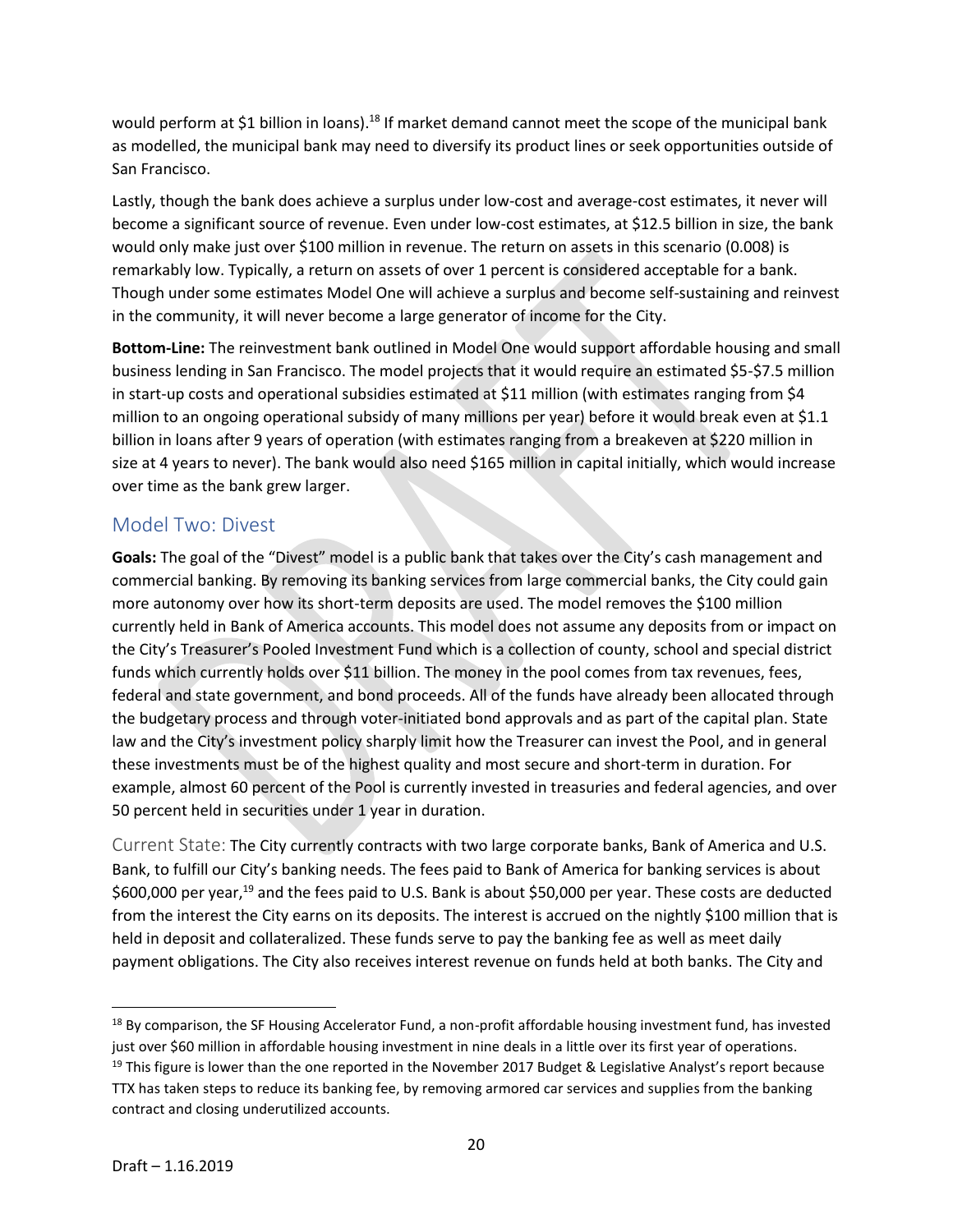County of San Francisco has an annual budget of \$11 billion and requires banking services like that of a large multi-national corporation. Annually, San Francisco generates approximately 8 million payment transactions amounting to approximately \$13 billion. The City has over 200 bank accounts, and the City processes significant transactions per year, including:

- 1.2 million checks deposited
- 323,000 credit card transactions for a total of \$1.2 billion per year
- 847,000 outgoing payments
- 415 outgoing wires
- 3,200 incoming wires
- Approximately 700,000 ACH credits
- Approximately 500,000 ACH debits

For reference, the City of Seattle Public Bank Feasibility study found that a national bank with assets greater than \$50 billion would possess the scale and capacity to meet Seattle's banking needs. Only about 40 banks in the country hold \$50 billion in assets or more and most are large global banks rather than merely regional or national banks.

**Activities:** Model Two is a municipal bank that accepts deposits, performs the City's cash management and commercial banking, and participation lending, and is modeled in part after Bank of North Dakota.

*City's Commercial Banking:* The municipal bank would serve as the City's commercial banker, providing disbursements, deposits, cash management, payment processing, and reporting and technology solutions.<sup>20</sup> The municipal bank will hold between \$100 and \$150 million in deposits that is currently held in Bank of America, and under current state law this money must be collateralized via eligible securities at 105-to-150 percent of its value.<sup>21</sup>

*Participation Lending:* The municipal bank would partner with banks to perform participation lending, where a bank partners on lending performed by other banks. In this instance, the municipal bank would initially purchase loans originated by other banks. The goal of this lending is to subsidize the cash management operations of the bank (as a reminder: banks primarily make money by lending out their deposits at a higher rate than the interest that they pay on those deposits). If the municipal bank chose to purchase loans from local community banks or credit unions, this participation lending could support the local banking industry, though this is not the primary aim of the lending portfolio. The model estimates that the average size of the loan is about \$5 million with a four percent interest rate, a loss rate of 0.5 percent and an average term of 17 years.

Table 10: Model Two Lines of Business at \$1 Billion in Loans

| Lines of        | Loan          | Percent          | <b>Number</b> | Average | <b>Interest</b> | <b>Loss</b> | Average     |
|-----------------|---------------|------------------|---------------|---------|-----------------|-------------|-------------|
| <b>Business</b> | <b>Assets</b> | <b>of</b>        | of Loans      | Size of | Rate            | Rates       | Loan        |
|                 | at \$1B       | <b>Portfolio</b> | $ $ at \$1B   | Loan    |                 |             | <b>Term</b> |
|                 | (SMM)         | at $$1B$         |               |         |                 |             |             |

<sup>&</sup>lt;sup>20</sup> The bank will still utilize financial technology companies for IT systems and an armored courier provider for transporting currency.

 $\overline{a}$ 

<sup>21</sup> California Government Code § 53652.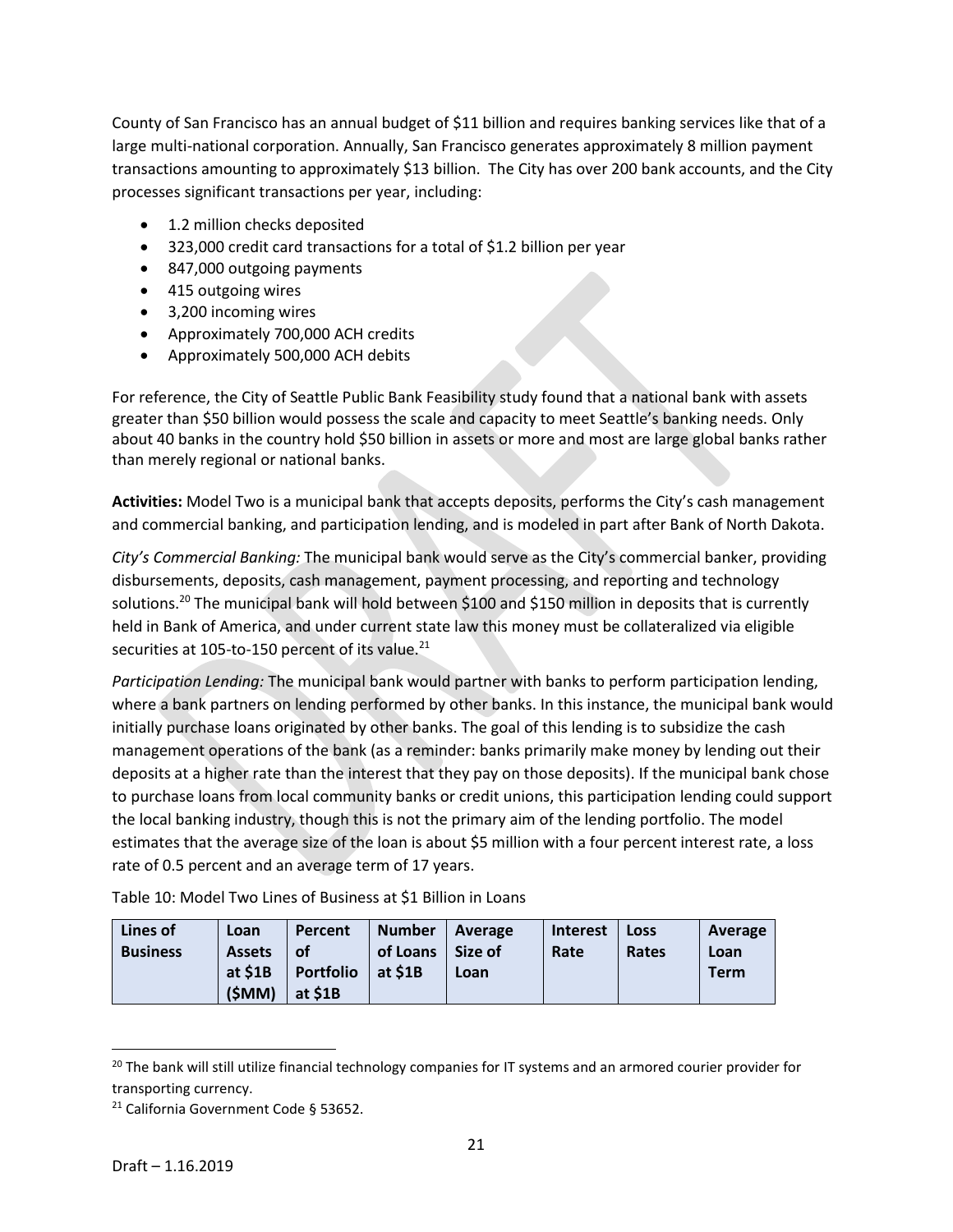| Participation   1,000 | 100% | 200 | \$5,000,000 | 4% | 0.5% | 17 years |
|-----------------------|------|-----|-------------|----|------|----------|
| Lending               |      |     |             |    |      |          |

#### **Operational Components:**

Model Two is estimated to operate at a loss until it hits \$2.8 billion in loans. The model projects it will take around 30 years to achieve breakeven, assuming the bank takes ten years to reach \$1 billion in loans and then grows at five percent per year (using a low- and high-estimate the breakeven range varies from 22 to 35 years). In the first 29 years, the model estimates the bank will need \$936 million in subsidies to maintain operations until it can break even and achieve a surplus (with estimates ranging from \$548 million to \$1.4 billion). The bank will also need to hold capital equivalent to 15 percent of assets -- at least \$165 million at \$1 billion in assets and increasing from there. The bank will also need a deposit base equivalent to the size of the bank assets.

| <b>Cost Type</b>                    | <b>Range of Total Costs</b>       | <b>Cost Description</b>                                                                                                                                                                                                       | <b>Timeframe</b>                         |
|-------------------------------------|-----------------------------------|-------------------------------------------------------------------------------------------------------------------------------------------------------------------------------------------------------------------------------|------------------------------------------|
| Start-up costs                      | \$95-143 million                  | Costs associated with investment to<br>build infrastructure to perform cash<br>management integrate with City<br>systems                                                                                                      | Approximately<br>2 years pre-<br>charter |
| <b>Total operational</b><br>subsidy | \$548 million - \$1.44<br>billion | Range of total operational deficit (sum<br>of annual expenses less revenue) until<br>Model One breaks even                                                                                                                    | Post charter<br>Years 1 through<br>29    |
| Balance sheet<br>capital            | \$165 million and up              | Bank requires capital equivalent to<br>15% of assets. At \$1 billion in<br>loans/\$1.1 billion in size, it needs<br>\$165 million. At breakeven (\$2.8)<br>billion in loans/\$3 billion in assets) it<br>needs \$462 million. | Year 1+ until<br>operation<br>ceases     |

Table 11: Estimated Range of Costs Associated with Model Two

Model Two: Financial Projections for the First Ten Years (Low & High Estimates)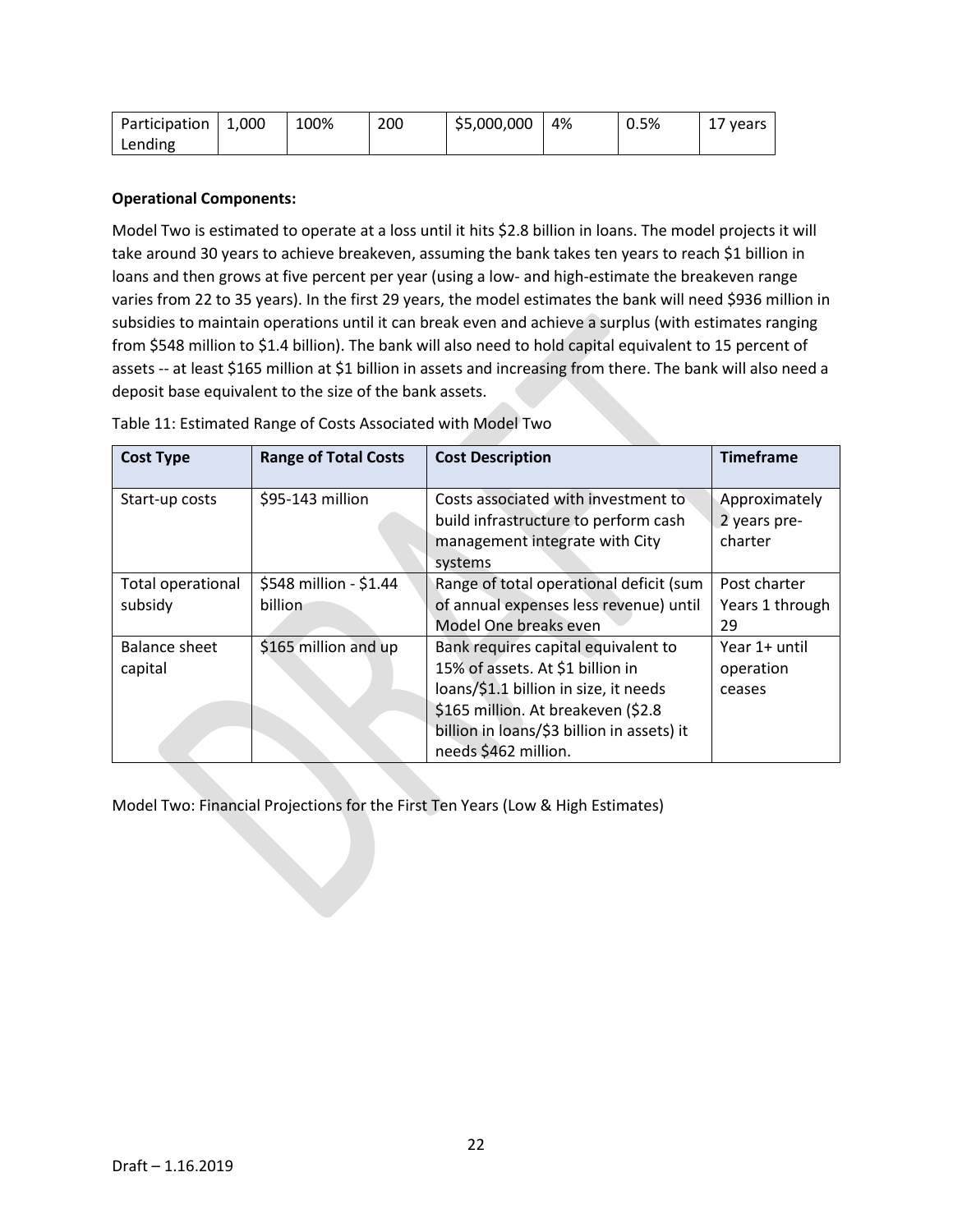|                           | <b>Value of Net</b><br>Outstanding<br><b>Loans Per Year</b><br>$$$ million) | <b>Total Assets</b><br><b>Per Year</b><br>$$$ million) | <b>Net Surplus</b><br>(Deficit) Per Year - (Deficit) Per Year -<br><b>Low Range</b><br>$$$ million) | <b>Net Surplus</b><br><b>High Range</b><br>(\$ million) |
|---------------------------|-----------------------------------------------------------------------------|--------------------------------------------------------|-----------------------------------------------------------------------------------------------------|---------------------------------------------------------|
| Start-Up Years            |                                                                             |                                                        | (95)                                                                                                | (143)                                                   |
| Year 1                    | 50                                                                          | 55                                                     | (49)                                                                                                | (74)                                                    |
| Year 2                    | 75                                                                          | 83                                                     | (48)                                                                                                | (73)                                                    |
| Year <sub>3</sub>         | 125                                                                         | 138                                                    | (47)                                                                                                | (72)                                                    |
| Year 4                    | 200                                                                         | 220                                                    | (45)                                                                                                | (71)                                                    |
| Year 5                    | 300                                                                         | 330                                                    | (43)                                                                                                | (69)                                                    |
| Year 6                    | 400                                                                         | 440                                                    | (40)                                                                                                | (67)                                                    |
| Year 7                    | 500                                                                         | 550                                                    | (38)                                                                                                | (65)                                                    |
| Year 8                    | 650                                                                         | 715                                                    | (34)                                                                                                | (62)                                                    |
| Year 9                    | 800                                                                         | 880                                                    | (30)                                                                                                | (59)                                                    |
| Year 10                   | 1000                                                                        | 1100                                                   | (25)                                                                                                | (55)                                                    |
| Total                     |                                                                             |                                                        | (494)                                                                                               | (810)                                                   |
| Capital for Balance Sheet |                                                                             |                                                        | (165)                                                                                               | (165)                                                   |

Model Two: Projected Expenses & Revenue Over Time (Average Estimate) **Access Access Access Access Access Access Access Access Access Access Access Access Access Access Access Access Access Access Access Access Access Access Acce** 

**CONTRACTOR** 



**Outcomes:** The municipal bank will allow the City to divest from commercial banking partners. The municipal bank will also perform significant participation lending – at \$1 billion in loans, it will offer 200 loans at \$5 million each to support its operational costs.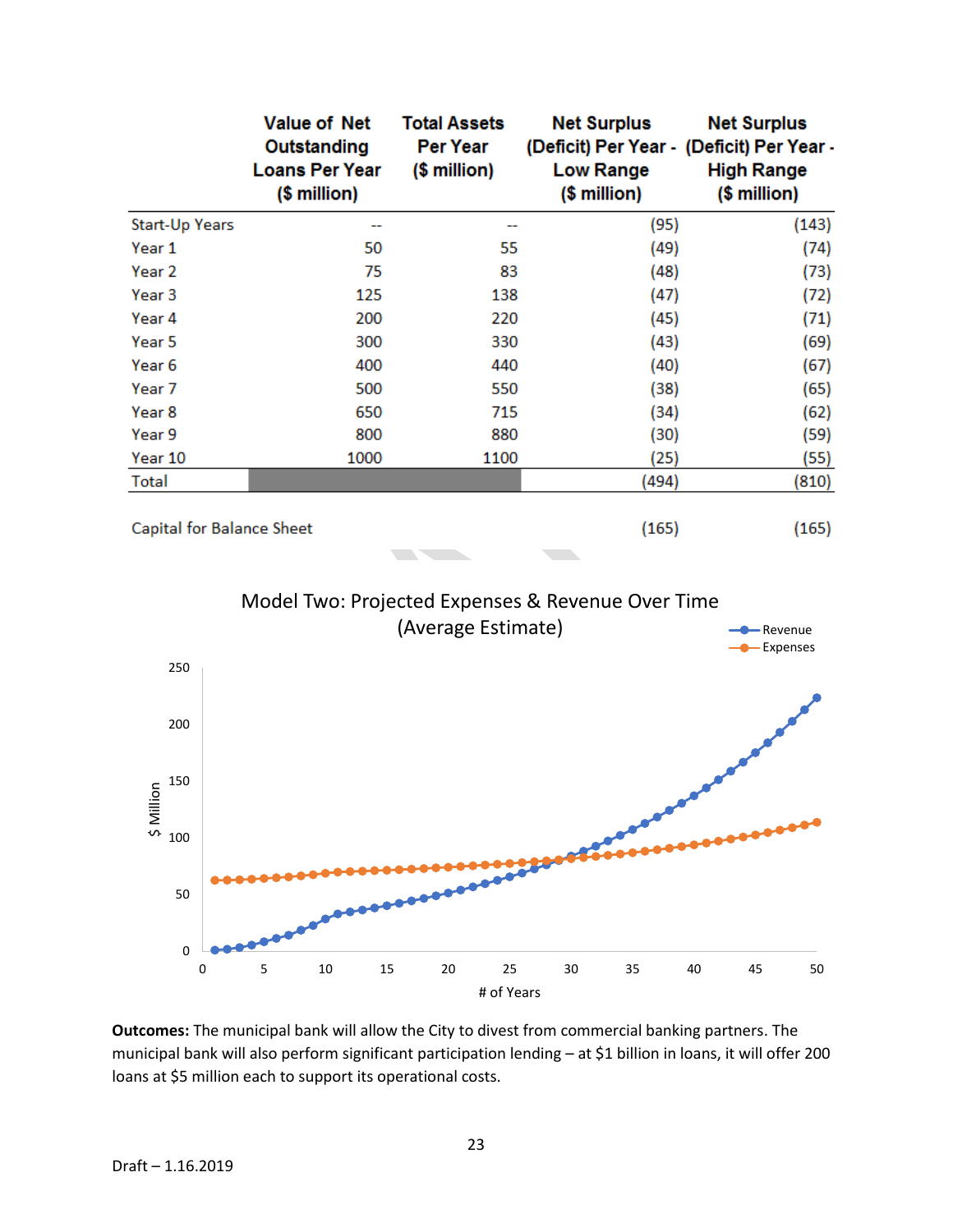**Risks:** Though the participation lending performed by the bank in Model Two is quite secure, there are still risks associated with chartering and operating a divestment model bank. First, the bank has significant capitalization, start-up and operational costs and will require years of investment by the City before it achieves a surplus. The City would not only need to raise money for start-up costs and capitalization, but it must continue to subsidize the bank for decades. Regulators may be reluctant to approve a bank that requires subsidies or injections for so many years. Additionally, the timing of Model Two breaking even requires meeting aggressive growth targets, which may be overly optimistic – if the bank grows more slowly than projected, it will achieve a surplus at a later date and require more operational subsidies.<sup>22</sup> Lastly, a bank that is responsible for performing the City's cash management has no room for error. It must perform the City's cash management functions perfectly because any operational issues could impair the City's daily functioning and result in the City not making payroll or missing a bond payment.

**Bottom-Line:** To create a bank that can take over the City's commercial banking functions and perform participation lending, the model projects the City would need to secure \$95-\$143 million in start-up funding and operational subsidies of almost \$1 billion (with estimates ranging from \$548 million to \$1.4 billion) to shepherd the bank through an initial estimated 29 years of losses (range of 22-35 years) before it breaks even at \$2.8 billion in loans (with estimates of break-even size ranging from \$2.0 billion to \$3.7 billion). The bank would also need \$165 million in capital initially, which would increase over time as the bank grew larger. At \$2.8 billion in loans, the breakeven point, the bank would buy \$2.8 billion in participation loans to cover its operating costs, which could equate to over 560 participation loans of \$5 million each.

# Model Three: Combination

**Goals:** The goal of the combination model is a public bank that both divests -- that takes over the City's cash management and commercial banking – and reinvests in the community by performing affordable housing and small business lending.

Model Three represents the widest spectrum of municipal bank activities and reaches the fullest potential of a municipal bank. For some members of the Task Force and the public anything that falls short of both divestment and reinvestment does not do justice to the idea of a municipal bank.

**Activities:** Model Three is a municipal bank that accepts deposits, performs the City's cash management and commercial banking, and affordable housing and small business lending. The activities of Model Three combined the City's commercial banking in Model Two with the real estate lending, wholesale small business lending and direct small business lending in Model One.

Table 12: Model Three Lines of Business at \$1 Billion in Loans

| Loan                                      |         | Percent   Number   Average |      |      | Average   Estimated   Average |             |
|-------------------------------------------|---------|----------------------------|------|------|-------------------------------|-------------|
| Assets at   of Loans   of Loans   Size of |         |                            |      |      | Interest   Loss Rate          | Loan        |
| \$1B                                      | at \$1B | at \$1B                    | Loan | Rate | (Low-                         | <b>Term</b> |
| (SMM)                                     |         |                            |      |      | High)                         |             |

<sup>&</sup>lt;sup>22</sup> Bank of San Francisco, a community bank in San Francisco, took 13 years to scale up to \$290 million. By comparison, at year 13, Model Two would have \$1.1 billion in assets.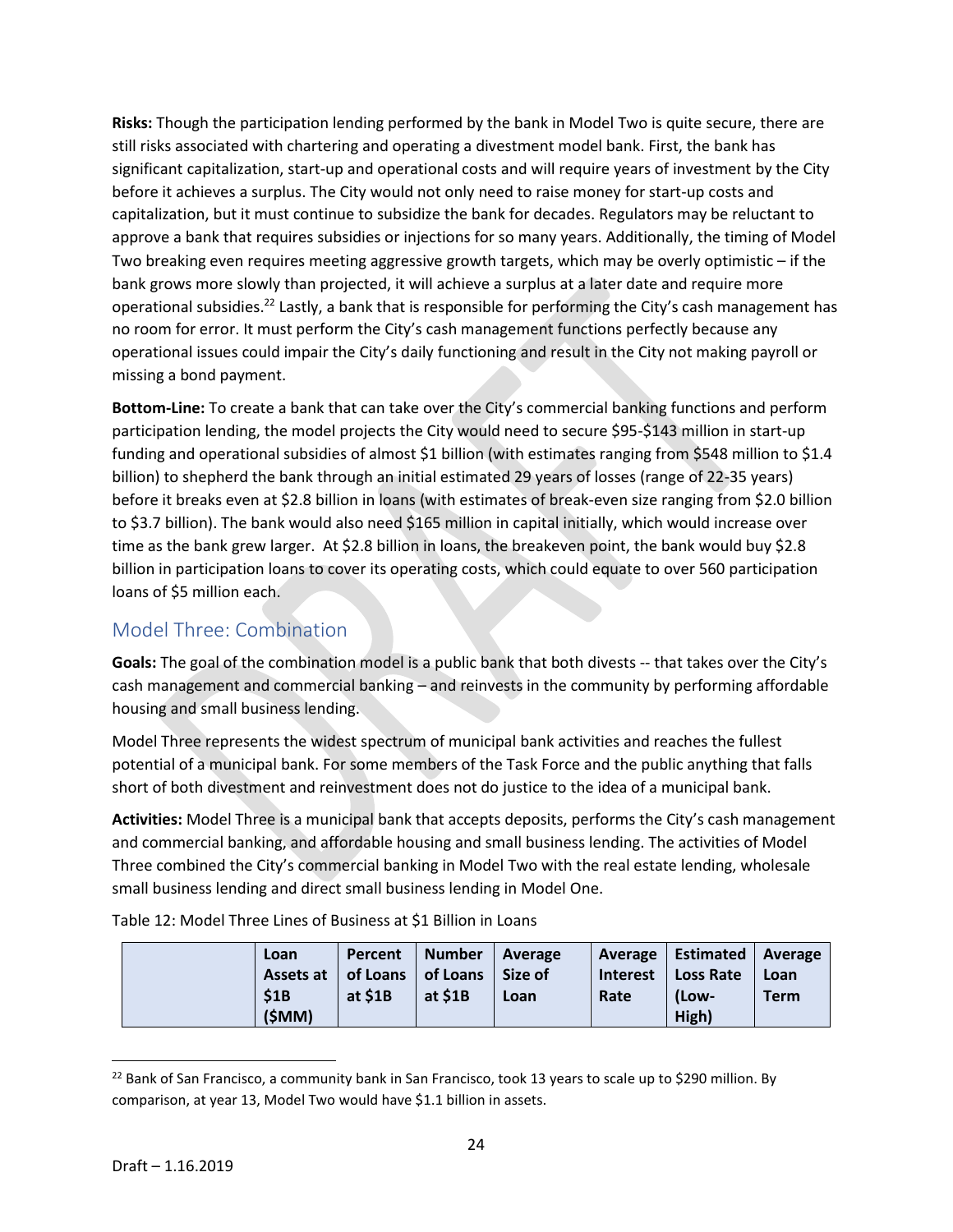| <b>Real Estate</b> | 825 | 82.5% | 170 | \$5,000,000 | 5%   | $1 - 2%$   | $3 - 5$ |
|--------------------|-----|-------|-----|-------------|------|------------|---------|
| (ADU,              |     |       |     |             |      |            | years   |
| mezzanine debt,    |     |       |     |             |      |            |         |
| small sites)       |     |       |     |             |      |            |         |
| Wholesale Small    | 125 | 12.5% | 62  | \$2,000,000 | 2.5% | $0.5 - 1%$ | 5 years |
| <b>Business</b>    |     |       |     |             |      |            |         |
| Lending            |     |       |     |             |      |            |         |
| Direct Small       | 25  | 2.5%  | 714 | \$35,000    | 15%  | 15-30%     | $3 - 5$ |
| <b>Business</b>    |     |       |     |             |      |            | years   |
| Lending            |     |       |     |             |      |            |         |

#### **Operational Components:**

Model Three is estimated to operate at a loss until it grows to \$9.4 billion in size, which is projected to occur after 54 years if the bank takes ten years to reach \$1 billion and then grows at 5 percent per year thereafter (under the low estimate the bank will break even after 36 years, and it will never break even and continually need \$79 million per year in subsidies under the high estimate). In the first 54 years, the bank will need a projected \$2.2 billion in subsidies to maintain operations until it can break even and achieve a surplus. The bank will also need at least \$165 million in balance sheet capital (15 percent of assets) and this figure will only increase as the bank gets larger. The bank will also need a deposit base equivalent to the size of the bank assets.

| <b>Cost Type</b>                    | <b>Range of Total Costs</b>           | <b>Cost Description</b>                                                                                                                                                                                                      | <b>Timeframe</b>                         |
|-------------------------------------|---------------------------------------|------------------------------------------------------------------------------------------------------------------------------------------------------------------------------------------------------------------------------|------------------------------------------|
| Start-up costs                      | \$95-\$143 million                    | Costs associated with investment to<br>build infrastructure to perform cash<br>management integrate with City<br>systems                                                                                                     | Approximately<br>2 years pre-<br>charter |
| <b>Total operational</b><br>subsidy | \$929 million -<br>continuous subsidy | Range of total operational deficit (sum<br>of annual expenses less revenue) until<br>Model Three breaks even                                                                                                                 | Post charter<br>Years 1<br>through 54    |
| Balance sheet<br>capital            | \$165 million and up                  | Bank requires capital equivalent to<br>15% of assets. At \$1 billion in<br>loans/\$1.1 billion in size, it needs<br>\$165 million. At breakeven (\$9 billion<br>in loans/\$9.9 billion in assets) it needs<br>\$1.5 billion. | Year 1+ until<br>operation<br>ceases     |

Table 13: Estimated Range of Costs Associated with Model Three

Model Three: Financial Projections for the First Ten Years (Low & High Estimates)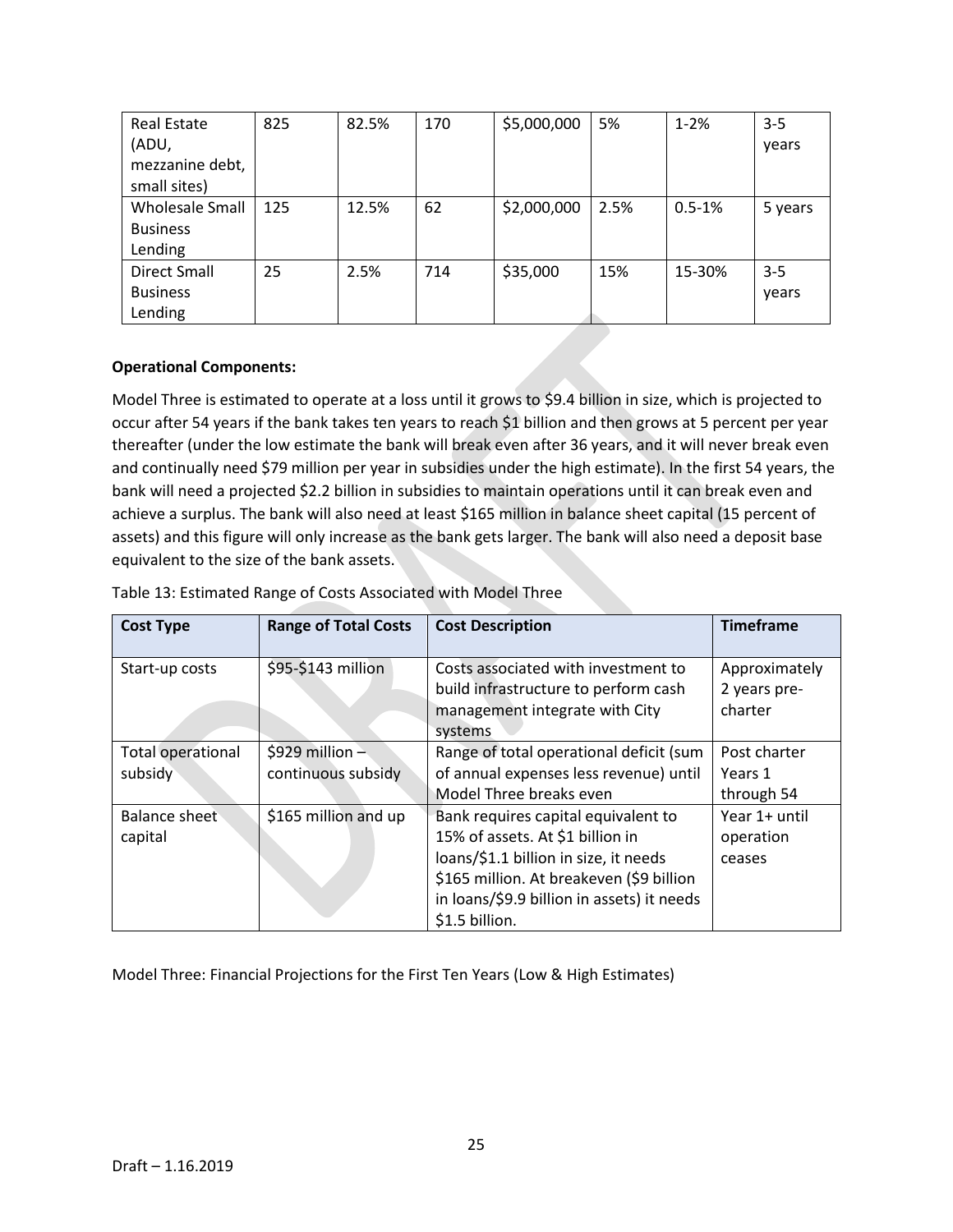|                                                     | <b>Value of Net</b><br>Outstanding<br><b>Loans Per Year</b><br>(\$ million) | <b>Total Assets</b><br><b>Per Year</b><br>$$$ million) | <b>Net Surplus</b><br>(Deficit) Per Year - (Deficit) Per Year -<br><b>Low Range</b><br>$$$ million) | <b>Net Surplus</b><br><b>High Range</b><br>(\$ million) |  |  |
|-----------------------------------------------------|-----------------------------------------------------------------------------|--------------------------------------------------------|-----------------------------------------------------------------------------------------------------|---------------------------------------------------------|--|--|
| <b>Start-Up Years</b>                               | --                                                                          |                                                        | (95)                                                                                                | (143)                                                   |  |  |
| Year 1                                              | 50                                                                          | 55                                                     | (49)                                                                                                | (75)                                                    |  |  |
| Year <sub>2</sub>                                   | 75                                                                          | 82.5                                                   | (49)                                                                                                | (75)                                                    |  |  |
| Year <sub>3</sub>                                   | 125                                                                         | 137.5                                                  | (48)                                                                                                | (75)                                                    |  |  |
| Year 4                                              | 200                                                                         | 220                                                    | (47)                                                                                                | (75)                                                    |  |  |
| Year 5                                              | 300                                                                         | 330                                                    | (46)                                                                                                | (75)                                                    |  |  |
| Year <sub>6</sub>                                   | 400                                                                         | 440                                                    | (44)                                                                                                | (75)                                                    |  |  |
| Year 7                                              | 500                                                                         | 550                                                    | (43)                                                                                                | (75)                                                    |  |  |
| Year 8                                              | 650                                                                         | 715                                                    | (41)                                                                                                | (75)                                                    |  |  |
| Year 9                                              | 800                                                                         | 880                                                    | (39)                                                                                                | (75)                                                    |  |  |
| Year 10                                             | 1000                                                                        | 1100                                                   | (36)                                                                                                | (75)                                                    |  |  |
| Total                                               |                                                                             |                                                        | (538)                                                                                               | (894)                                                   |  |  |
| Capital for Balance Sheet                           |                                                                             |                                                        | (165)                                                                                               | (165)                                                   |  |  |
| Model Three: Projected Expenses & Revenue Over Time |                                                                             |                                                        |                                                                                                     |                                                         |  |  |
| 350                                                 |                                                                             | (Average Estimate)                                     |                                                                                                     | <b>-C</b> -Revenue<br>-Expenses                         |  |  |
| $\sim$ $\sim$                                       |                                                                             |                                                        |                                                                                                     |                                                         |  |  |



**Outcomes:** The municipal bank will allow the City to divest from commercial banking partners (though the bank will still utilize financial technology companies for IT systems and an armored courier provider). The municipal bank will also perform significant lending in the community. As in Model One, at \$1 billion in loans, the municipal bank will make 170 affordable housing loans, 62 wholesale small business loans (which will result in numerous small business loans), and 714 direct small business loans. As the bank scales up, the magnitude of its investment in the community will similarly scale.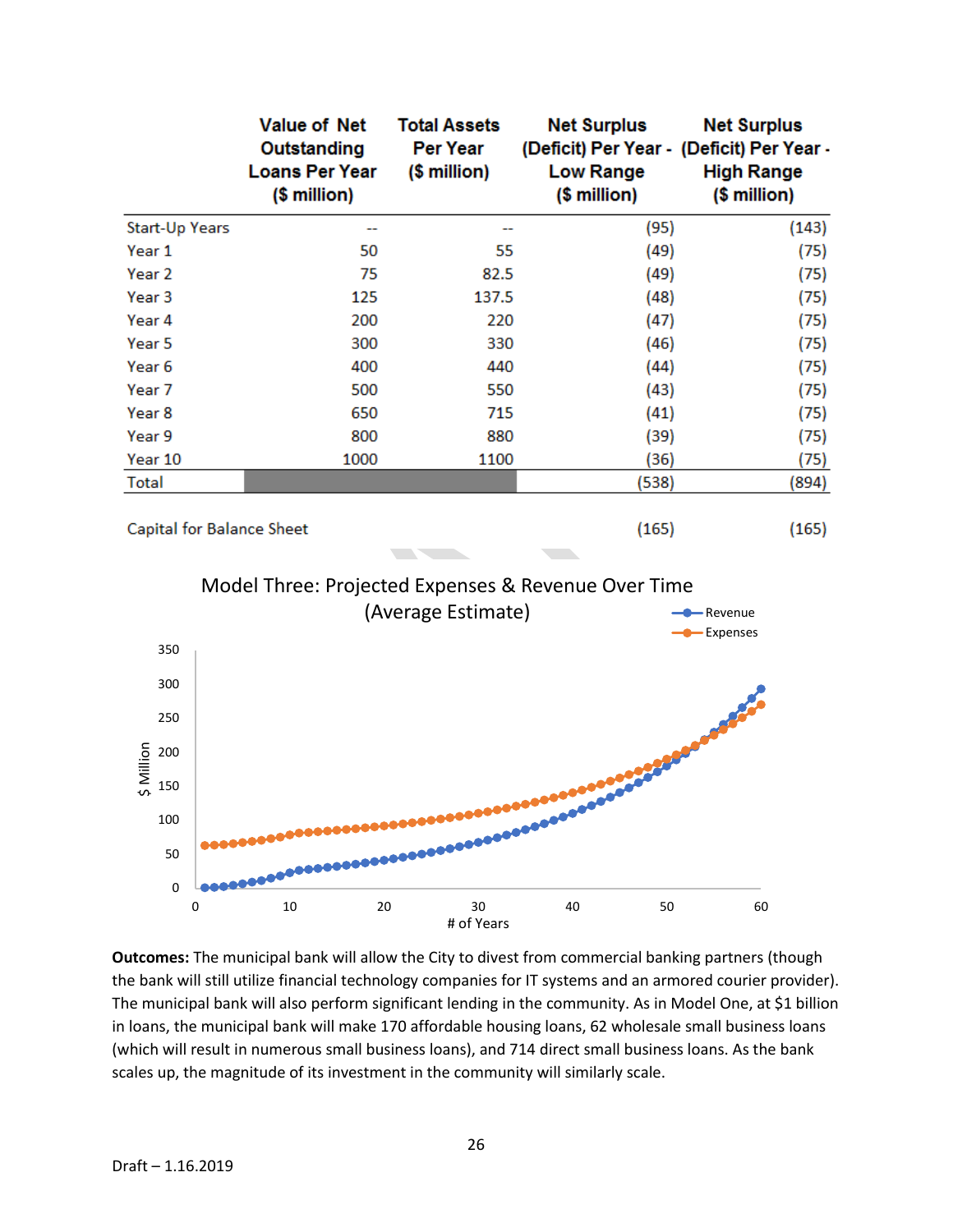**Risks:** Intuitively, the risks of Model Three include the risks associated with Model One and Model Two; however, these risks compound, because Model Three includes the high costs and strenuous demands associated with performing the City's commercial banking work in addition to the riskier and more labor-intensive lending portfolio. Model Three struggles to achieve sustainability because it combines the high start-up and overhead costs of performing the City's cash management with the reduced profit resulting from a lower-margin but high-impact lending portfolio.

The slowness of Model Three's path to profitability increases the operational, political and regulatory risks. Each year, there is concern that the bank will lose political support and thus its subsidy or that regulators will intervene. Over the course of 56 years, economic conditions may force the bank to change its business model or may stymie its growth. Additionally, the longer the time frame modeled, the less reliable the results. Experts note that many bank models are not reliable beyond three years or so. Because the results of Model Three depend on the longest timescale, its results are the least reliable.

**Bottom-Line:** To create a bank that can take over the City's commercial banking functions and perform reinvestment via affordable housing and small business lending, the City would need to secure \$95-\$143 million in start-up funding and operational outlays of about \$2.2 billion to shepherd the bank through initial years of losses before it achieves a surplus at \$9.4 billion in loans after 54 years of operation. The bank would also need \$165 million in capital initially, which would increase over time as the bank grew larger.

#### Assumptions

To model the municipal bank structures outlined above, staff made the following assumptions regarding a municipal bank:

**Assumption #1: The bank will provide one percent return to depositors except for Model One.** Models Two and Three project that the bank's cost of funds would be one percent, meaning the City and other depositors would receive a one percent return on their deposits. Bank of North Dakota's cost of funds is 0.6 percent, and most community banks and credit unions tend to have a cost of funds around one percent.<sup>23</sup> It is important to note that a one percent return may be less than what the City and other depositors would get from other banks and investments (including high-yield savings account and the City's Pooled Investment Fund, which receives about 2-2.25 percent per year). However, other missiondriven banks that offer similar returns note that they have no problems securing deposits because institutions are interested in supporting their work. Model One, which lacks a banking charter, will have to pay a higher cost of funds, estimated at two percent, because it must raise debt rather than accept deposit, and debt requires a higher rate of return for investors.

**Assumption #2: Models Two and Three envision a bank that performs the City's cash management.**  The municipal banks modeled in scenario two and three envision a bank that takes over the City's cash management and commercial banking from Bank of America and U.S. Bank, the City's current banking vendors. The municipal bank would be responsible for treasury management, disbursement and deposits, and credit card processing.

<sup>&</sup>lt;sup>23</sup> For example, members of the Federal Home Loan Bank of San Francisco reported a cost of funds of 1.06 percent for November 2018. Federal Home Loan Bank of San Francisco. *Cost of Funds Indices.*  http://www.fhlbsf.com/resource-center/cofi/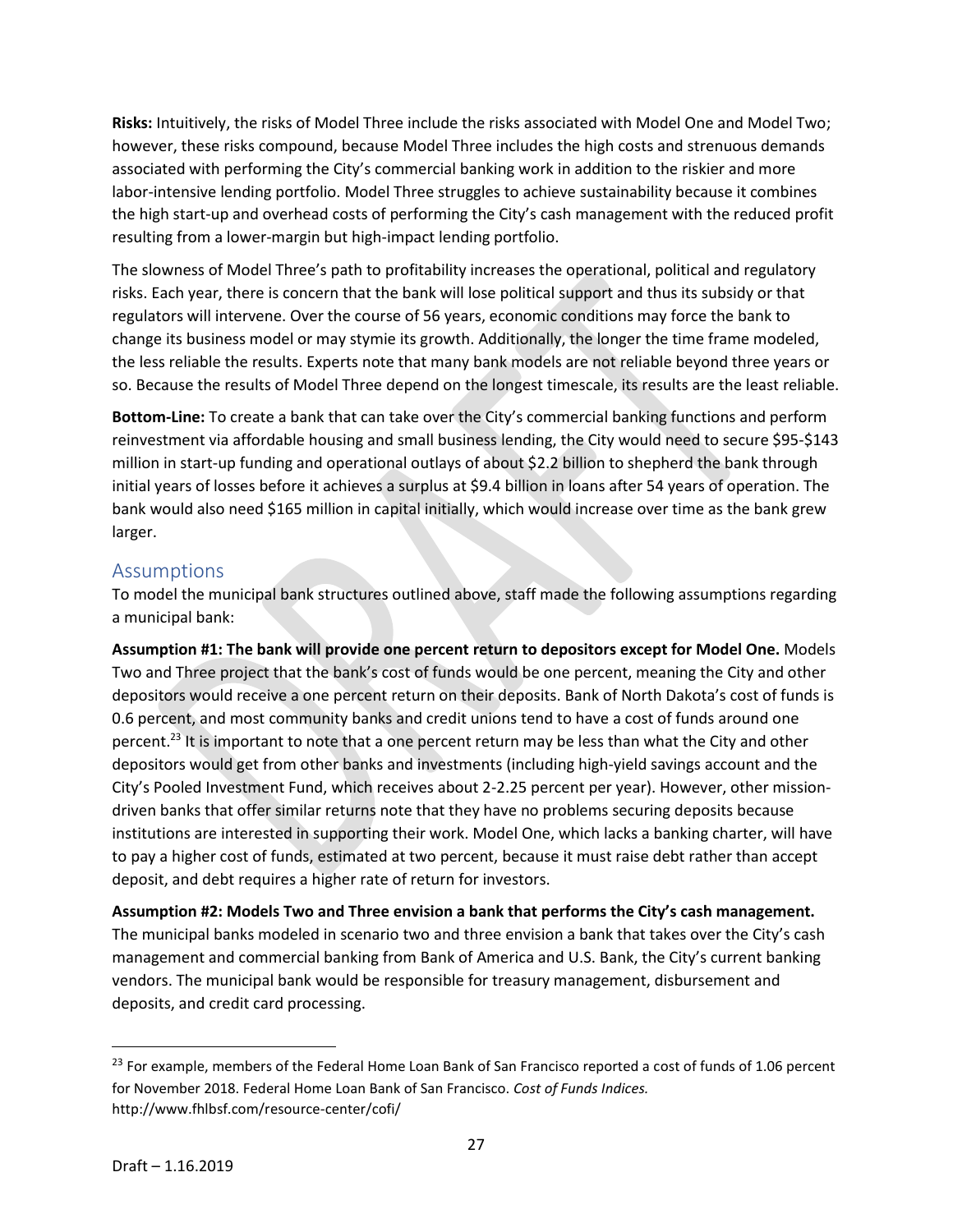**Assumption #3: No models envision a bank that serves as a bond underwriter or custodian of the investment pool.** Aside from cash management and commercial banking, the City also utilizes large commercial banks to underwrite bonds, a form of debt to fund long-term projects, and serve as custodian of the investment pool. Bond underwriters help the City sell its bonds to investors, and a municipal bank would need to be a registered broker-dealer and have expertise in capital markets with a sales channel. This expertise is separate and apart from traditional community banking. Similarly, the models do not envision the municipal bank serving as the custodian of the Treasurer's Pooled Investment Fund, because it is not possible to lease a platform for custodian work, and the cost to develop the technology and hire staff would outweigh the limited fee income (currently \$200,000 per year).

**Assumption #4: The bank will not provide any non-lending retail services.** To keep infrastructure and staffing costs down, the municipal banks modeled do not offer traditional retail banking services for personal or business clients (such as cash management, debit cards, ACH payments etc.). Banks typically lose money on free checking accounts, <sup>24</sup> and banking experts noted that providing high-quality retail services would be costly. To avoid this loss, the municipal bank will not offer retail services.

**Assumption #5: Models include only income from interest spread (as opposed to fees).** A typical community bank earns about 80 percent of its income from interest and 20 percent from fees (such as overdraft fees, account maintenance fees etc.) The bank models assume that all profits from the bank come from interest income (the spread between the interest charged on loans and the interest paid out on deposits), and no income comes from fees. The bank likely will charge fees for its services (such as origination fees, servicing fees etc.), but these fees are not included in the model.

**Assumption #6: Interest rates for direct loans are modeled below-market:** Interest rates for direct loans are intentionally modeled below market rate as the goal of the reinvestment model is to fill gaps in current banking practices and spur investment. Though the models include one interest rate per line of business, this rate is not monolithic (it represents a blended rate and rates may vary based on the project), and interest rates will change over time as the economic conditions and market rates change.

**Assumption #7: Loss rates are modeled based on industry comparisons but may be higher given a riskier portfolio:** To the maximum extent possible, the bank models utilize loss rates based on industry comparisons. Because the municipal bank models envision a riskier lending portfolio, all loss rates are ranges, to reflect that the loss rate may be higher than industry comparisons.

**Assumption #8: Source of capital is not defined.** The bank models identify an estimated amount of capital that is required to support both the bank's balance sheet and its initial losses. The source of the capital is not defined, and the models do not depend on capital coming from any particular source.

**Assumption #9: Source of deposits is not defined.** The bank models identify an estimated magnitude of deposits that is required to support the bank's lending portfolio. The source of these deposits is not identified, and the models do not depend on deposits coming from any particular source; however, the bank will not provide retail banking services, so the depositors must be comfortable using the bank as a savings account rather than a checking account.

<sup>24</sup> Claes, B. (December 14, 2011). Banks lose big on free checking. *Bankrate.com.* Retrieved from: [https://www.bankrate.com/financing/banking/banks-losing-big-on-free-checking/.](https://www.bankrate.com/financing/banking/banks-losing-big-on-free-checking/)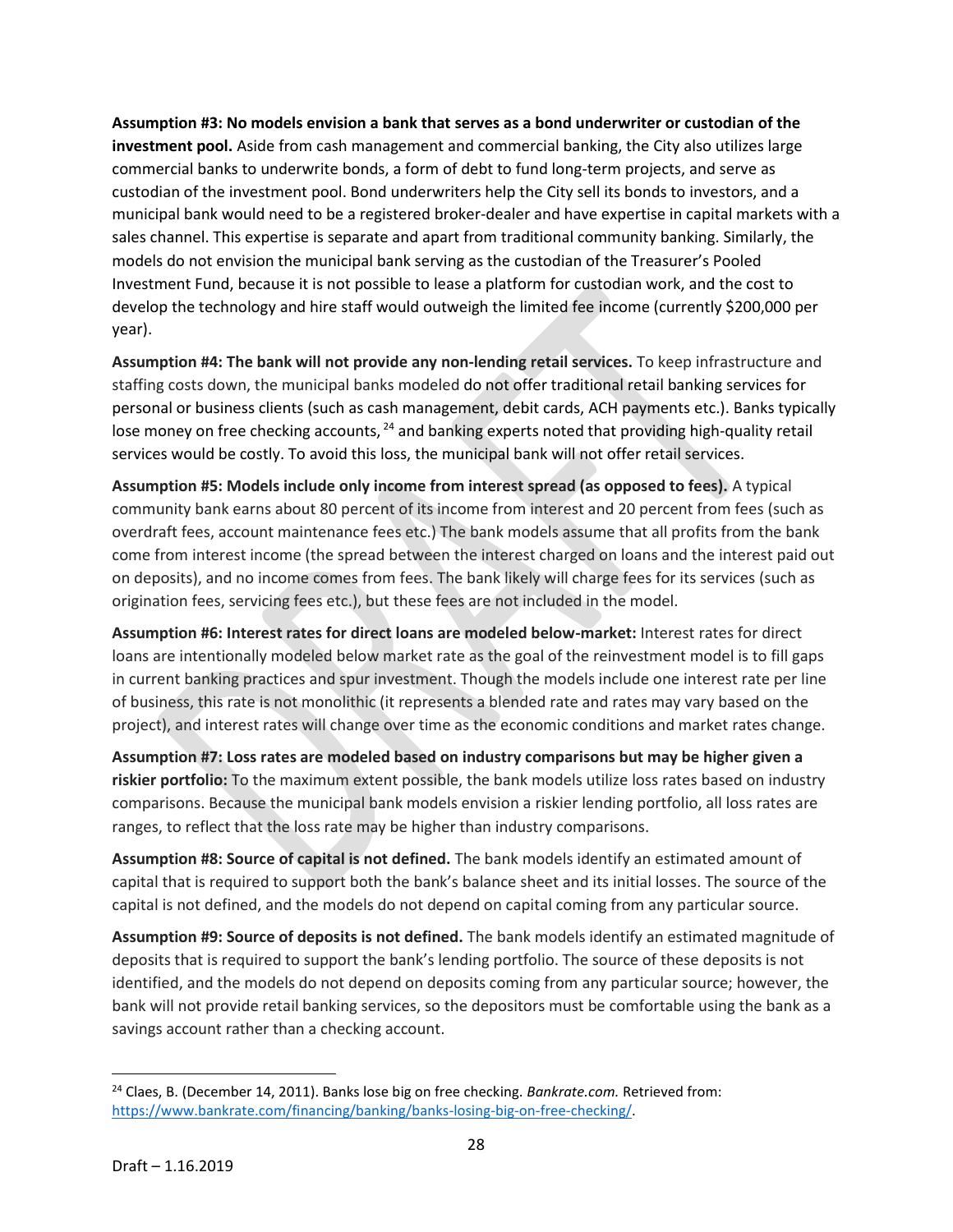**Assumption #10: The bank will keep ten percent of funds liquid.** As noted above, banks primarily make money by lending deposits out at a higher interest rate than they pay to depositors. However, banks typically do not lend out all their deposits and keep some on-hand as cash or other highly-liquid assets. Similarly, the municipal bank is modeled as lending out 90 percent of deposits and holding ten percent of deposits in liquid assets.<sup>25</sup>

# What are the Policy Considerations Around Forming a Bank?

The proposed lines of business and municipal bank models presented above are not meant to be the final word on the options available to the City in creating a municipal bank. Instead, they illustrate several directions – divestment versus reinvestment -- a bank could take and outline the costs, benefits and risks associated with municipal banking. In developing and analyzing these models as well as the steps necessary to create a municipal bank, a number of important policy considerations emerged. This section highlights the major policy questions that remain around creating a municipal bank that can help answer the question of whether a municipal bank is a good policy idea.

Based on the municipal bank models, the City would need to raise at least \$200 million in capital and find upwards of \$1.1 billion in deposits. A major policy question becomes: where can the City find funding for capitalization and deposits?

### Sources of Bank Capital

#### General Fund Appropriation

The most straightforward way to secure capital is for the Board of Supervisors and the Mayor to allocate funds from the general fund during their standard budget process. Though the City has a budget of \$11 billion, only about \$2.2 billion of that money is discretionary as the rest belongs to enterprise departments or is set aside for specific voter-mandates. That \$2.2 billion must fund all non-enterprise departments and City operations. The Board of Supervisors and the Mayor work together to determine how to allocate this funding, and the capital for a municipal bank would compete against other pressing funding demands. <sup>26</sup> Of this \$2.2 billion, \$68 million went to the Office of Economic and Workforce

<sup>&</sup>lt;sup>25</sup> This liquidity explains the distinction made in the models below between the size of the bank (for example, \$1.1 billion in assets) and the size of the lending portfolio (for example, \$1 billion in loans).

<sup>&</sup>lt;sup>26</sup> Based on City's, Comprehensive Annual Financial Report (CAFR), there were discussions at the Task Force meetings and among advocates about whether the City was running a "surplus," and therefore has significant unallocated funds that could be used to capitalize a municipal bank. In short, aside from one or two funding sources currently held in case of an emergency, there is no unallocated money that could be used to capitalize a municipal bank. Discussions about unallocated funds centered around the funds listed in page 165, defined "Available for Appropriations," which includes "Unassigned Funds." For \$95 million in "Unassigned – General Reserve" was initially created to address current year needs unanticipated in the budget, and later was updated to augment the economic stabilization reserves. Admin Code § 10.60 governs the use of these reserves. If used, it must be replenished in the next year unless the City is a recession scenario. The Board can suspend this provision for one year by a 2/3 vote. The \$288 million "Unassigned – Budget for use in fiscal year 2018-2019" has already been allocated for 2018-2019 via the City's two-year budget process. Any money taken from this pool will cut current FY18-19 appropriations. The \$60 million in "Unassigned – Contingency for fiscal year 2017-2018" was adopted by the Board of Supervisors to address potential changes in federal impacts and ACA changes. \$50M remains available, though use of these funds would limit the City's ability to address a cut in coverage or repeal of the ACA. The \$14 million "Unassigned – Available for future appropriations" is the fund balance at the end of fiscal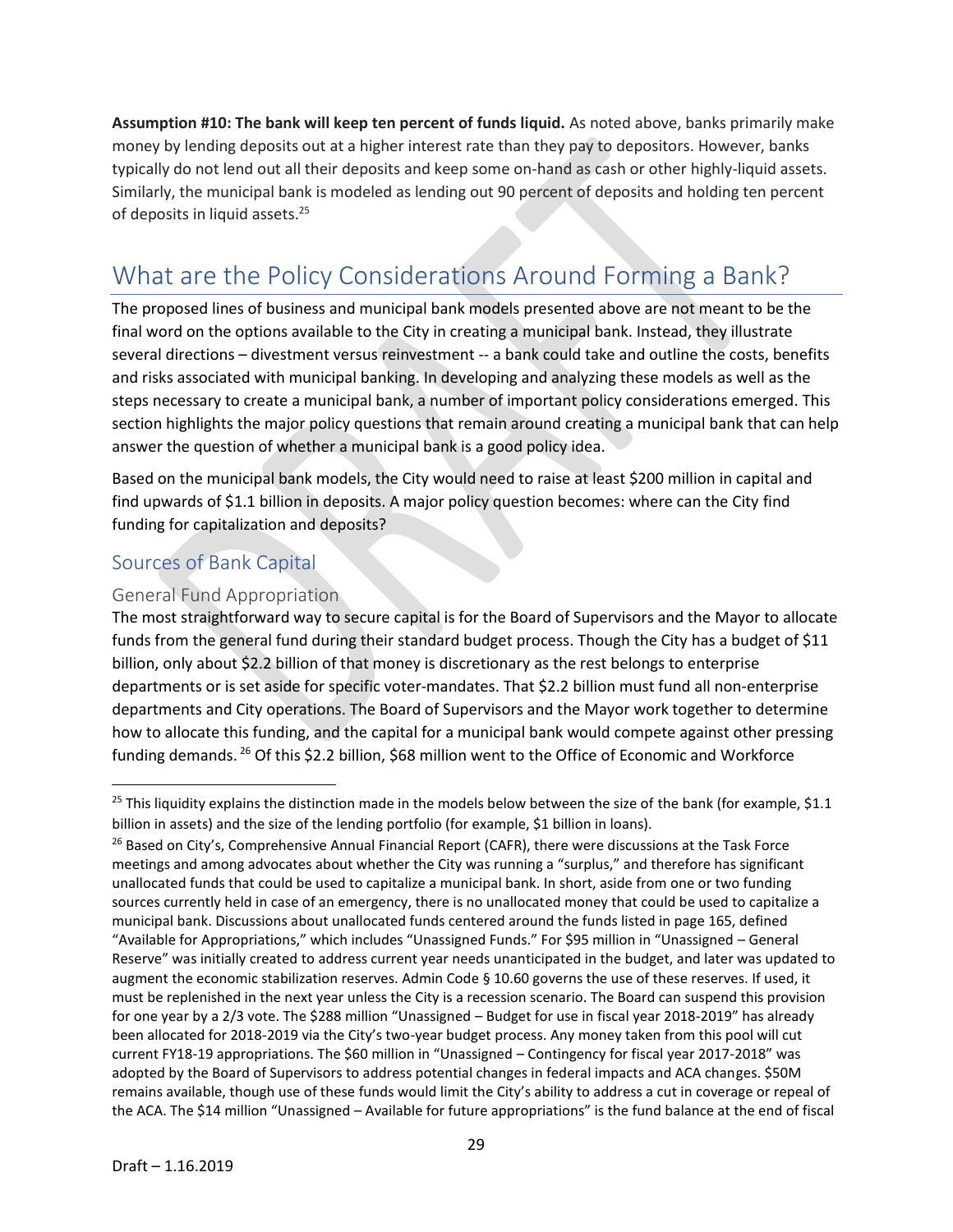Development (OEWD) which supports economic development and small business lending, and \$152 million went to MOHCD which supports affordable housing and economic development.<sup>27</sup> Overall, the City spends \$400 million on affordable housing per year, though some of this funding comes from nondiscretionary sources (like the Housing Trust Fund).<sup>28</sup>

#### Philanthropy

The bank could also seek out private philanthropic donations for capitalization. The major benefit is that philanthropic dollars need not come at the expense of other City priorities, but a major drawback is this money may come with conditions attached, and it may impact the bank's ability to be independent.

#### Crowdfunding

Lastly, the bank could use crowdfunding, soliciting money from the community to capitalize a bank. The most famous example of crowdfunding is the Green Bay Packers,<sup>29</sup> and the City could use the JOBS Act to allow the bank to capitalize up to \$1 million from community investment. If the City accepts philanthropic money or crowdsourced money (or uses any third-party money aside from its own), it will need to create a bank holding company to own the bank. This additional level of regulatory structure may increase the costs and complexity of chartering a municipal bank.

# Sources of Funds That Can't Be Used for Bank Capital

#### Bonds

 $\overline{\phantom{a}}$ 

The City cannot use a bond issuance to capitalize a municipal bank because bonds are limited by the City's debt policy, state and federal law to specific uses. The City's debt policy states that long-term debt can only be used to finance the acquisition, improvement or construction of real property.<sup>30</sup> Though a

*Homelessness, Housing, Street Cleanliness, and Public Safety* [Press Release]. Retrieved from: [https://sfmayor.org/article/mayor-london-breed-signs-budget-targeting-homelessness-housing-street-cleanliness-](https://sfmayor.org/article/mayor-london-breed-signs-budget-targeting-homelessness-housing-street-cleanliness-and-public)

[and-public.](https://sfmayor.org/article/mayor-london-breed-signs-budget-targeting-homelessness-housing-street-cleanliness-and-public)

<sup>29</sup> The Green Bay Packers have been a publicly owned nonprofit corporation since 1923 and has raised capital by selling stock in five different offerings. Today, over 360,000 members of the public co-own the Green Bay Packers via common stock. This stock is not stock in a traditional sense: it does not increase in value; it does not pay dividends, and it cannot be resold (except back to the franchise). Saunders, L. (January 13, 2012). Are the Green Bay Packers the Worst Stock in America? *Wall Street Journal.* Retrieved from:

year 2016-2017. This money is projected to cover shortfalls and not available for appropriation. City and County of San Francisco, Office of Controller. (2017). *Comprehensive Annual Financial Report Year ended June 30, 2017.* Retrieved from: [https://sfcontroller.org/sites/default/files/Documents/Accounting/CCSF%20CAFR%20FY2016-](https://sfcontroller.org/sites/default/files/Documents/Accounting/CCSF%20CAFR%20FY2016-17%20no%20cover%20FINAL%20reduced.compressed.pdf) [17%20no%20cover%20FINAL%20reduced.compressed.pdf.](https://sfcontroller.org/sites/default/files/Documents/Accounting/CCSF%20CAFR%20FY2016-17%20no%20cover%20FINAL%20reduced.compressed.pdf)

<sup>27</sup> The San Francisco Board of Supervisors. *City and County of San Francisco Budget and Appropriation Ordinance Fiscal Year Ending June 30, 2019 and Fiscal Year Ending June 30, 2020.* Retrieved from:

https://sfgov.legistar.com/View.ashx?M=F&ID=6406150&GUID=663AE469-8025-4FFB-B183-4157BA300C25. <sup>28</sup> The San Francisco Office of the Mayor. (August 2018). *Mayor London Breed Signs Budget Targeting* 

https://blogs.wsj.com/totalreturn/2012/01/13/are-the-green-bay-packers-the-worst-stock-in-america/.

<sup>&</sup>lt;sup>30</sup> "Long term debt...will be issued to finance the acquisition and/or construction of long-lived capital improvements." Specifically, general obligation bonds are used to "finance the acquisition, improvement, and/or construction of real property or real property improvements…[such as] libraries, hospitals, parks, public safety facilities, cultural, and educational facilities." San Francisco Controller's Office of Public Finance. (May 2017). *City and County of San Francisco Debt Policy* § V(A). Retrieved from:

http://sfcontroller.org/sites/default/files/Documents/Public%20Finance/CCSF\_Debt\_Policy\_May2017\_final.pdf.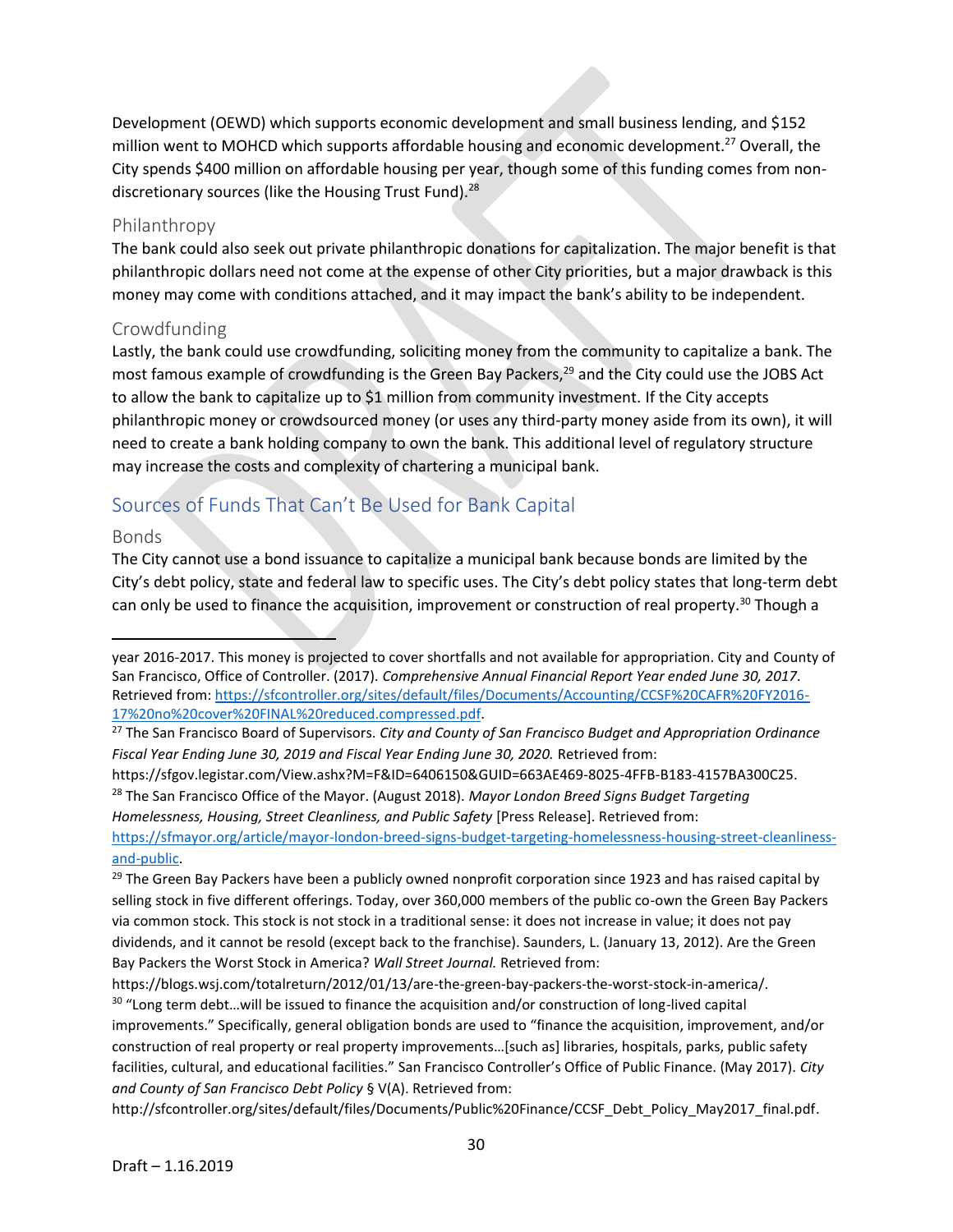municipal bank may itself invest in real estate projects, the bond will be used for bank capital which does not appear to qualify as a capital project. Similarly, federal law restricts how tax-exempt bond proceeds can be used and prohibits tax-exempt bonds from being used for a "private business purpose" or "investment arbitrage" (which is when the proceeds of a bond are used to acquire investments that earn a higher yield than the bond itself).<sup>31</sup> Using a tax-exempt bond to capitalize a municipal bank could potentially violate these requirements.

#### Pooled Investment Funds

The Treasurer's Pooled Investment Fund holds money that has already been appropriated in the budgetary process and is "not required for the immediate needs" of the City as well as money that belongs to other entities such as the San Francisco Unified School District and City College.<sup>32</sup> All of the funds have already been allocated through the budgetary process and through voter-initiated bond approvals and as part of the capital plan. The California Government Code sharply restricts the types of investment the Treasurer can make with the fund. All investments must be less than five years in duration and must be of the highest quality. State law does not permit the Treasurer to purchase or invest corporate stock,<sup>33</sup> and so the Treasurer currently may not use the billion Treasurer's Pooled Investment Fund to own corporate stock and capitalize a public bank.

#### Sources of Deposits

Aside from capitalization, a municipal bank also needs upwards of \$1 billion in deposits, and this funding could come from the City, private businesses, cannabis businesses, large institution, and wholesale brokers.

#### City Funds

Deposits could come from a general fund appropriation, from the \$100-150 million the City currently holds in overnight deposits in Bank of America, or from the Treasury's Pooled Investment Fund via certificates of deposit. State law requires that government deposits be collateralized and limited to the amount of capital that the bank holds. These deposits are used daily to pay the City's obligations, and so the City must be able to rely on their availability and liquidity or else the City's financial well-being would be adversely impacted.

#### Other Institutions

The bank could also accept deposits from institutions such as other governments, foundations, hospitals and universities, as these organizations may want to support the bank's mission. The bank could offer a reasonable return on accounts rather than retail services. Many mission-oriented local community banks note that they do not have any trouble attracting deposits, because consumers want a non-Wall Street alternative to hold their money. If the municipal bank does not offer retail services, though, the return to deposits may need to be higher than the one percent currently modeled.

<sup>31</sup> United States Internal Revenue Service. *Publication 4079: Tax-Exempt Governmental Bonds*. Retrieved from: https://www.irs.gov/pub/irs-pdf/p4079.pdf

<sup>&</sup>lt;sup>32</sup> California Government Code § 53601

<sup>33</sup> California Government Code § 53601; San Francisco City Attorney's Office (2013), *Memorandum re: Municipal Bank Formation*.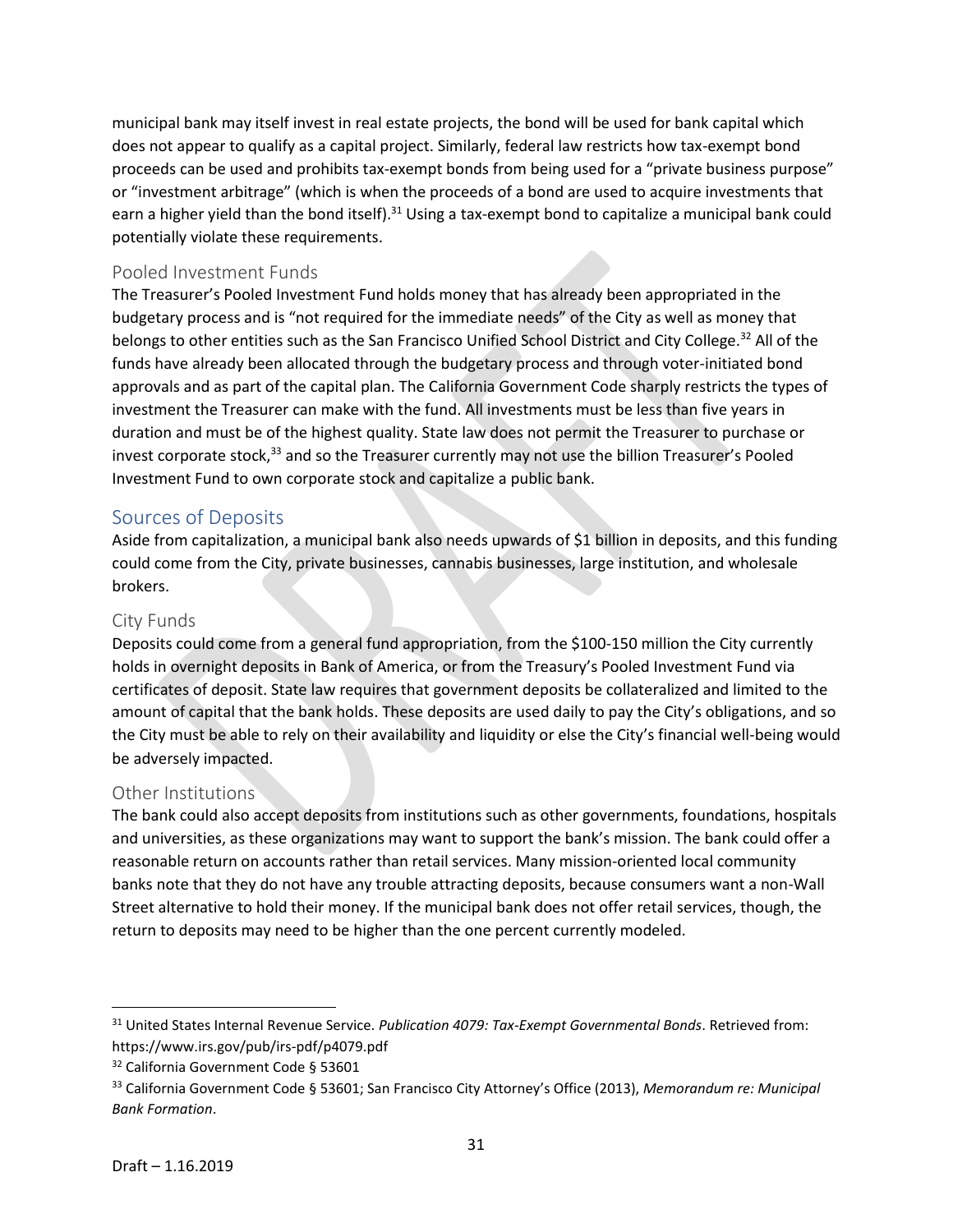### How Should Bank Governance Be Structured?

The municipal bank ultimately exists to serve the City and taxpayers, and so the governance structure should likely include both political and public representation. However, it is equally crucial that a municipal bank operate as a sound business, independent from the political process and political pressures. The FDIC has expressly noted that applications from public banks will be examined closely because public banks present "unique supervisory concerns that do not exist with privately owned depository institutions."<sup>34</sup> Internationally, political pressure has reportedly impaired the operation of public banks.<sup>35</sup> A municipal bank in San Francisco may similarly vulnerable to conflict between bank leadership and public figures. City government likely should not have a majority or a perceived majority of the bank governing body, and the rest of the board should be composed of well-respected, independent experts with a background in banking and finance.

Despite concerns regarding politics, it is important that the work of the municipal bank dovetail with the City's work and priorities. The City will likely be the primary investor in the bank, and the municipal bank exists to invest in the community and serve taxpayers. At times, the bank may need to partner with the City: for example, if the municipal bank is providing mezzanine debt on a project, it must ensure that the City has secured and can enforce the developer's commitment to affordability.

The governance structure must not only balance political independence with potential City partnership, but also ensure the bank turns a profit and remains true to its mission. As fiduciaries of the organization, the Board of Directors must act in the best interest of the bank and the shareholders. Even if the bank is structured as a non-profit or benefit corporation, the Board must still ensure that the bank is fiscally prudent and on a path to sustainability. At the same time, the Board must ensure that the bank adheres to its mission and does not engage in mission creep or forgo the mission to pursue greater profitability. The governance structure and formation documents should include provisions to ensure that the bank can both achieve a surplus and operate prudently while simultaneously complying with its mission. The conflict between profitability and social goals will be ever present. Ultimately bank governance and leadership must fully accept this conflict and ensure that a commitment to both social good and fiscal sustainability is baked into the structure of the bank and that all bank stakeholders are committed to making the hard decisions necessary to ensure the bank's ongoing viability.

<sup>&</sup>lt;sup>34</sup> The FDIC Statement of Policy states: "For example, because of their ultimate control by the political process, such institutions could raise special concerns relating to management stability, their business purpose, and their ability and willingness to raise capital (particularly in the form of true equity rather than governmental transfers)." Federal Deposit Insurance Corporation (1998). *Statement of Policy on Applications for Deposit Insurance*. Retrieved from: https://www.fdic.gov/regulations/laws/rules/5000-3000.html.

<sup>&</sup>lt;sup>35</sup> The head of Slovenia's publicly-owned bank, Nova Ljubljanska Banka (NLB), resigned in 2009 due to political interference, and his successor resigned a year later citing similar reasons. Similarly a study of public banks in 65 countries found that banks that experience political interference (defined as a change in bank executives after elections) have worse financial performance, though the impact is greater in developing countries. Beynet, P. (October 1, 2013). In Banking, Should There Be a 'Public Option'? Lessons from Slovenia's Public Banking Crisis. *The New York Times.* Retrieved from[: https://www.nytimes.com/roomfordebate/2013/10/01/should-states-operate](https://www.nytimes.com/roomfordebate/2013/10/01/should-states-operate-public-banks/lessons-from-slovenias-public-banking-crisis)[public-banks/lessons-from-slovenias-public-banking-crisis;](https://www.nytimes.com/roomfordebate/2013/10/01/should-states-operate-public-banks/lessons-from-slovenias-public-banking-crisis) Shen, C. and Lin, C. (April 2012). Why government banks underperform: A political interference view. *Journal of Financial Intermediation 21(2).* Retrieved from: <https://www.sciencedirect.com/science/article/pii/S1042957311000271>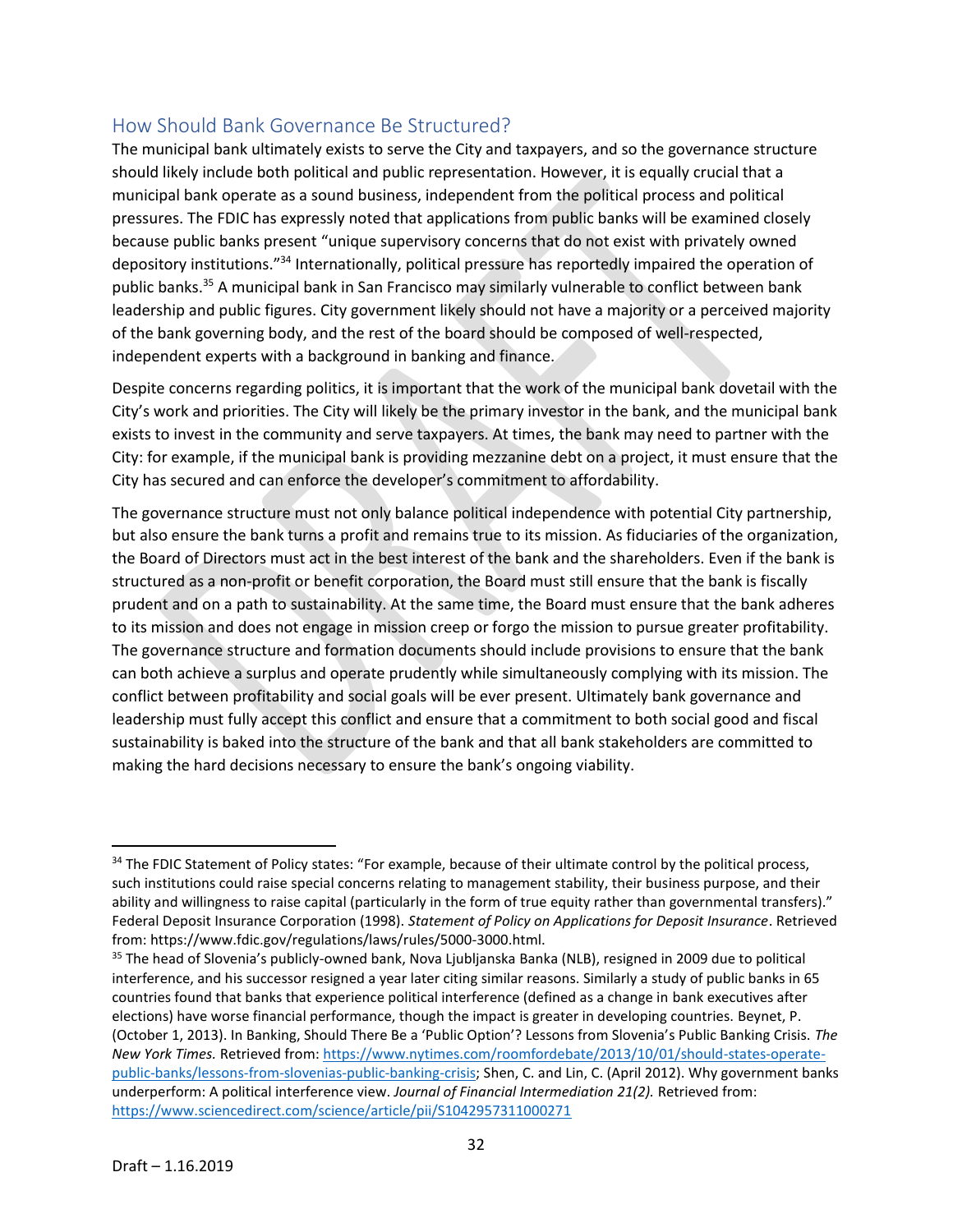# What Are the Tensions Between a Municipal Bank and the Treasurer's Role?

Per State law, a County Treasurer has one overriding priority: to ensure the funds in his or her custody remain secure and protected. This requirement applies equally strongly to the money held in the City's cash management accounts with Bank of America and the money held in securities in the Treasurer's Pooled Investment Fund. In 1994, Orange County went bankrupt because of reckless investing by the County's Treasurer. Because of this bankruptcy, county programs were cut, services were reduced, and public employees lost their jobs. In the wake of the Orange County bankruptcy and to prevent a similar catastrophe in the future, very strict criteria were codified to govern how county treasurers can manage public funds. Per state law and the City's investment policy, the City's top priority must always be preserving the safety of the principal, followed by meeting liquidity needs, and only then receiving a reasonable yield. Further, county treasurers must require any depository entity provide collateralization of 105%. This is a critical safeguard of the public's money. Without collateralization, market fluctuations could risk the safety of taxpayer funds and San Francisco's ability to pay for vital services

Ultimately, a county treasurer may only put money in a municipal bank if it meets the safety, liquidity and yield requirements mandated under state law. Many of the barriers to a municipal bank – collateralization of public deposits, limits on deposits to capital of the bank – exist to protect the City's money. Money that is fully collateralized cannot be lost in the event of a bank failure. While public banks thrive around the world, bank failure is always a risk – for both public and private banks. The municipal banks modeled above may pose a higher risk of failure than traditional community banks or the Bank of North Dakota, because they plan to perform below-market lending to projects and individuals rejected by traditional banks. While a municipal bank would be governed and monitored by multiple regulators, the decision of whether a municipal bank is safe enough for the City's money is ultimately left up to the Treasurer. In investing and safeguarding the City's money, a county treasurer must act with the "care, skill, prudence, and diligence...that a prudent person" would use.<sup>36</sup> The very thing that makes a municipal bank attractive to the City (filling gaps in service and reinvestment) may conflict with the Treasurer's role and priority in safeguarding the funding. Given the high costs --if something goes wrong, taxpayers would lose their money and City services and employees could be impacted – it is crucial that the City ensure that a municipal bank's structure and lines of business align with a county treasurer's mandate.

### What Are Other Options Aside from Creating a Municipal Bank?

Creating a municipal bank is a costly and time-intensive endeavor. Before deciding whether to create a municipal bank, the City should also consider alternative program and policies that could serve similar aims as a municipal bank. Even if the City chooses to go forward and create a municipal bank, it will likely take at least three years to get a bank that is fully operational. In the interim, there are many opportunities for the City to achieve its goals. These initiatives and programs are aimed at various outcomes: socially responsible banking, small business lending and un- and underbanked individuals. Some of these programs involve some form of money transfer or lending but do not require the City to charter or operate a bank. They frequently take advantage of organizations and work that is already

 $\overline{a}$ 

<sup>36</sup> California Government Code § 53600.3. Trustees covered by this rule include: "all governing bodies of local agencies or persons authorized to make investment decisions on behalf of those local agencies investing public funds." *Id.*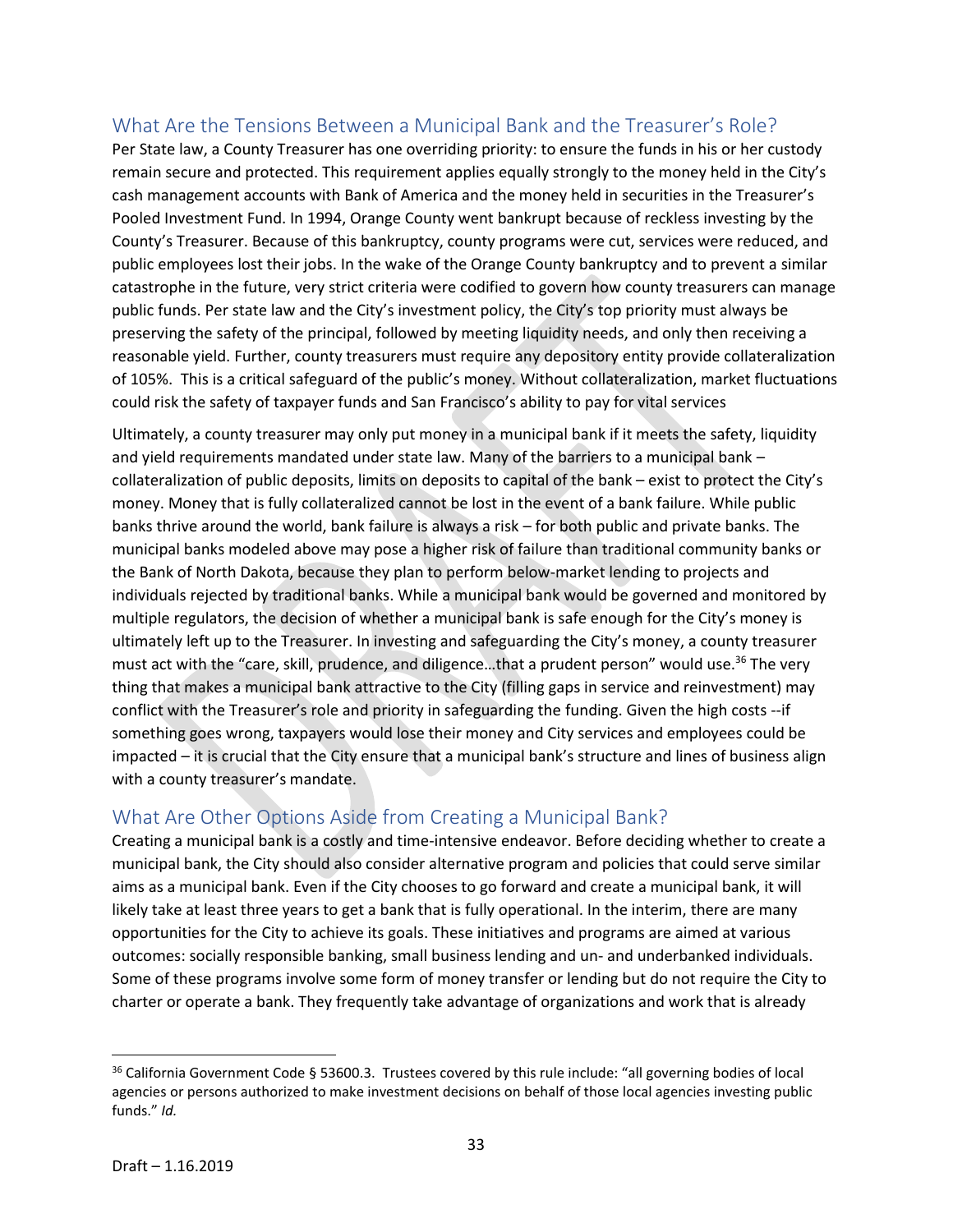happening, facilitating lending rather than competing directly to make the loans. Opportunities are as follows:

#### Other Bank Options

Aside from the divest, reinvest and combination municipal banks modeled above, Task Force members had a number of ideas for other municipal bank structures. Though the Task Force chose not to pursue an in-depth analysis of these models, the following section provides a brief overview of these models and potential costs as well as benefits of pursuing them.

- Acquire a Local Community Bank: Rather than create and charter a new bank, several Task Force members suggested that the City could acquire a community bank. Acquiring a bank has several benefits. It eliminates the need for the City to create all the infrastructure for a bank, including acquiring FDIC insurance, a state charter, and information technology systems. Moreover, if the City were to acquire an existing bank, it would acquire the bank's deposits and loan portfolio which could potentially hasten the path to profitability. One concern about acquiring a bank is that it may not be able to accomplish either divestment or reinvestment initially. A local community bank will not have the infrastructure to serve as the City's banker initially, and its loan portfolio likely will not match up to community goals. In fact, for some banks, their outstanding loans may be more of a liability than an asset, because these loans may be risky and not in line with the values of a municipal bank, potentially leaving the municipal bank in the uncomfortable situation of taking adverse action on problematic or predatory loans. However, over time, the bank can build the infrastructure necessary to serve as the City's commercial banker and evolve its loan portfolio to meet reinvestment goals. The cost to buy a bank will depend on a variety of factors: the size, assets, capitalization, facilities, projected revenue and IT infrastructure of the bank. In general, though, the City could expect to pay the net worth of the bank (capitalization) plus a premium (one expert put the premium at 20 percent). There is significant due diligence and regulatory hurdles associated with buying a bank, and bank experts cautioned that acquiring a bank would not necessarily be faster than creating a new bank.
- Create an Investment Bank: A few members of the Task Force felt strongly that a municipal bank should focus more on infrastructure and underwrite the City's bond issuances. To become a bond underwriter, the municipal bank would need to become an investment bank and a registered broker-dealer. It would need to hire staff that have expertise in capital markets and a sales channel to investors and are willing to work for lower-pay for a municipal investment bank rather than a traditional investment bank. Creating a municipal investment bank would allow the City to reduce or eliminate its reliance on Wall Street investment banks for its underwriting work and would reduce or eliminate the fees it currently pays to those banks. However, given the uncertainty in hiring staff for this endeavor, it is difficult to model the cost for creating an investment bank.
- Support Efforts to Create a State Bank: Members of the Task Force also suggested that the report include a model for a state-wide public bank. In California, there are numerous proposals for state banks: including the State Treasurer's feasibility study looking at creating a public bank for cannabis and a proposal to turn the State I-Bank into a depository institution. A full financial model for a state public bank is beyond the scope of this study. There would be numerous benefits to a state-level bank, including economies of scale, the ability to aggregate deposits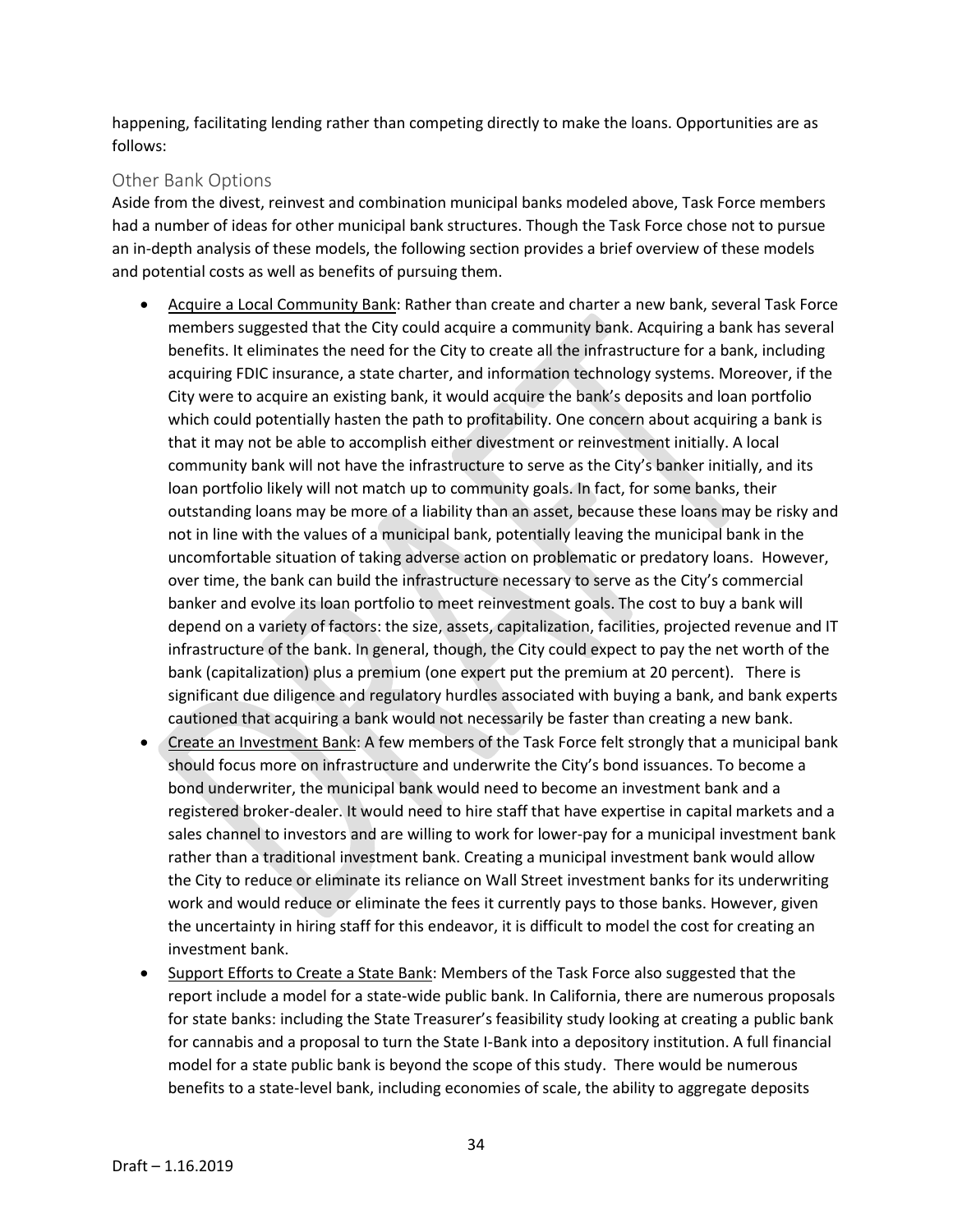from numerous jurisdictions, and state-wide reach – all of which might make it easier for a state-wide bank to perform the City's commercial banking functions, as Bank of North Dakota does for state agencies (though not municipalities). However, there are also significant downsides as there would be less control with a state bank, and it is not clear whether a state bank could sufficiently target community goals identified under the reinvestment model.

#### Socially Responsible Banking

A major reason legislators and advocates are interested in a municipal bank is because there is a strong understanding that the current banking system is not beneficial for our City and its residents. There are numerous opportunities for the Treasurer to use his power to encourage, advocate and incentivize changes in the banking industry via the power of the purse and the bully pulpit without creating a municipal bank. These options include:

- Include and expand socially responsible banking indicators in the City's banking RFP: In 2011, the City was one of the first jurisdictions to include socially responsible banking indicators in the City's banking RFP. This practice has spread across the country. The City should continue to include socially responsible banking and should increase its prominence in the RFP and consider expanding the criteria to include a proactive requirement that the City's banking partners offer products and services or participate in City programs.
- In-source mail and check processing from commercial banking partners: Currently the Office of the Treasurer & Tax Collector performs some work like the City's commercial banking partners, including operating lockboxes which receive and process City payments. The City could investigate using TTX and other City staff to perform mail and check processing work and lockbox operations currently contracted to large commercial banks.
- Continue to break up the City's banking RFP: Breaking up the City's banking RFP allows smaller community banks and credit unions to bid on the opportunity to provide the City's banking services, potentially allowing the City to reduce its reliance on large Wall Street banks. In 2018, the City of Los Angeles requested responses to its RFP that would allow for its banking business to be broken into six relationships. The result of this is still outstanding. In 2019, the City is removing two pieces of business from the Bank of America contract, which will reduce the fees by over \$300,000 per year. Moving forward, the City of San Francisco should consider opportunities to further break up its banking RFP to encourage bidding from smaller banks and credit unions whose values are more in-line with the City's.
- Expand work on awareness regarding banks and consumer protection: The Office of Financial Empowerment within the Office of the Treasurer & Tax Collector currently works with banks and advocates to create a financial system that works for all residents in our City. This work can be expanded to include a scoring mechanism to rate financial institutions and products, and potentially to create a mechanism to collect, investigate and address consumer complaints.
- Advocate for banking sector reforms: Treasurer Cisneros has actively fought for reforms to the banking sector to help San Francisco residents. He battled check cashers and has encouraged local businesses to move towards direct deposit and other modern innovative payroll solutions, and he proactively took a stand against Wells Fargo after learning they engaged in widespread illegal practices. The Treasurer and the City as a whole should continue to advocate for banking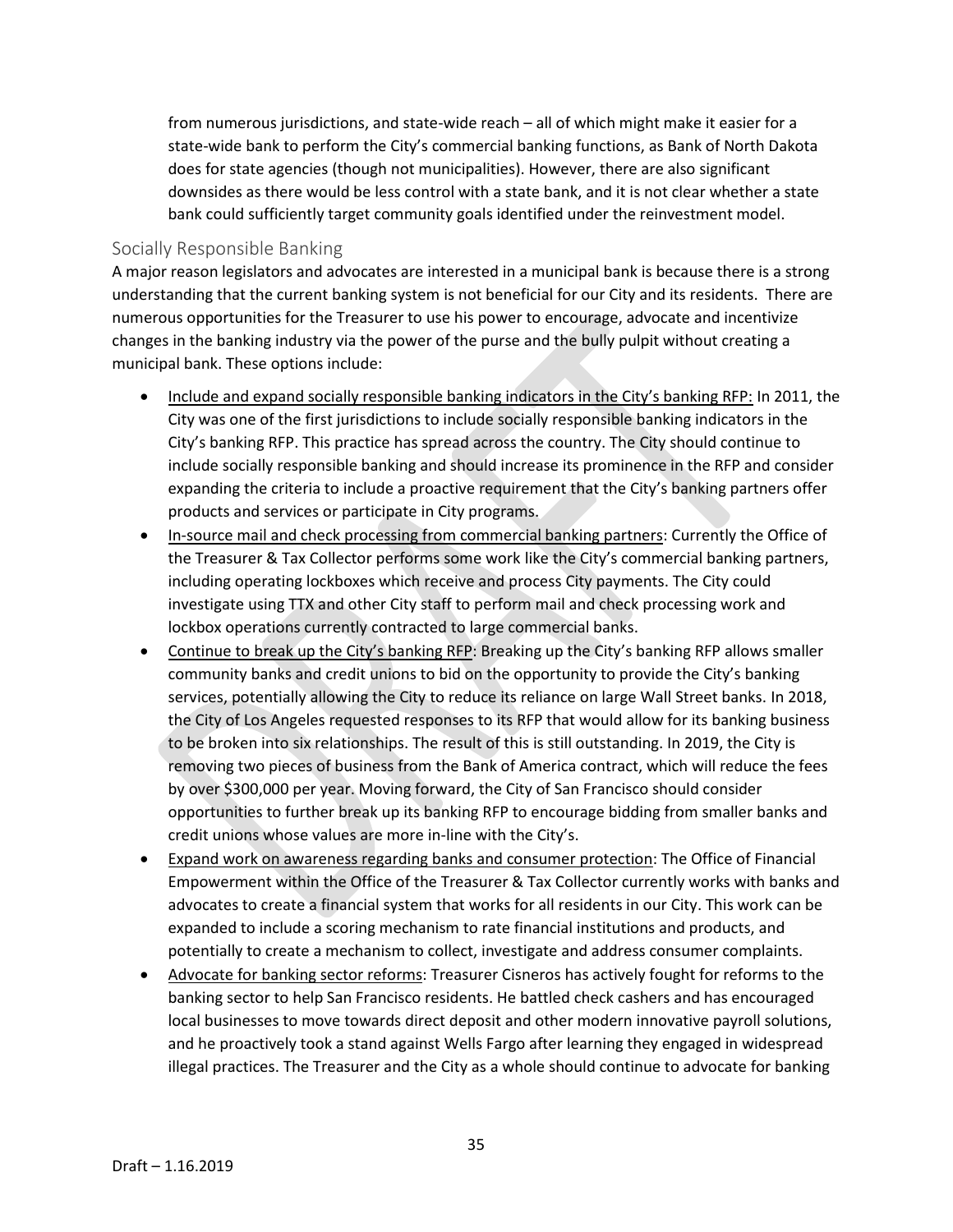sector reforms, using the power of the bully pulpit to fight unscrupulous and predatory behavior and to promote a more equitable and inclusive financial system.

#### Community Investment

Many others are interested in public banking for reinvestment – ways to see the City's money leveraged for community goals. While a municipal bank can promote local community investment, there are also non-bank opportunities, such as:

- Expand Safe, Sound and Local: Safe, and Local, which launched in October 2017, makes up to \$80 million per year of the County's Pooled Investment Fund available for investments in banks, credit unions and community development financial institutions (CDFIs) located in San Francisco that are backed by letters of credit issued by the Federal Home Loan Bank of San Francisco. The Treasurer's Office can continue to promote the program to increase participation, particularly by local CDFIs, and should investigate expanding the program.
- Create a non-bank lending programs: The Board of Supervisors and the Mayor could consider appropriating funding and creating a community investment fund to perform lending in the San Francisco community. Specifically, this lending vehicle could pursue the lines of business identified by the Task Force and staff such as loans for ADUs and loans for LBE contractors. Other jurisdictions have created similar loan funds. For example, the Chicago City Council created a \$100 million Chicago Community Catalyst Fund to invest in small business and real estate development in low-to-moderate income communities via a fund-to-fund model. Similarly, Vermont created the Local Investment Advisory Committee to perform local lending in infrastructure, renewable energy, energy efficiency and housing, and the state legislature authorized the Treasurer to use up to ten percent of the state's average daily cash balance (of \$330 million) to perform local investments.

#### Small Business Lending

Aside from general community investment, Task Force members and members of the public wanted a municipal bank to support small businesses and promote small business lending. Some interim solutions include:

- Sign on to the Small Business Borrowers' Bill of Rights: The Responsible Business Lending Coalition, a network of for-profit and non-profit lenders, brokers and small business advocates has created a six-point bill of rights for small business borrowers. The City and County of San Francisco could become a signatory, joining organizations like Accion, Pacific Community Ventures, and the National League of Cities.
- Better publicize existing small business lending programs and CDFIs: San Francisco is home to a robust ecosystem of small business support programs and lenders, such as CDFIs. The City can work to better publicize existing lending programs and CDFIs and potentially explore the creation of a small business lending/CDFI matching program to allow small businesses to determine which CDFI may best fit their needs.
- Research opportunities to improve access to credit for cannabis equity businesses: Because of federal law restrictions, banks and CDFIs will not serve cannabis businesses, which can then only access debt via family and friends and private placement like venture capital funding. Cannabis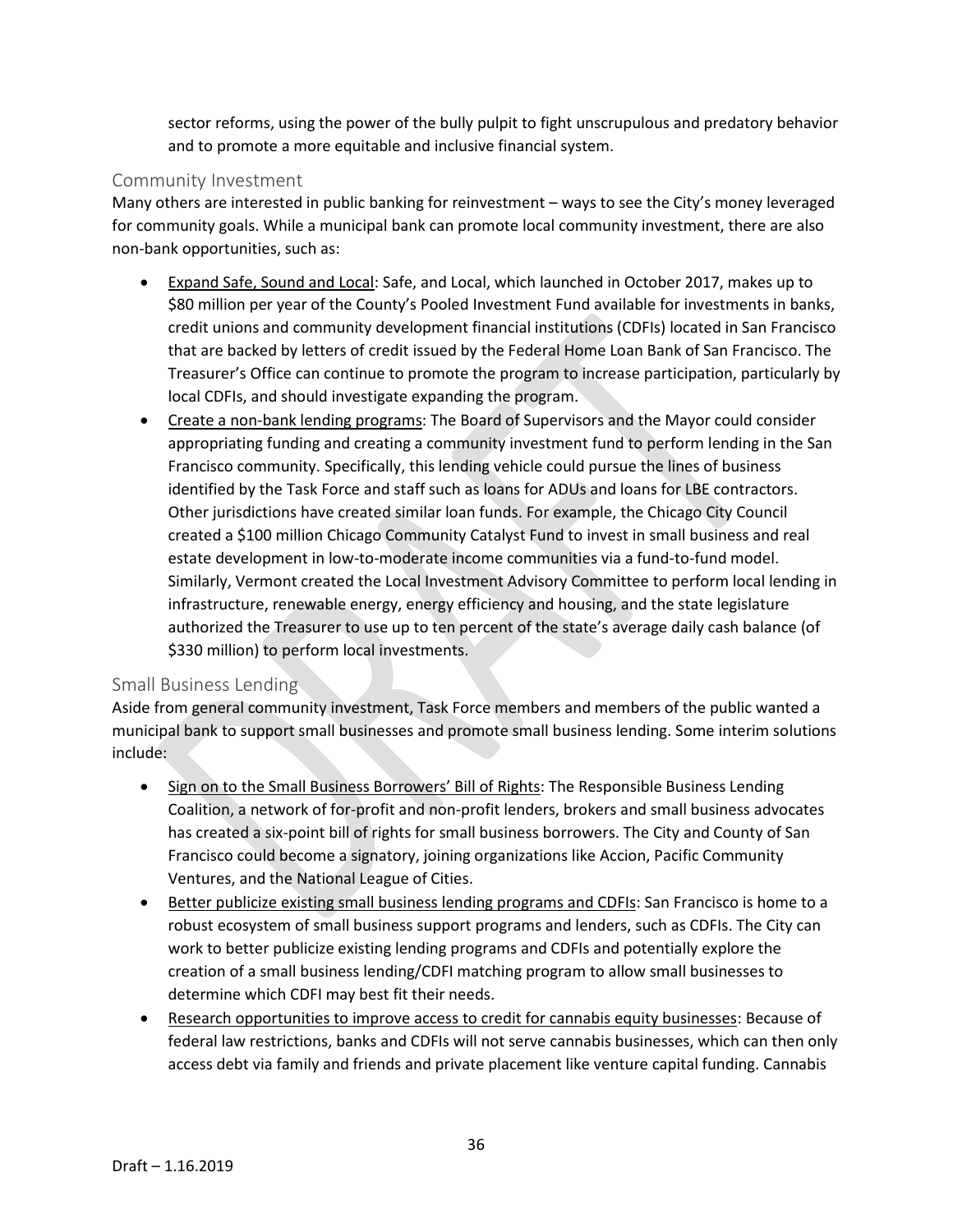equity entrepreneurs rarely have access to capital from these sources. To help make the equity program a success, the City can work to expand access to credit for equity cannabis businesses.

#### Un- and Underbanked Residents

While no municipal bank models addressed un- and underbanked residents, members of the Task Force and the public indicated that serving this community was a high priority. These interim solutions build on existing work being done in the City to serve this vulnerable population, including:

- Promote and expand the Bank On Program: Bank on San Francisco, a ground-breaking program launched in 2006, helps unbanked San Franciscans get access to low-cost checking accounts and has been replicated across the country through the Bank On national program. The Office of Financial Empowerment should continue to promote and expand the program to ensure that it is reaching more unbanked San Franciscans.
- Advocate for Youth Bank Accounts: Through Summer Jobs Connect, the Office of Financial Empowerment works to get youth access to appropriate, non-custodial accounts at local banks and credit unions. The City should continue to advocate for non-custodial youth bank accounts and expand the number of local banks and credit unions offering these accounts and working with youth. City departments should also ensure that all youth taking part in their employment programming have the opportunity to access a safe and secure bank account that will start them on the path to
- Expand Smart Money Coaching Efforts: The Office of Financial Empowerment runs Smart Money Coaching programming with local non-profits, offering free one-on-one financial coaching to help people reduce debt, save and establish or improve their credit scores. The City should expand this program to offer it to more City residents and to ensure that everyone who wants to opportunity to meet with a coach is able to do so.
- Research opportunities to bring non-predatory small-dollar loans to employees in San Francisco: The City should investigate opportunities to work with third-party providers to offer a paydayloan alternative such as an employer-based, non-predatory small-dollar loans to employees. The City should first push to offer this service to City employees via a pilot program, and then if that is successful should advertise and promote it as an opportunity for other large employers in San Francisco.
- Investigate options to provide small grants to replace payday loans: Rather than create or promote an employer-based small dollar loan program, the City could simply choose to offer small grants to people without expecting any repayment. The City already does this in some instances, for example, offering financial assistance to individuals facing eviction or seeking a security deposit.

# Conclusion: A Phased Approach and Next Steps

The primary goals behind creating a municipal bank are to divest from Wall Street banks and reinvest in the community. The bank models analyzed show that these goals may be met after decades of significant investment in start-up, capitalization and operational subsidies. After this time, the banks could achieve sustainability and no longer operate at a loss. At scale, a reinvestment bank could funnel millions, and potential billions, into affordable housing, and a divestment bank would ensure that CCSF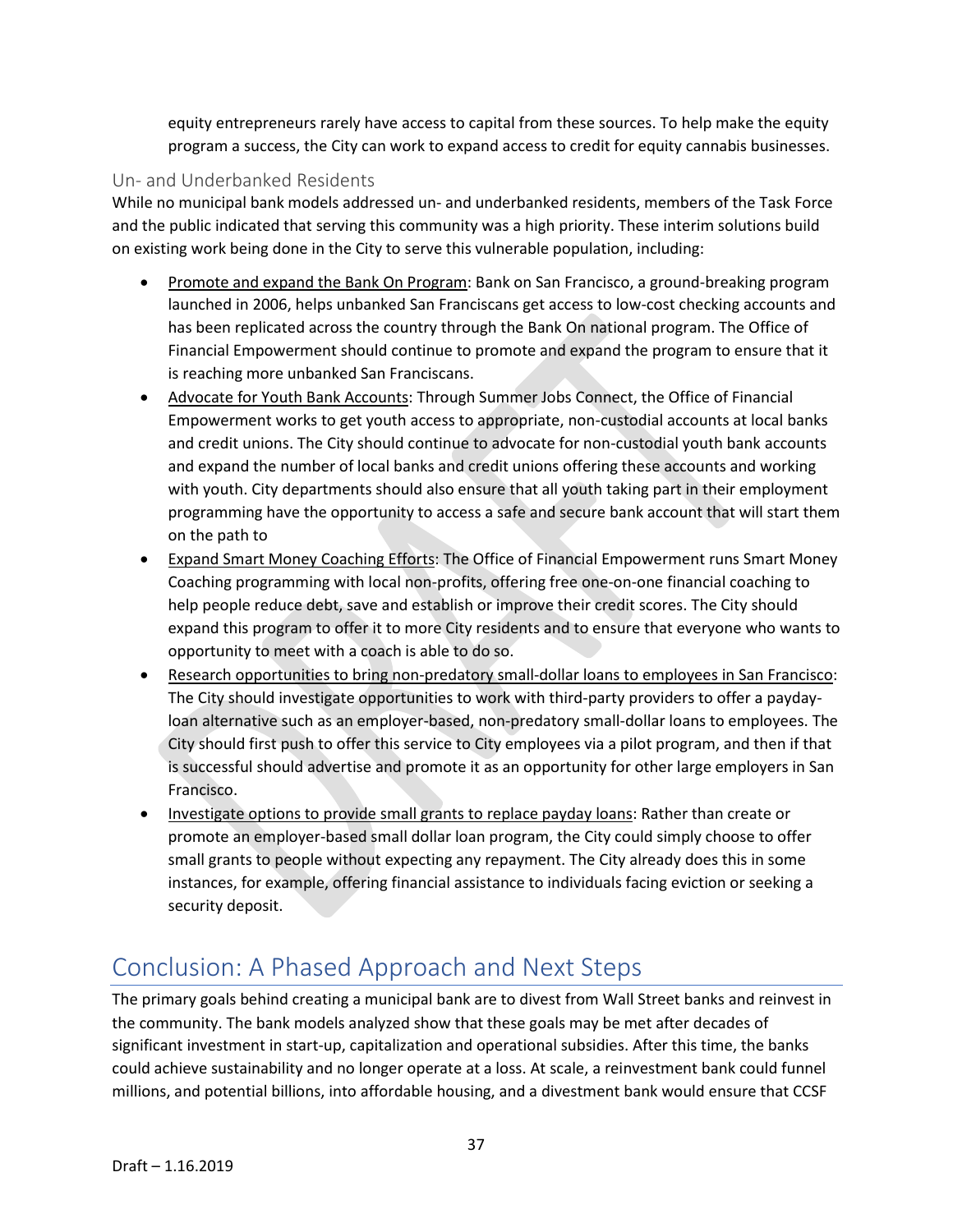could perform its own commercial banking and redirect the revenue the bank receives from our \$100 million nightly deposits from Wall Street banks.

The decision about whether to create a municipal bank is a policy matter that rests with the Board of Supervisors and the Mayor. When deciding next steps, the City has many options and decisions ahead - both in terms of whether to create a municipal bank and what form that municipal could and should take. An option to highlight is the opportunity for a phase in, where the City implements interim opportunities while a municipal bank is in development, and then allows the bank itself to develop over time.

A phased approach could offer a logical and efficient progression and pursuing interim programs will help a municipal bank succeed. Most banking experts suggest it will take at least two years to receive a banking charter and stand-up a bank. The process may be even longer – perhaps even three-to-five years – given the novelty of a municipal bank, and the likelihood that the bank will have a less traditional business plan. Additionally, before the City can even apply for a bank charter, it will need to lobby the state for legislative changes, create a governance plan, hire bank organizers, and draft and finalize a business plan.



To avoid delay and losing momentum, the City could start developing and implementing non-bank lending programs in the interim while the municipal bank is in development. These lending programs could help the City achieve its community goals, develop expertise and build a solid track record and book of business that could eventually transition to a municipal bank once its chartered. The City could begin with a simple program, like purchasing participation loans, because it does not require underwriting or direct lending expertise. Over time, the City could increase the complexity of its lending programs, creating direct lending initiatives which require underwriting, originating and servicing. Some of these programs may require the City to apply for a commercial lending license and establish a separate entity.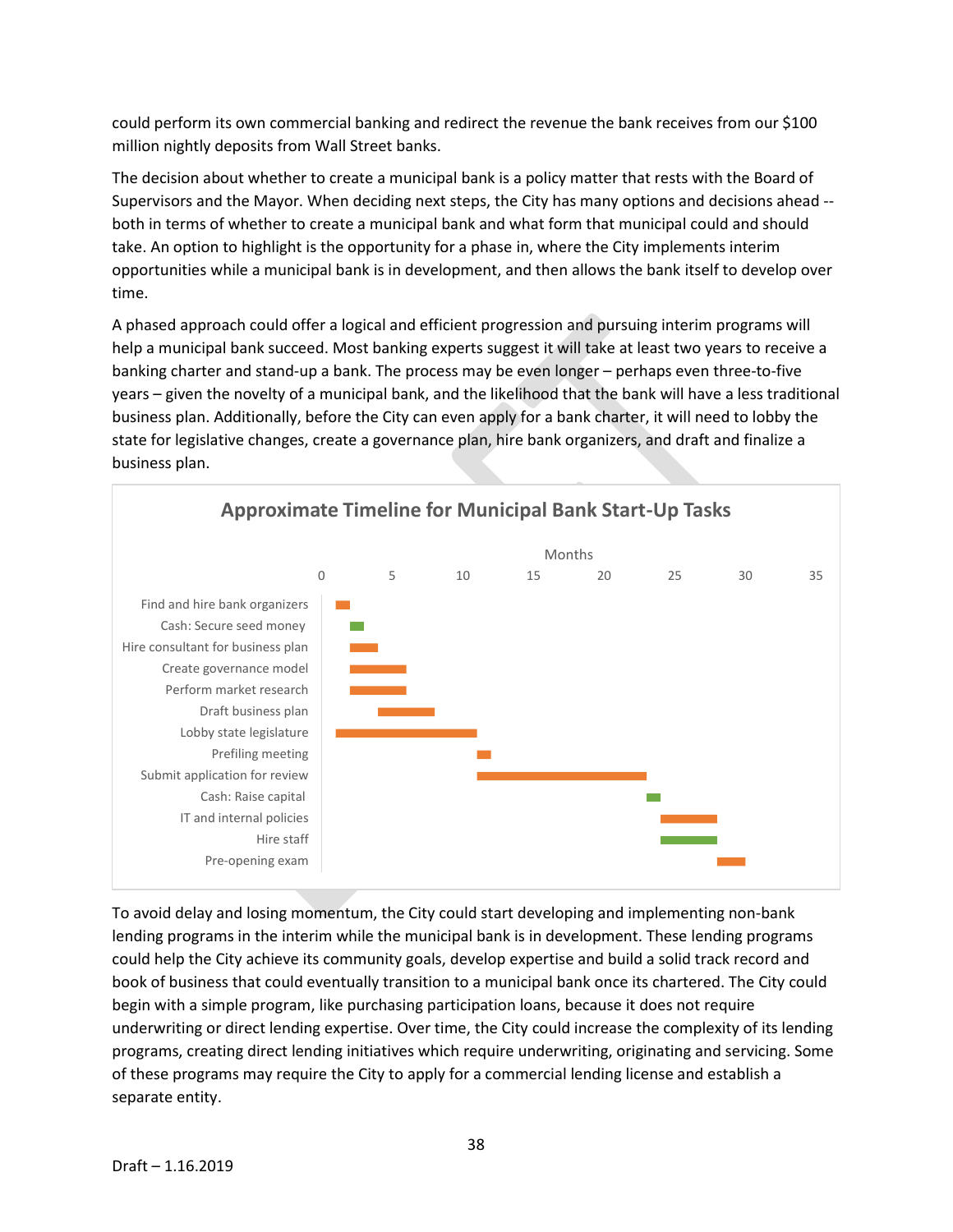Aside from creating momentum, a major benefit of a phased approach is that it allows the City to build up a book of business for a municipal bank. This solid track record of lending could provide the City with credibility when it applies for a bank charter, and equally important, it could help a municipal bank reach profitability more quickly. Banks are typically unprofitable initially because they do not have much lending business bringing in income. Over time as they build up their business, they bring in more money. If a municipal bank already has loans on the books from a prior lending program, its path to profitability may be shorter, and it may need less operational subsidies to cover initial losses. In this manner, short-term investments in lending programs can lead to long-term dividends for a municipal bank and the City.

Though the exact timing and phases are ultimately a decision for the Board of Supervisors, the following figure provides an approximation of what a phased approach could look like:

Potential Plan for Phased Approach to Municipal Banking

| Year 1                                                                                          | Year 2-4                                                                                                                        | Year 5+          |
|-------------------------------------------------------------------------------------------------|---------------------------------------------------------------------------------------------------------------------------------|------------------|
| Establish low-cost<br>financial programs, e.g.<br>purchasing participation<br>loans             | Establish more involved<br>$\bullet$<br>financial programs, e.g.<br>requiring establishing<br>loan underwriting<br>capabilities | Establish a bank |
| Finalize public bank<br>deposits, capital and<br>lines of business, and<br>create business plan | Establish applicable<br>٠<br>non-bank financial<br>entities and begin<br>lending                                                |                  |
| Enact state legislative<br>changes, e.g. public<br>bank charter                                 | • Apply to relevant<br>regulators for bank<br>charter and deposit<br>insurance                                                  |                  |

Once a municipal bank is chartered and operational, the bank itself could develop and expand in phases. Many banks evolve over time, growing and raising additional capital over time. One option is for the bank to begin with a more conservative lending portfolio – perhaps just participation lending as in the divestment Model Two. Over time, as the bank achieves sustainability, it can expand its offerings into affordable housing lending and wholesale small business lending. Eventually it could branch out into higher-risk loans or offer retail services.

Ultimately, if the City chooses to pursue either Model One, Two or Three, the banks would require significant investment until it breaks even. Between start-up costs, operational subsidy (to keep the bank afloat) and capital, Model One would require \$182 million; Model Two require \$1.5 billion, and Model Three needs \$3.7 billion in investment.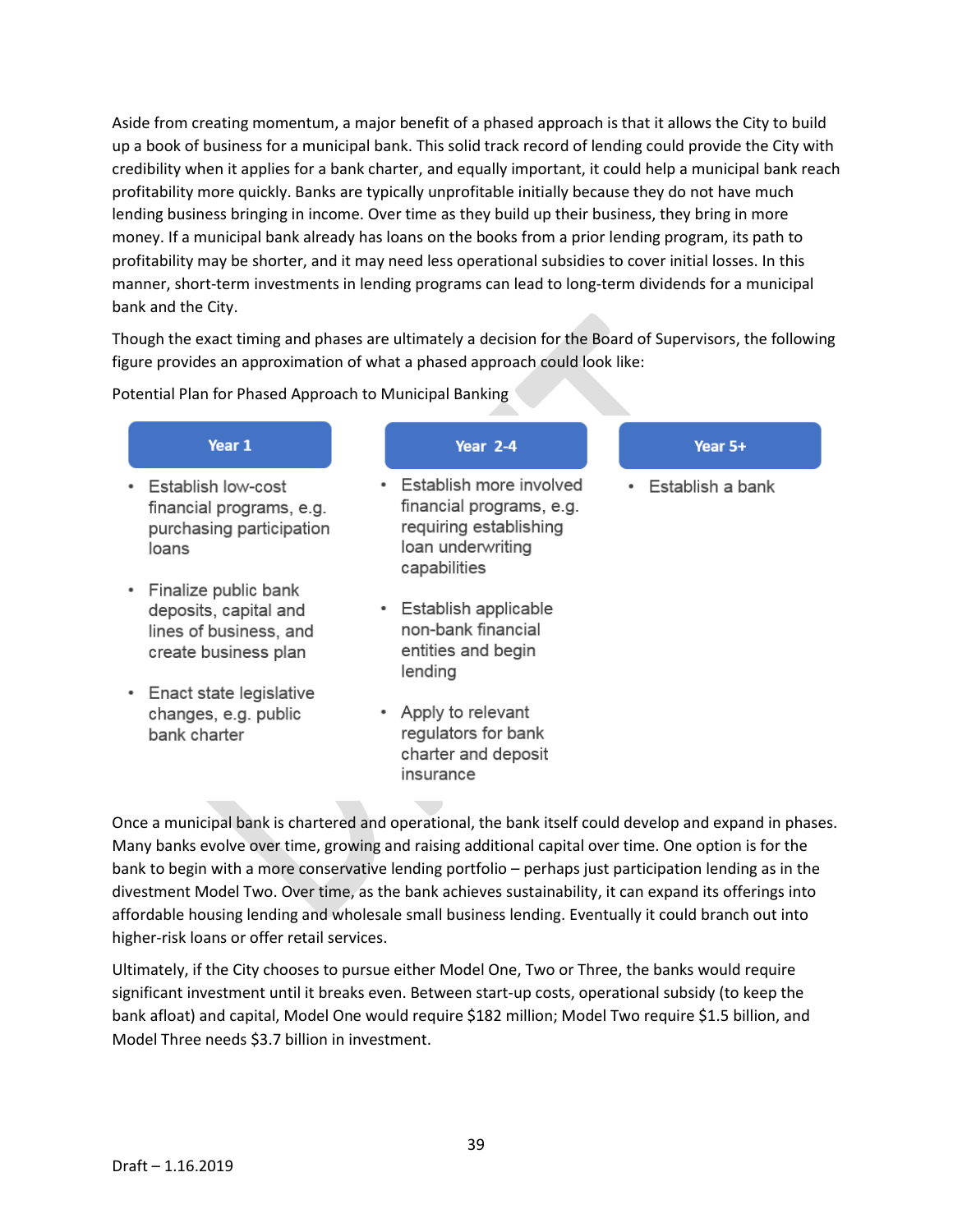|                            | <b>Model One: Reinvest</b> | <b>Model Two: Divest</b>                       | <b>Model Three:</b> |
|----------------------------|----------------------------|------------------------------------------------|---------------------|
|                            |                            |                                                | <b>Combination</b>  |
|                            |                            | <b>Break Even Details</b>                      |                     |
| Years to Break Even        | 10                         | 30                                             | 54                  |
| Size at Breakeven          | \$1.1 billion              | \$2.9 billion                                  | \$9.4 billion       |
|                            |                            | Estimated Appropriation Required to Break Even |                     |
| Start-Up Costs             | \$6 million                | \$119 million                                  | \$119 million       |
| <b>Operational Subsidy</b> | \$11 million               | \$936 million                                  | \$2.2 billion       |
| Capital Investment         | \$165 million              | \$417 million                                  | \$1.4 billion       |
| <b>Total</b>               | \$182 million              | \$1.5 billion                                  | \$3.7 billion       |

Table 14: Average Investment Required for Municipal Bank Models to Break Even<sup>37</sup>

#### Next steps:

The goal of this report is to provide enough analysis regarding the costs and results of a municipal bank, as well as interim solutions, to allow the Board of Supervisors and the Mayor to decide whether they wish to move forward with a municipal bank. Assuming the consensus is to move forward with a municipal bank, the following -- in addition to the analysis put forth by the San Francisco Budget & Legislative Analyst's office – can be used as a rough outline of next steps the City could take:

**Create a working group to finalize objectives and build a roadmap:** The goal of this Task Force was to determine the feasibility of the City creating a municipal bank and to investigate what that bank could look like. As this report serves as the culmination of that work, the City should transition away from the Task Force and create a new working group of internal City actors to lead the next phase of work. The working group should finalize objectives for the municipal bank and build a realistic roadmap for creating a public bank. This working group could continue to guide the City throughout the chartering process.

**Convene City agencies performing lending work:** To help guide the working group's process, the City should convene all the various City departments doing lending and community development work to share lessons learned and discuss current gaps and areas for improvement. Departments should evaluate which programs could and should be expanded and discuss opportunities for a phased approach. The convening could result in requests for additional appropriations to support the expanded work.

**Lobby for and enact change to state law to create a public bank charter:** Currently state law does not include a charter for a public bank, only a commercial bank or credit union charter. This lack of a charter would make it more difficult for the public bank to receive a banking charter and operate. The City should work with its state delegation to lobby for and enact legislation to create a public bank charter.

**Develop governance structure, hire bank organizers and create a leadership team:** A bank must have the governance structure, bank organizers and proposed leadership team in place prior to submitting the business plan and application for FDIC insurance and a bank charter. The application for a California bank charter requires information regarding proposed directors and executive officers, including

 $37$  These figures are estimated based on bank models and are the average of the low- and high-estimate scenarios.